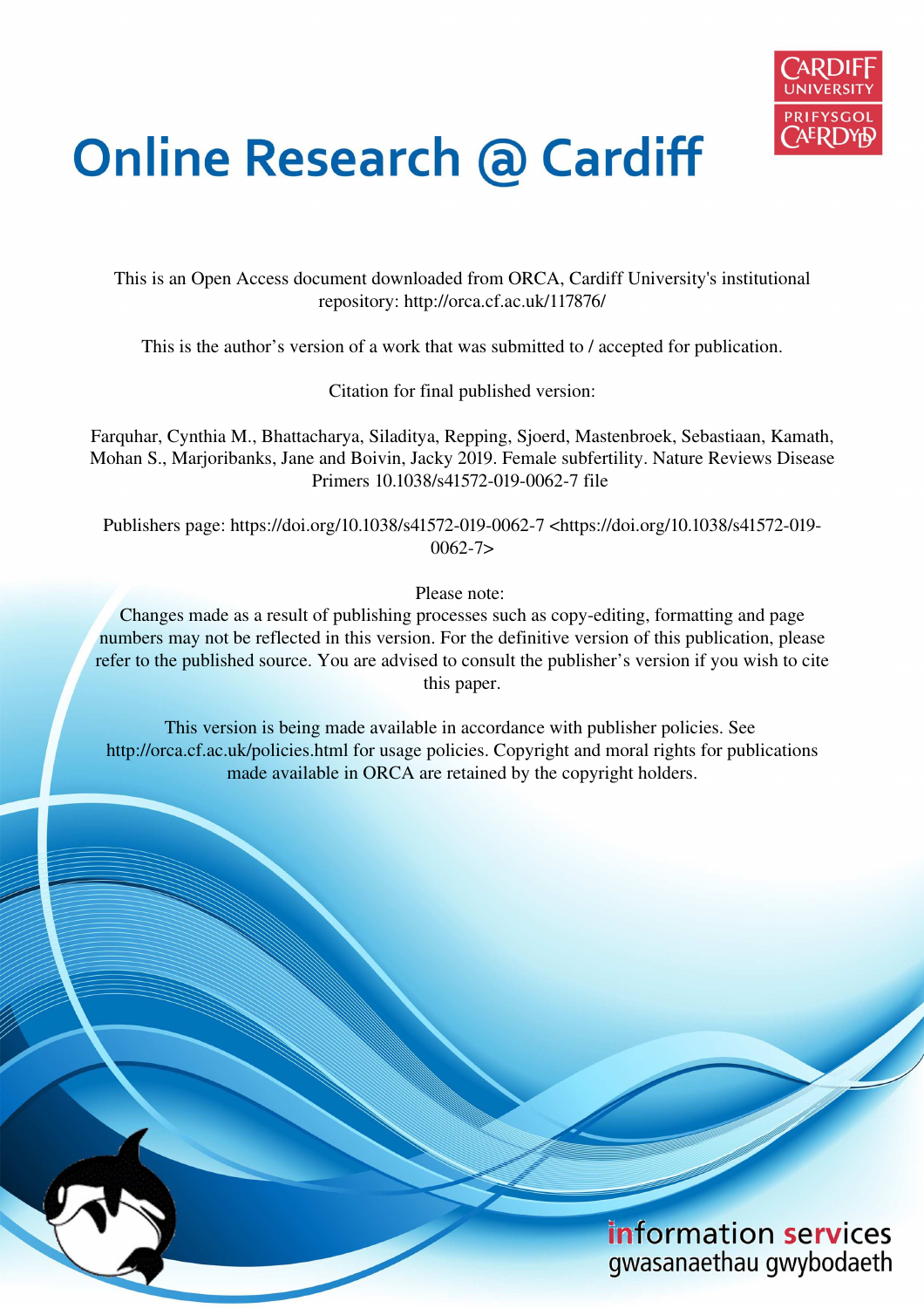# Female subfertility

Cynthia M. Farquhar<sup>1</sup>, Siladitya Bhattcharya<sup>2</sup>, Sjoerd Repping<sup>3</sup>, Sebastiaan Mastenbroek<sup>3</sup>, Mohan S. Kamath<sup>4</sup>, Jane Marjoribanks<sup>1</sup> and Jacky Boivin<sup>5</sup>

<sup>1</sup>Department of Obstetrics and Gynaecology, University of Auckland, Auckland, New Zealand

<sup>2</sup> College of Biomedical and Life Sciences, Cardiff University School of Medicine, Cardiff, Wales, UK

<sup>3</sup>Amsterdam UMC, University of Amsterdam, Center for Reproductive Medicine, Amsterdam Reproduction & Development research institute, Amsterdam, the Netherlands

<sup>4</sup>Department of Reproductive Medicine, Christian Medical College, Vellore, India

**<sup>5</sup>** School of Psychology, College of Biomedical and Life Sciences, Cardiff University, Cardiff, UK

# **Correspondence to C.F.**

c.farquhar@auckland.ac.nz

#### **Abstract**

Subfertility is common, and affects one in six couples, half of whom lack an explanation for their delay in conceiving. Developments in the diagnosis and treatment of subfertility over the past 50 years have been truly remarkable. Indeed, current generations of couples with subfertility are more fortunate than previous generations as they have many more opportunities to become parents. The timely access to effective treatment for subfertility is important, as many couples have a narrow window of opportunity before the age-related effects of subfertility limit the likelihood of success. Assisted reproduction can overcome the barriers to fertility caused by tubal disease and low sperm counts, but little progress has been made in reducing the effect of increasing age on ovarian function. The next 5-10 years will likely see further increases in birth rates in women with subfertility, greater awareness of lifestyle factors and possible refinement of current assisted reproduction techniques and development of new ones. Such progress will bring challenging questions regarding the potential benefits and harms of treatments involving germ-cell manipulation, artificial gametes, genetic screening of embryos, and gene editing of embryos. We hope to see a major increase in fertility awareness, access to safe and cost-effective fertility care in low-income countries, and a reduction in the current disparity of access to fertility care.

#### **Author contributions**

Introduction (C.F.); Epidemiology (S.B., M.S.K.); Mechanisms/pathophysiology (S.R., S.M.); Diagnosis, screening and prevention (S.B., M.S.K.); Management (C.F., J.M.); Quality of life (J.B.); Outlook (C.F., S.R., J.B., J.M., S.M.); overview of the Primer (C.F.).

# **Competing interests**

J.B. has received funding from Merck Norway (Merck AB NUF) for the Norwegian translation of the Fertility Quality of Life (FertiQoL) tool and funding from Ferring International Center S.A. for the Czech translation of the FertiQoL scale. J.B. has also collaborated on an exploratory trial evaluating the benefits of a coping intervention on treatment discontinuation that was funded by Merck/Schering-Plough Pharmaceuticals. J.B. and her employer (Cardiff University) could one day receive royalties from the commercial use of Fertility Quality of Life (FertiQoL). J.B. has received speaker and consultancy fees to present on the psychological impact of infertility from Merck/Schering-Plough Pharmaceuticals, Merck KGaA, Actavis Generics, and IBSA Institut Biochimique. All other authors declare no competing interests.

# **[H1] Introduction**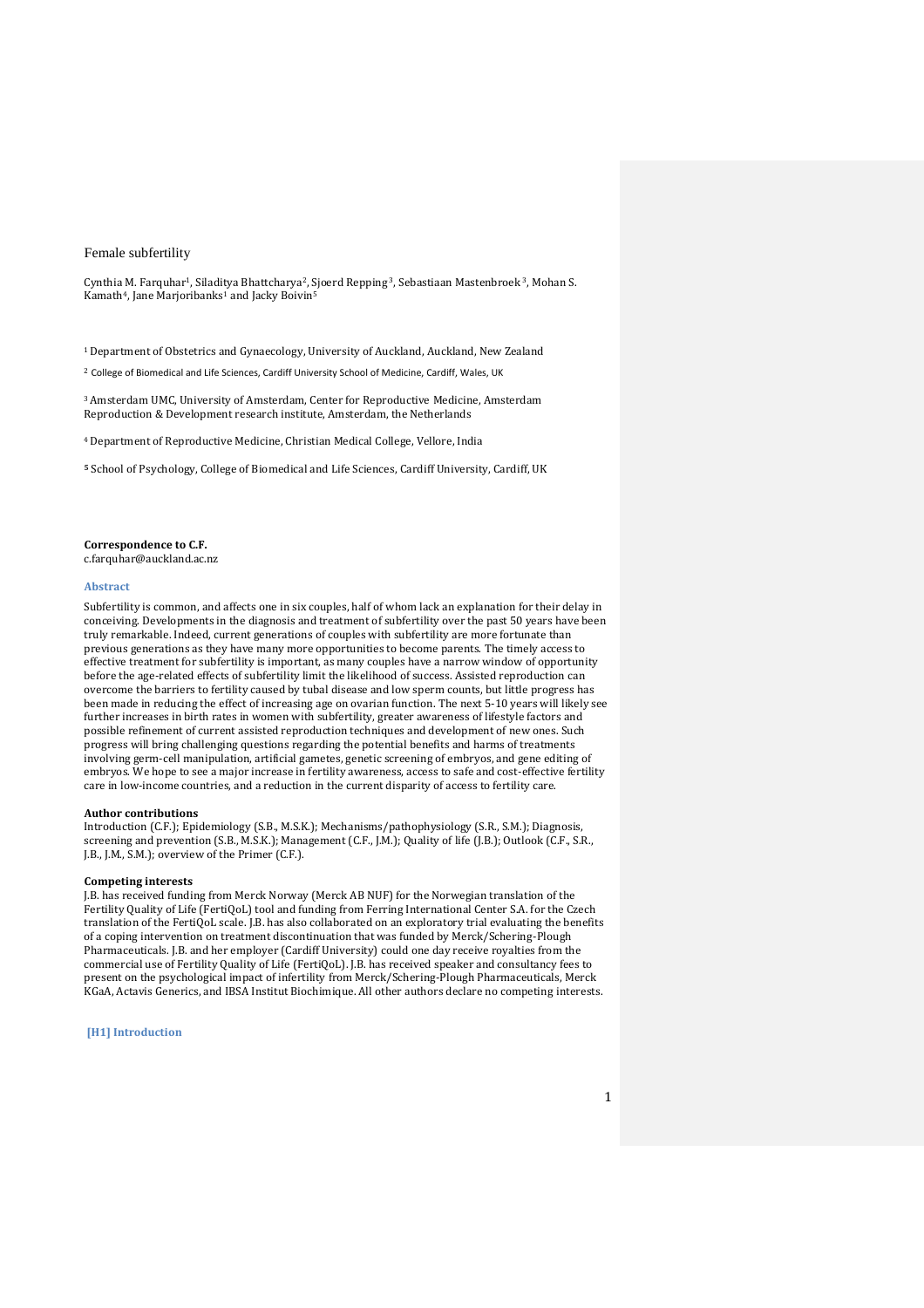Subfertility (also commonly referred to as infertility) is defined as "a disease characterised by the failure to establish a clinical pregnancy after 12 months of regular, unprotected sexual intercourse or due to an impairment of a person's capacity to reproduce either as an individual or with his/her partner". A clinical pregnancy is defined as "ultrasonographic visualization of one or more gestational sacs or definitive clinical signs of pregnancy". Both of these comprehensive definitions were reached through a consensus process at the World Health Organization (WHO), and were subsequently supported by regional fertility societies and international professional societies that address fertility care and infertility  $1, 2$ . Primary female subfertility refers to a woman who has never achieved a clinical pregnancy, whereas secondary female subfertility refers to a woman who has previously achieved a clinical pregnancy who cannot establish a subsequent clinical pregnancy.<sup>1,2</sup> The definitions cited above are clinical definitions, designed for the early detection and treatment of subfertility. Other definitions are used for demographic or epidemiological purposes. For example, an alternative definition of primary subfertility is the inability to ever bear a live child, and an alternative definition of secondary subfertility is the inability to bear a live following a previous pregnancy or live birth 3, 4

Several critical steps are in achieving unassisted pregnancy in women. Follicular development leading to oocyte release from the ovary requires a normal menstrual cycle, which is coordinated by a complex interplay of pituitary and follicle-derived hormones. After an oocyte is released, it enters the fallopian tube where it can be fertilised by spermatozoa (sperm) that have travelled through the female genital tract (Figure 1). The fertilised oocyte develops as it moves though the fallopian tube into the uterine cavity, where it implants in the endometrium. In women, subfertility can involve any of these processes, whereas in men, subfertility centres around absent or inadequate sperm production  $(Box 1)$ .

Common causes of female subfertility include ovulatory dysfunction (such as ovarian insufficiency or polycystic ovary syndrome (PCOS)), damaged or blocked fallopian tubes, endometriosis and uterine fibroids. Ovarian insufficiency is a loss of function of the ovaries that reduces the chance of pregnancy in all women from ~35 years of age, but occurs prematurely in some women. Blocked or damaged fallopian tubes can cause subfertility or an increased risk of tubal pregnancy <sup>5,6</sup>. Endometriosis can create an unfavourable pelvic environment, whereas uterine fibroids can impede tubal transport, cause tubal obstruction or affect embryo implantation, both of which can lead to subfertility in women. In up to 30% of couples, no identifiable cause of subfertility can be found after completion of a standard investigation protocol and tests of ovulation, tubal patency and semen analysis, among others, are normal<sup>7</sup>. These cases are commonly referred to as "unexplained' subfertility in the literature; in this Primer, we retain this term for consistency with the literature, but with the proviso that 'unexplained' does not mean that subfertility has no underlying cause, rather that the cause has not been identified.

Over the last 20 years there has been a move towards evidence-based, cost effective and safer fertility treatment. In addition, there is a general recognition by clinicians that subfertility differs from many other health conditions that are diagnosed on the basis of demonstrable pathology. As a consequence, management strategies are appropriately moving away from a traditional aetiological approach towards a prognostic approach, in which the decision to treat is based on the balance between the unassisted and treatment-related chances of pregnancy. However, the physical, psychological and financial burden of treatment can be substantial. Timely access to effective treatment is important, as many couples have a narrow window of opportunity before age limits the likelihood of success.

This Primer reviews the epidemiology, pathophysiology, assessment and clinical and psychosocial management of subfertility in women and considers priorities for future research.

# **[H1] Epidemiology**

Up to one in six couples in Western countries have subfertility  $\frac{8}{3}$  and is a recognised cause of psychological distress in both men and women <sup>9</sup>. Between 48.5 and 72.4 million couples worldwide are estimated to have subfertility<sup>3, 10</sup>, with 10 million couples in Sub-Saharan Africa and 14 million couples in South Asia 3. The prevalence of subfertility varies widely between studies owing to variability in the populations sampled and inconsistency in the definition of subfertility  $^{11}$  and sampling methods used. Clinical definitions of subfertility that are based on lack of pregnancy after 12 months of unprotected sexual intercourse estimate a median prevalence of 9% globally  $^{10}$ , although demographic definitions that are based on a 5 year period of childlessness  $(Figure 2)$  estimate rates of primary infertility as  $\sim$  2% and secondary infertility of  $\sim$  10% <sup>3</sup>.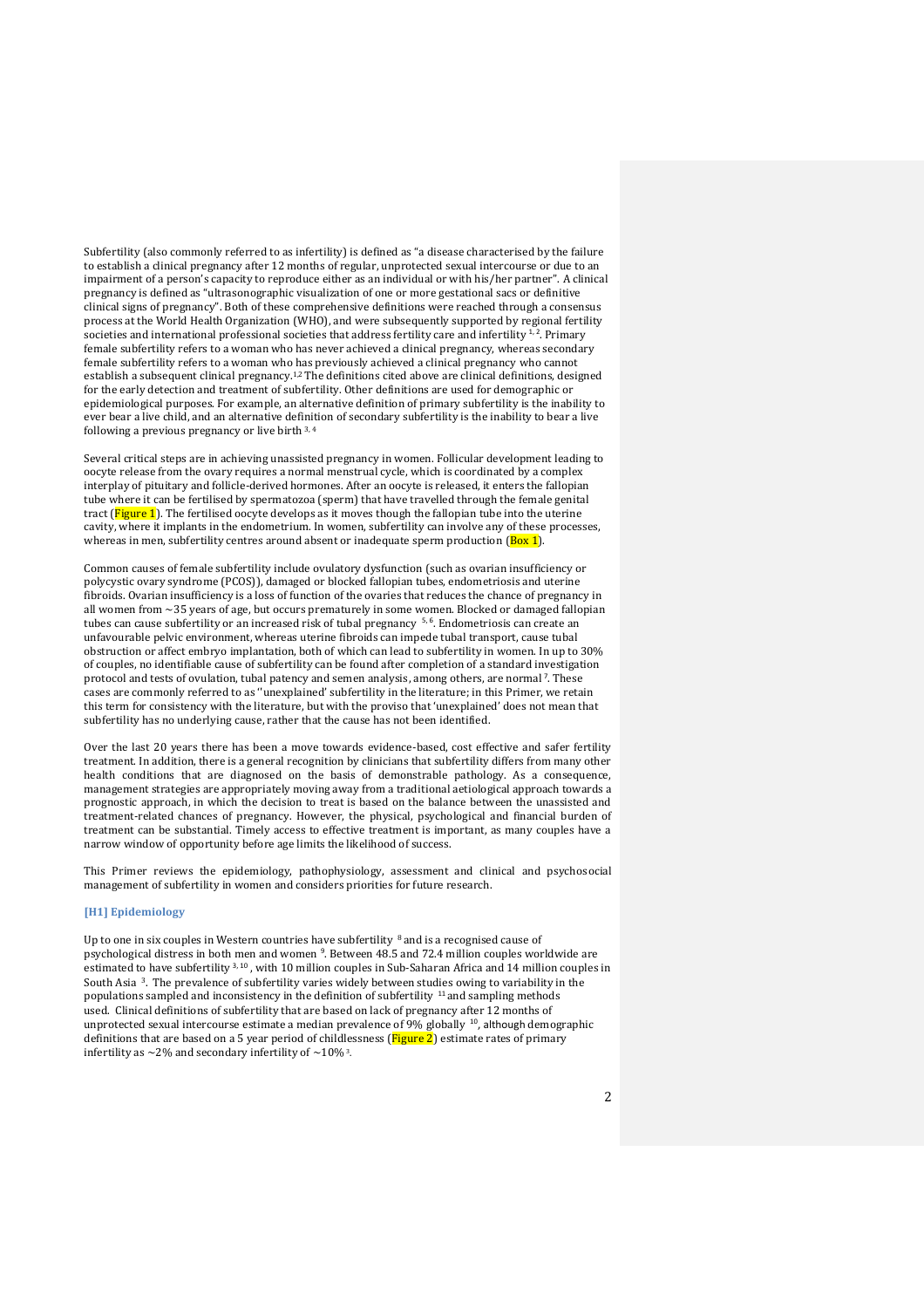Couples are typically referred for fertility investigations if they have not been able to conceive within 12 months of sexual intercourse without using contraception. Although some couples might equate their condition of subfertility with sterility, this is an oversimplification as many will subsequently conceive  $12$ . The definition of subfertility is prognosis-driven and is based on data demonstrating that 84% of couples not using contraception would be expected to conceive within one year and 92% within two years <sup>13</sup>. However, to be meaningful, a prognosis-based approach should accommodate factors other than duration of subfertility, such as female age, frequency of intercourse, semen quality and the presence of pelvic pathology that could influence the chance of conception <sup>14</sup>. Ideally a model would also include psychological and lifestyle factors that affect fertility either directly or indirectly <sup>15</sup> .

Few studies have examined long term trends in subfertility. Although the demand for ART has risen steadily over the last 20-30 years <sup>16</sup>, this trend does not seem to be accompanied by a corresponding increase in the observed prevalence of subfertility 17, 18 Some of the reasons for increase in demand for ART are expanding indications for the IVF treatment such as unexplained infertility and diminished ovarian reserve, increased access to more patient friendly IVF program and appeal of newer technologies.

# **[H2] Risk factors**

**[H3] Lifestyle factors.** In observational studies, lifestyle factors such as smoking, excessive alcohol consumption and caffeine use have been associated with reduced fertility 19, 20. A case-control study in the United Kingdom identified negative lifestyle factors significantly associated with current subfertility, including overweight (by >13 kg), unprotected sexual intercourse with multiple partners and 'stress one cannot cope with' <sup>19</sup>. Cigarette smoking and marijuana use were significantly associated with increased time to conceive <sup>20</sup>. However, prospective research is needed to confirm these cross-sectional associations. Occupations involving exposure to reproductive toxins that can affect fertility such as nitrosamines and formaldehyde should be documented <sup>21</sup>.

**[H3] Age.** One of the best-known and most well-established factors that affect fertility is the age of the woman  $(Figure 3)$ <sup>22</sup>. This risk factor is increasingly relevant as women worldwide delay childbearing and as the age at which a woman has her first child is rising in many societies <sup>23</sup>. In addition, the fertility rate (that is, the total number of children that would be born to each woman if she were to live to the end of her child-bearing years), has also fallen substantially <sup>24</sup>. For women, the likelihood of pregnancy is stable from puberty to ~30 years of age, after which, it declines in an accelerating rate until menopause when the chance of pregnancy approaches zero <sup>25-27</sup>.

# [**H1] Mechanisms/pathophysiology**

Unlike many other conditions, subfertility involves two individuals (or three, in the case of donor gametes or surrogacy). An individual might experience subfertility with one partner but not with another, and with increasing age, all women have infertility secondary to the complete loss of oocytes. By contrast, men continue to produce viable sperm throughout their life.

 A key concept is the chance of achieving pregnancy in a specific ovulatory cycle at any given point in time; in contrast to other species in whom chances of conceiving are close to 100% during every menstrual cycle, in humans, even at their most fertile stages of life, changes of conceiving are, at most,  $30\%$  in a menstrual cycle  $^{28}$  presumably secondary to the short window of oocyte maturation in the human oocyte. Accordingly, distinguishing whether the absence of pregnancy in a single cycle is due to natural reproductive inefficiency or the result of a specific pathophysiological situation that requires treatment is often difficult. Likewise, decisions about treatment of subfertility should be made after considering the chance of establishing a pregnancy without treatment (see Management) <sup>12</sup>

# **[H2] Age and oocyte quality**

Ovarian age is a strong predictor of the chance of pregnancy and reflects the number of follicles still present in the ovary. At birth, girls have ~2 million oocytes in their ovaries, of which more than half are lost before puberty Following the onset of ovulation, a cohort of 40-500 follicles develop each month of which, usually only one (the so-called dominant follicle) releases an oocyte<sup>29</sup>. The other follicles degenerate, and are ultimately lost through the process of follicular atresia. The number and quality of remaining oocytes reduces with increasing age (Figure 3)<sup>25</sup>, leading to the age-related decline in female fertility. Estimation of the number of follicles inside the ovaries (that is, ovarian reserve) is possible using

**Commented [MOU1]:** Baker TG A quantitative and cytological study of germ cells in human ovaries. Proc Roy Soc London 1963: 158: 417, pg 101-102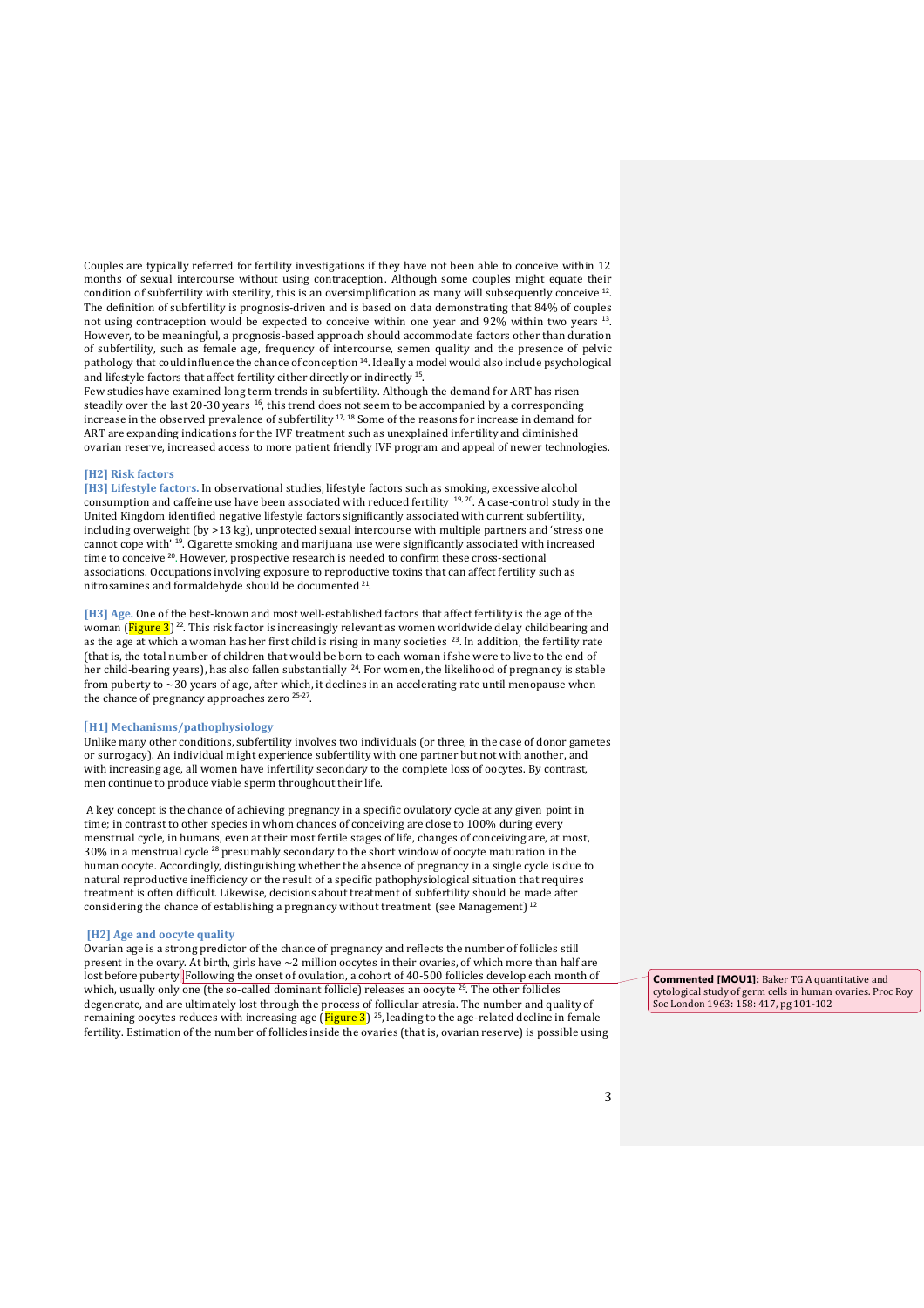ultrasonography to measure the antral follicle count (AFC) or by measurement of the serum antimüllerian hormone (AMH) level <sup>27, 30, 31</sup>.

Recruitment and maturation of follicles in the ovary is a balanced interaction between hormones released by the hypothalamus and pituitary gland (such as follicle-stimulating hormone (FSH) and luteinizing hormone (LH)), and those released in the ovary (AMH, inhibin A and inhibin B and estradiol)<sup>27</sup>. As these ovarian factors are produced by the granulosa cells of the antral follicles, reduced ovarian reserve results in lower levels of these hormones. This change in turn results in higher FSH levels . These aberrant hormonal levels cause menstrual cycle irregularities and affect the quantity and quality of available oocytes.

The effect of increased age on oocyte quality and chance of pregnancy is illustrated by pregnancy outcomes in women who receive oocytes from young donors <sup>32</sup>**;** oocytes from young donors have a higher rate of subsequent pregnancy than oocytes from older donors, even if the recipient is undergoing menopause. No established intervention to prevent this age-related decline in fertility is available, except for the use of donor oocytes.

The precise mechanism by which age affects oocyte quality is unknown. One hypothesis is an accumulation of DNA damage in the oocytes over time, through environmental stressors, for example by certain food or drug residues, or by reactive oxygen species (ROS) 33, 34. Alternatively, a first-in-first-out principle (also known as a production line principle) has been proposed, whereby high quality oocytes are primarily ovulated early in life, causing lower quality oocytes to be ovulated at later ages. This hypothesis is based the decrease in the frequency of chiasmata (the physical crossover of homologous chromosomes) in mouse oocytes with increasing maternal age 35, 36. These reductions could also explain the increased number of aneuploidies in oocytes, embryos and other products of conception in miscarriages in older women 37-39.

In addition, data from mouse models suggests that shortening of telomeres in oocytes is also associated with increasing age and could also cause decreased oocyte and embryo competence <sup>40, 41</sup>. The female germ line could also be affected by general mechanisms underlying cellular aging, such as, epigenetic alterations, loss of proteostasis, dysregulated nutrient sensing, altered intercellular function, and mitochondrial dysfunction, which could contribute to subfertility <sup>42, 43</sup>. As previously mentioned, the agedependent decline in oocyte quality accelerates between 35 and 40 years of age, suggesting that oocyte ageing is time limited rather than a gradual process. This finding suggests that an underlying biological threshold value or trigger is involved in oocyte ageing, for example, the number of primordial follicles dropping below a critical threshold, thereby triggering subtle physiological events, such as hormonal (such as growth hormone and androgens) changes. These hormonal changes could affect the oocytes themselves, the surrounding granulosa cells, the process of selection from the cohort of oocytes each menstrual cycle, and oocyte maturation.

Oocyte quality can also affect development of the preimplantion embryo <sup>44</sup>. This is supported by the increased presence of aneuploidies in oocytes of women of advanced age (Figure 3). However, this agerelated increase in aneuploidies is likely to be a consequence of poor oocyte quality, rather than the cause. Oocyte quality also influences the embryonic and fetal development, as demonstrated by the increased risk of miscarriage in older women which can be reversed by the use of oocytes from young donors 46, 47 .

# **[H2] Specific causes of subfertility**

**[H3] Ovulatory dysfunction.** Anovulation (a failure to ovulate) is indicated by a disturbed frequency and duration of the menstrual cycle (Figure 4). Typically, the menstrual cycle is 25-35 days in duration, but some woman never menstruate (primary amenorrhea), some can menstruate but have prolonged episodes of >6 months without a period (secondary amenorrhea), or have an irregular menstrual cycle (oligomenorrhea).

Primary amenorrhea can result from the failure of normal gonadal development or be unexplained. The failure of gonad development can be idiopathic, or can be associated with a wide range of conditions, including Turner Syndrome (in individuals with a 45, XO karyotype), hypothalamic problems secondary to a spectrum of disorders (such as extremes of body weight, chronic disease such as coeliac disease, or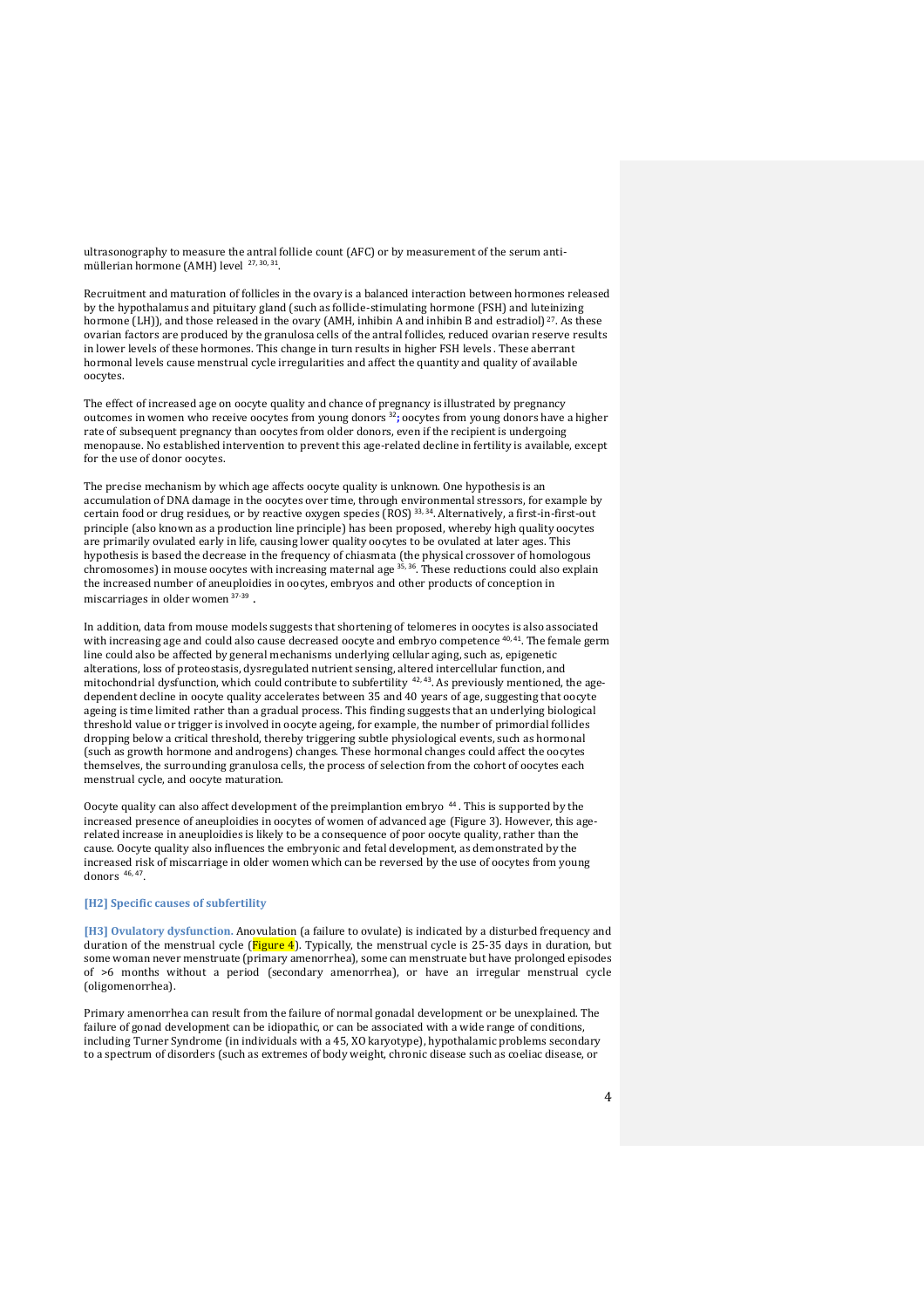high stress levels). Structural anatomical conditions, including imperforate hymen and the complete absence of the genital organs owing to the failure of normal gonadal development may also present as primary amenorrhoea.

Secondary amenorrhoea and oligomenorrhea can be caused by endocrine disorders involving the hypothalamus, pituitary gland, thyroid gland, the adrenal gland and the ovary <sup>48</sup>.The correction of thyroid function is required before any fertility treatment commences, as disorders of thyroid function are associated with problems in fetal development 48. Pituitary adenomas produce high levels of prolactin, which inhibits gonadotropin-releasing hormone secretion and the production of gonadotropins, which leads to suppression of ovulation. Rarely, anterior pituitary failure occurs following severe postpartum haemorrhage (known as Sheehan Syndrome) and may result in hypopituitarism with low levels of gonadotrophins, growth hormone, adrenocorticotrophin, thyroid stimulating hormone and prolactin. Replacement therapy will be necessary and when fertility is desired then ovarian stimulation with gonadotrophins can be given.

The most-common cause of anovulation associated with oligomenorrhea and amenorrhea is polycystic ovary syndrome (PCOS) 49. The exact causes of PCOS are not known, but women with PCOS have an increased frequency of pulses of GnRH release from the hypothalamus, which increases the LH/ FSH ratio leading to higher androgen levels, hampered follicle maturation and possible anovulation 49. Although women with PCOS have high rates of subertility compared with women without PCOS, the majority do usually conceive with or without treatment <sup>50</sup>.

**[H3] POF and POI.** In some women, decreased ovarian reserve occurs prematurely and menopause is reached earlier, in some cases when women are teenagers, which is referred to as premature ovarian failure (POF) or primary ovarian insufficiency (POI).

Causes of POF and POI include a low initial number of ovarian follicles,which can be idiopathic, or an abnormally high rate of follicular atresia (for example, Turner syndrome or fragile X syndrome) or can be caused by cytotoxic therapies. Some women with POI have a sufficient number of follicles but have specific genetic defects, enzyme deficiencies or specific autoimmune responses that affect follicular growth and maturation. In Turner syndrome, POF or POI is due to the accelerated loss of oocytes from the ovaries after the 18th week of fetal life or during the postnatal period <sup>51</sup>. Fragile X syndrome is caused by ovaries after the 18th week of fetal life or during the postnatal period <sup>51</sup>. an increase in the number of CGG trinucleotide repeats in *FMR1* (encoding fragile X mental retardation 1 protein) <sup>52</sup>. Women with too many or too few CGG repeats in *FMR1* have an increased risk of menstrual cycle disturbances, POF, non-identical twinning and possibly increased rates of aneuploidy and miscarriage<sup>52</sup>.

**[H3] Ovarian cysts.** Ovarian cysts are frequently detected because of the increased use of imaging such as ultrasonography and MRI. They range from simple cysts associated with the menstrual cycle (such as persistent follicular cysts) to cysts of endometriosis (endometriomata) or teratomas such as dermoid cysts. In women who are seeking to conceive, these cysts generally do not negatively impact on fertility unless they are large enough to distort tubal anatomy. Indications for removal of these cysts will depend on the symptoms and the benefits and harms of the surgery.

**[H3] Pelvic, uterine and tubal abnormalities.** Tubal abnormalities range in severity from scarring and mild adhesions (fibrous bands between organs) to complete blockage or absence of the fallopian tubes. In some cases, the fallopian tube is blocked at least at the distal end and is filled with fluid (hydrosalpinx). Tubal abnormalities can be caused by infections (such as chlamydia, gonorrhea, and tuberculosis) often transmitted sexually, that cause scarring and damage of the tubal tissue, in addition to peritoneal infection, previous surgeries, or endometriosis, and rarely, genetic defects <sup>53</sup>. Subfertility is common in women with HIV, and is usually associated with tubal blockage (most commonly hydrosalpinges) particularly in women with a history of induced abortions and tubal pathologies <sup>54</sup>. Uterine abnormalities can be caused by uterine fibroids, polyps or adenomyosis, or congenital malformations.

Endometriosis is a condition in which tissue from the lining of the uterine cavity grows outside the uterus into the peritoneal *cavity*. Endometriosis not only involves the fallopian tubes, but also will be present in the ovaries, and the tissue lining the pelvis which often leads to distorted and abnormal anatomy. This aberrantly located endometrial tissue is affected by the hormonal changes of the menstrual cycle, which makes it grow, thicken, and subsequently break down each cycle, which can lead to painful periods, heavy **Commented [MOU2]:** M. Vassilakopoulou, E. Boostandoost, G. Papaxoinis, T. de La Motte Rouge, D. Khayat, A. Psyrri, Anticancer treatment and fertility: effect of therapeutic modalities on reproductive system and functions, Crit. Rev. Oncol. Hematol. 97 (2016) 328–334, https://doi.org/10.1016/j.critrevonc.2015.08.002.

**Commented [MOU3]:** L\_e\_g\_e\_n\_d\_r\_e\_ \_G\_,\_  $\_$ C\_a\_t\_a\_l\_a\_\_L\_,\_\_M\_o\_r\_i\_n\_i\_e\_`\_\_r\_e\_\_C\_,\_  $L$ a\_c\_o\_e\_u\_i\_l\_l\_e\_\_C\_,\_\_B\_o\_u\_s\_s\_i\_o\_n\_\_\_F\_,\_  $S$ \_e\_n\_t\_i\_l\_h\_e\_s\_ \_L\_,\_ \_e\_t\_ \_a\_l.\_  $R_e$  ationship between \_o\_v\_a\_r\_i\_a\_n\_ \_c\_y\_s\_t\_s\_ \_a\_n\_d\_ \_i\_n\_f\_e\_r\_t\_i\_l\_i\_t\_y\_:\_ \_w\_h\_a\_t\_ \_s\_u\_r\_g\_e\_r\_y\_ \_a\_n\_d\_ \_w\_h\_e\_n\_?\_ \_F\_e\_r\_t\_i\_l\_ \_S\_t\_e\_r\_i\_l\_  $2\_0\_1\_4\_j\_1\_0\_1\_(.3\_): 6\_0\_8\_-1\_4$ 

**Commented [MOU4]:** Serafini P, Batzofin J. Diagnosis of female infertility. A comprehensive approach. J Reprod Med 1989;34:29–40.

Eftekhar M, Pourmasumi S, Sabeti P, Aflatoonian A, Sheikhha MH. Mycobacterium tuberculosis infection in women with unexplained infertility. Int J Reprod Biomed 2015; 13: 749-754.

**Commented [MOU5]: •** [Krina T. Zondervan,](https://www.nature.com/articles/s41572-018-0008-5#auth-1)

- [Christian M. Becker,](https://www.nature.com/articles/s41572-018-0008-5#auth-2)
- [Kaori Koga,](https://www.nature.com/articles/s41572-018-0008-5#auth-3)
- Stacey A. Missmer,
- [Robert N. Taylor](https://www.nature.com/articles/s41572-018-0008-5#auth-5) &
- [Paola Viganò](https://www.nature.com/articles/s41572-018-0008-5#auth-6)  Endometriosis

*Nature Reviews Disease Primers***volume 4**, Article number: 9 (2018)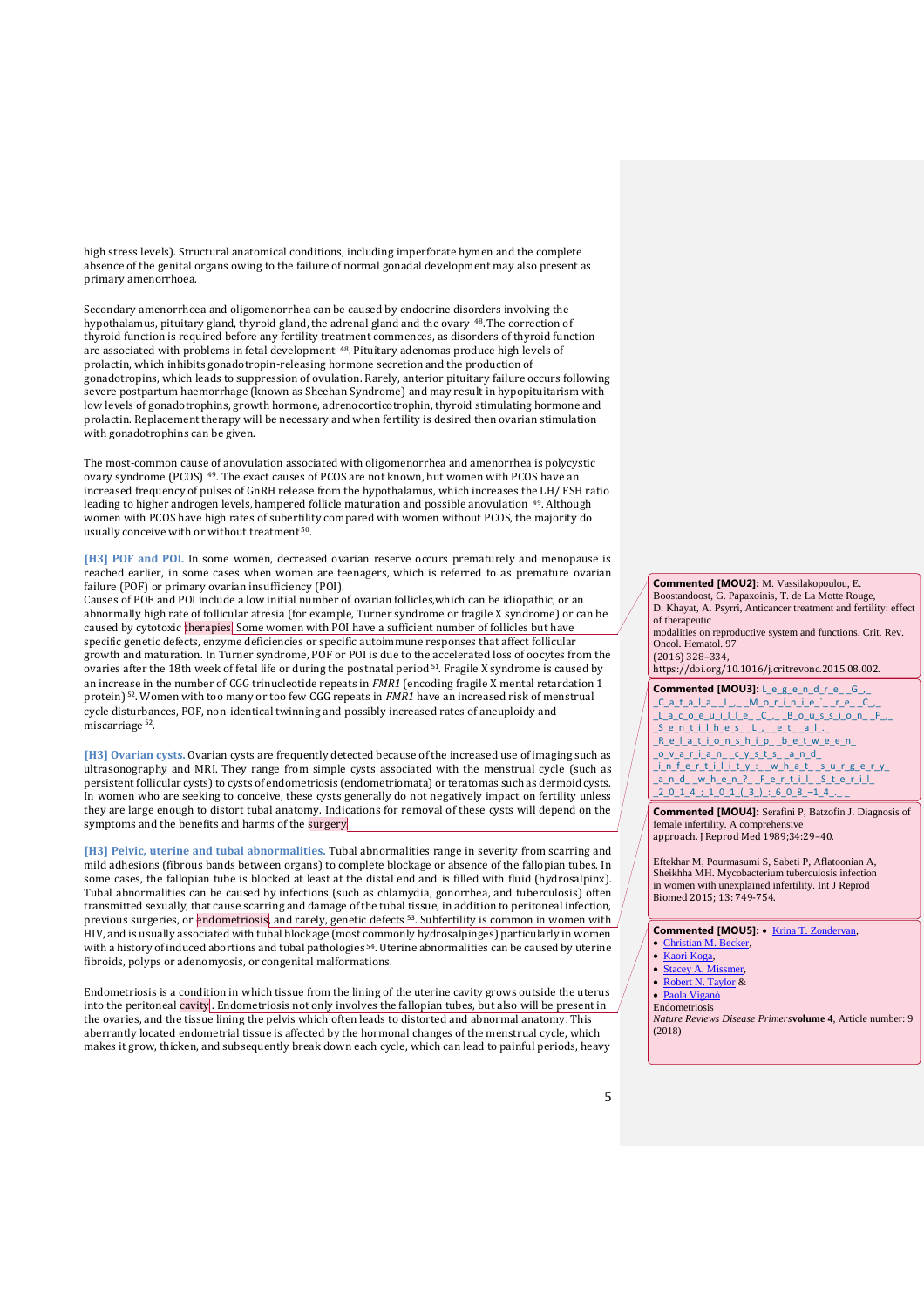menstrual bleeding or bleeding between periods. In addition, endometriosis causes subfertility, as the aberrant endometrial tissue can result in scar formations and adhesions. The severity of endometriosis depends on the number, size, location, and depth of the endometrial implants outside the uterus 55-57.

Defects in the development of the Müllerian duct (which form the cervix, uterus, fallopian tubes and part of the vagina) can lead to abnormal development of these drugs and potentially subfertility. Approximately 1 in 4,500 women have Mayer-Rokitansky-Küster-Hauser (MRKH) syndrome, in which abnormal development of the Müllerian duct system results in the absence of the upper vagina, uterus and in some women, the fallopian tubes, but with intact ovaries and normal external genitalia <sup>58</sup>. Genes that are involved in prenatal development are causative, but differ between individuals. More-subtle defects in Müllerian duct development can lead to a unicornuate uterus (only half of the uterus with a single fallopian tube is present), a bicornuate uterus (an indentation in the fundus of the uterus, leading to an approximately heart-shaped uterus), or a septate uterus (the uterine cavity is partly partitioned by a longitudinal septum). These congenital uterine malformations are of unknown cause. Women with these uterine malformations can be asymptomatic, can be unaware of having these conditions and can have normal pregnancies. Some uterine malformations are associated with an increased risk of recurrent pregnancy loss and preterm birth, but an association with subfertility is less clear <sup>59-62</sup>.

Other uterine abnormalities can be caused by fibroids, polyps or adenomyosis (in which endometrial tissue grows within the walls of the uterus). Although these conditions are often thought to be associated with a reduced chance of ongoing pregnancy because of miscarriage, there is no conclusive evidence that they adversely affect conception <sup>63, 64</sup>. Rare uterine abnormalities can be congenital anomalies that are acquired through, for example, prenatal exposure to diethylstilbestrol or following surgery such as intrauterine adhesions with a thin endometrium (known as Asherman syndrome) and reduce the likelihood of implantation and ongoing pregnancy.

# **[H1] Diagnosis, screening and prevention**

 Few standard tests for the diagnosis of subfertility are available. Geographical variation in the uptake and availability of investigations is likely, owing to the affordability of these tests. Moreover, practice guidelines vary, as shown by recommendations on PCOS and systematic reviews of diagnostic evaluation of male infertility and of endometriosis <sup>65-67</sup>.

#### **[H2] Diagnosis**

In countries with fertility care provision, couples are generally investigated after 12 months of unsuccessful attempts to conceive, or earlier if there is a clear clinical indication<sup>1</sup>. A comprehensive fertility assessment involves both partners and includes detailed history taking, clinical examination and appropriate investigations ( $\frac{Figure 5}{7}$ ). The aim of this assessment is to identify underlying causes of subfertility and establish a prognosis for the couple<sup>15, 68</sup>.

**[H3] Comprehensive history.** A detailed history taking should document the length of time a couple has been trying to conceive, menstrual patterns, previous pregnancies, medical and surgical factors, lifestyle and family history.

The age of menarche should be recorded, as an absence or delay in the onset of menarche could be associated with ovulatory dysfunction. Regular menstrual cycles are suggestive of ovulation, whereas irregular cycles and abnormal flow can be suggestive of hormonal, endometrial or uterine pathology. Dysmenorrhea (menstrual cramps), chronic or cyclical pelvic pain and dyspareunia (painful sexual intercourse) can indicate the presence of pelvic endometriosis, whereas pressure symptoms (for example on the bladder or other organs) can be indicative of uterine fibroids and ovarian cysts. Contraceptive history is important, as some hormonal methods (such as, combined oral contraceptives) can lead to a temporary disturbance in menstrual cyclicity <sup>69</sup>, and a discussion of lifestyle is important, as some factors can affect fertility.

Examining the medical and/or surgical treatment history and any associated infection of women with a history of miscarriage or abortion might be useful to identify potential causes of secondary subfertility. A history of ectopic pregnancy and salpingectomy (the surgical removal of a fallopian tube) is suggestive of tubal damage, whereas amenorrhoea associated with peri-partum or post-partum haemorrhage might be

# **Commented [MOU6]:**

- Alessandro Confort[iEmail author,](mailto:confale@hotmail.it)
- Carlo Alviggi, Antonio Mollo,
- Giuseppe De Placido and
- Adam Magos

6

The management of Asherman syndrome: a review of literature. Reproductive Biology and Endocrinology2013**11**:118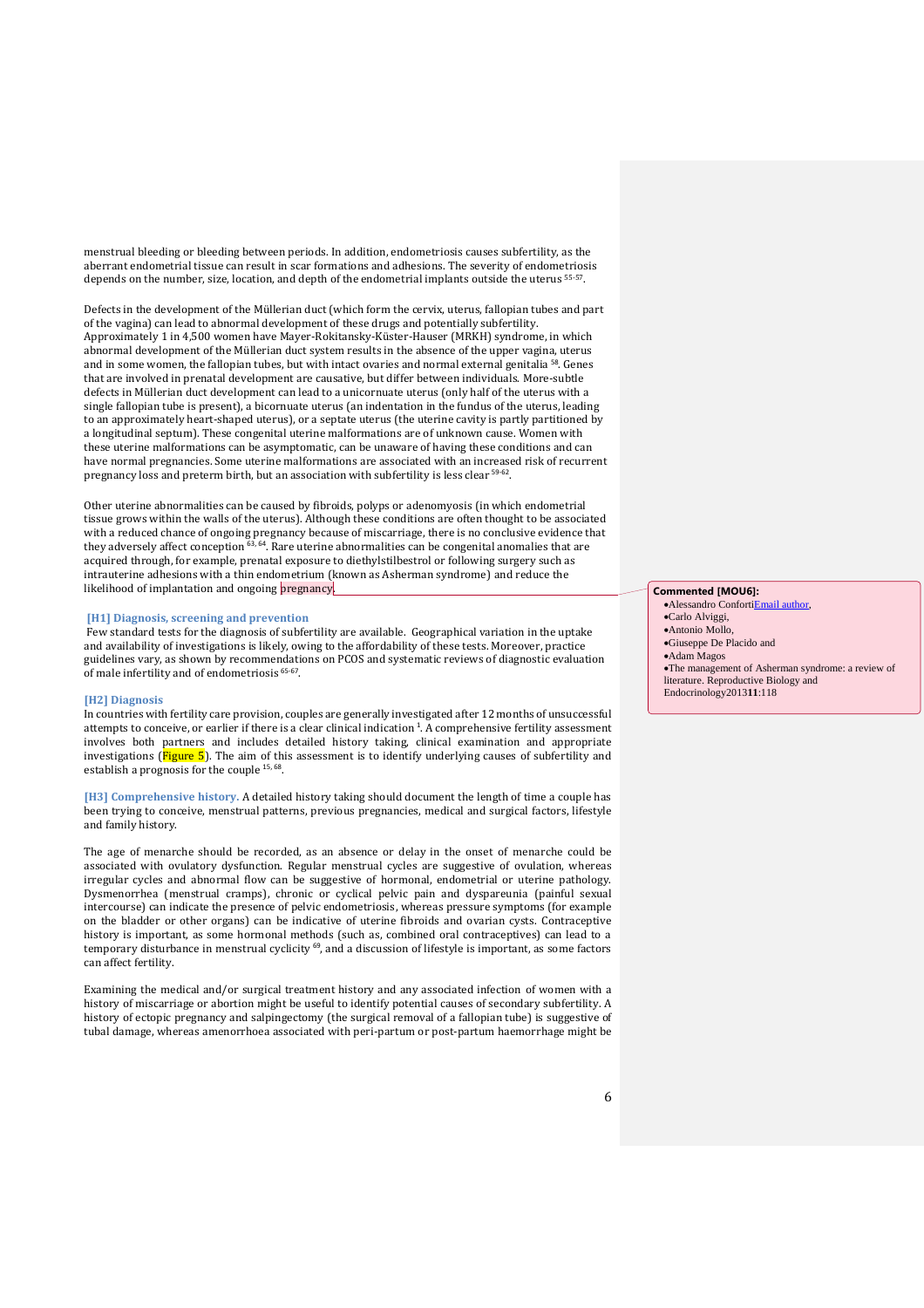associated with either pituitary infarction or intrauterine adhesions (Asherman syndrome) due to vigorous dilatation and curettage.

In addition, the presence of co-existing or previous medical conditions should be carefully evaluated. Any symptoms and signs of breast disease should be investigated and a cervical smear history sought. A history of gonadotoxic therapy for a malignant disorder or an autoimmune condition can affect ovarian reserve  $^{70}$ , whereas infectious diseases such as tuberculosis or HIV can be associated with pelvic inflammatory disease and subfertility <sup>71, 72</sup>. Pelvic operations can result in adhesions leading to distorted pelvic anatomy, and can affect tubal function, whereas ovarian surgery, such as for endometriomas (endometriotic cysts), can compromise ovarian reserve.

As previously mentioned, fertility can be affected by disorders such as PCOS, ovarian insufficiency and endometriosis, which can be familial; the identification of these disorders might require clinical assessment and appropriate genetic counseling. In some contexts, cultural practices such as female genital mutilation and consanguinity can be associated with fertility problems  $73, 74$ . The occupation of both female and male partners should be documented and where relevant, risk of exposure to reproductive toxins should be assessed.

*[H3] Physical examination.* A general physical examination includes evaluation of body mass index (BMI), blood pressure, for thyroid enlargement and general assessment of secondary sexual characteristics and hair distribution, and is useful for the diagnosis of hyperandrogenism, endocrinopathies and uterine, pelvic and ovarian abnormalities.

Clinical signs of hyperandrogenism such as acne and hirsutism can suggest PCOS. The modified Ferriman Gallway score is used to assess hirsutism objectively and the score is interpreted in the context of the woman's ethnicity. For example, for women from South East Asia, it is suggested to use a cut-off point lower than the conventionally agreed threshold, as these women have a lower density of facial terminal hair <sup>75</sup>. Acanthosis nigricans, observed in women with PCOS, is characterized by hyperpigmented velvety skin patches on the back of the neck, axilla and inguinal creases <sup>76</sup>. Androgen-secreting tumours such as tumours of the adrenal gland or ovaries lead to more pronounced signs of androgen excess compared with PCOS , characterized by features of virilization (masculine traits, such as severe acne, deepening of voice, male pattern baldness and clitoromegaly). Demonstrable galactorrhoea (milky discharge from breast unrelated to pregnancy or breastfeeding ) should trigger investigations to rule out a prolactinoma.

Surgical scars suggest the type of previous surgery and can guide decisions about future diagnostic or therapeutic procedures. Clear swelling in the lower abdomen can indicate a large fibroid or ovarian cyst, which can be confirmed using radiographic imaging. External inspection of the genitalia followed by a speculum examination should be carried out to assess the cervix and rule out the presence of infection, cervical polyps and vaginal septum or double cervix which helps identify congenital uterine abnormalities such as uterine didelphys and bicornuate uterus. A high vaginal and chlamydial swab can be obtained at the same time as speculum examination to assess for infectious diseases.

Transvaginal ultrasonography of the pelvis is an accurate way to visualize the uterus and ovaries and can identify ovarian cysts, endometriomas and hydrosalpinges, among other disorders. However, transvaginal ultrasonography should be used as an adjunct to, rather than a replacement for, bimanual pelvic examination. The latter remains the best way of assessing the position, consistency and mobility of large pelvic masses such as fibroids and ovarian cysts before surgery, whereas palpation of a retroverted fixed uterus and nodules in the pouch of Douglas (also known as the recto-uterine pouch) may be the only signs of deep infiltrating endometriosis <sup>77</sup>.

*[H3]Ovulation tests.* A history of regular menstrual cycles is suggestive of satisfactory ovulation in most women although a test to confirm ovulation such as a mid luteal phase progesterone is usually recommended. <sup>78</sup> Many women may choose to use regular menstrual diaries or fertility tracking software or applications to track ovulation <sup>79</sup>. In terms of clinical tests of ovulation, serum mid luteal progesterone levels is considered the gold-standard, and is the most commonly used; the timing of this test is important, and samples should ideally be taken 7 days before the expected onset of the next menstrual period. Progesterone tracking (taking two or three samples over several days) can be helpful in women whose cycle length, although regular, can vary by a few days <sup>80</sup>. Other diagnostic tests to assess ovulation include ultrasonography-based monitoring of a developing follicle and detection of an LH surge by means of serial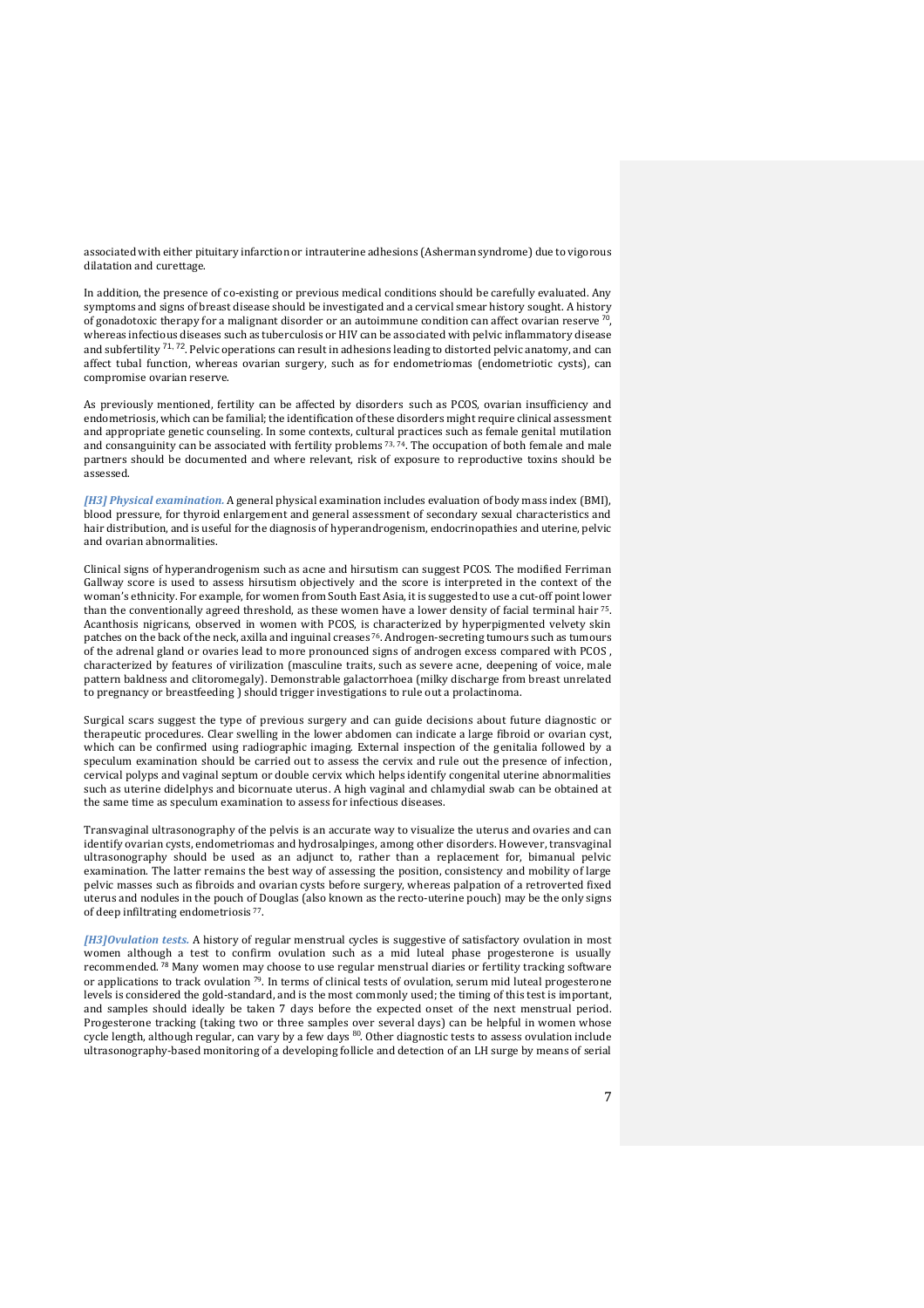measurements of serum or urinary LH levels. Although the detection of secretory endometrium via endometrial biopsy is suggestive of ovulation, this procedure is invasive and requires correct timing, and is, therefore, no longer recommended in contemporary practice <sup>80</sup> **.**

The choice of ovulation test depends on patient preferences, and the cost and availability of resources to do these tests. Ultrasonography for the detection of ovulation relies on findings such as the detection of the collapse of a dominant follicle and has a sensitivity of 84% and a specificity of 89% for the confirmation of ovulation <sup>81</sup>. One of the advantages of urinary LH estimation is that this allows self-testing, and has a concordance rate of around 90 - 97% with ultrasonography-detected ovulation <sup>82, 83</sup>.

In women with very irregular cycles, amenorrhoea or confirmed anovulation, measurement of serum levels of estradiol, FSH, LH, thyroid-stimulating hormone, testosterone and prolactin are warranted to identify the cause of anovulation. Anovulation can be classified as WHO Type I (or hypogonadotrophic hypogonadism), Type II (or normogonadotrophic) or Type III (hypergodanotrophic), based on serum gonadotrophin and estradiol levels (Table 1). PCOS is the most-frequent cause of anovulation in general, and Type II anovulation in particular, and is often associated with hyperandogenism. PCOS is defined by presence of two out of the three following features: oligo-ovulation or anovulation, clinical and/or biochemical signs of hyperandrogenism or polycystic ovaries detected using ultrasonography, after excluding other related disorders <sup>84</sup>. Rarely, adrenal disorders or an androgen-producing tumour could cause ovulatory dysfunction associated with hyper-androgenism. In these cases, measures of 17 hydroxyprogesterone, serum testosterone, androstenedione and dehydroepiandrosterone levels are advised to discriminate between ovarian and adrenal causes.

*[H3]Assessment of tubal patency.* Tubal patency tests are used when initial tests confirm ovulation and, in male sexual partners, normal semen parameters. In women with anovulation, patency tests can be used prior to ovulation induction, or can be delayed until after three drug-induced ovulatory cycles. Tubal patency testing is generally considered unnecessary in couples who require ART to conceive either because of severe male factor infertility (for example, sperm count < 5 million/ ml) or women with advanced age because in ART the embryo is directly placed into the uterine cavity, bypassing the fallopian tubes. Women with a recent intrauterine pregnancy loss do not require tubal patency testing, unless post-miscarriage infection is indicated.

Commonly performed tubal patency tests include hysterosalpingography (HSG), hysterocontrastsalphingography (HyCoSy) and diagnostic laparoscopy with chromotubation. HSG involves the injection of water or oil-based radio opaque iodine dye through the cervix, under fluoroscopic guidance, and has a sensitivity of 53% and a specificity of 87% for tubal pathologies (46% and 95% for bilateral tubal pathologies, respectively) <sup>85</sup>. HSG is useful in ruling out tubal blockage, but has limited diagnostic value for other tubal pathologies, such as peritubal adhesions <sup>86</sup>. HyCoSy is less invasive than HSG and carries no risk of exposure to radiation, and involves the injection of a contrast fluid during a transvaginal ultrasonography to outline the uterine cavity and Fallopian tubes. HyCoSy has a sensitivity of 80% and a specificity of 84% for tubal pathology compared with laparoscopy <sup>87</sup>. Although diagnostic laparoscopy and chromotubation is considered the gold standard for tubal patency assessment, this procedure is invasive and expensive. Laparoscopy and chromotubation is performed under general anaesthesia, allows direct visualization of the entire pelvis and facilitates the detection of, for example, endometriosis and pelvic adhesions (Figure 6). In addition, this procedure allows for surgical interventions such as treatment of endometriosis, adhesiolysis for pelvic adhesions or cannulation for tubal blockage (see Management). Complication occur at a rate of 0.6 per 1,000 laparoscopies and major risks include anaesthetic complications as well as blood vessel and bowel injury <sup>88</sup> .

The choice of tubal tests depends on the presence of risk factors, such as history of pelvic inflammatory disease, or clinical considerations such as BMI and previous abdominal surgery. Tubal patency tests should be scheduled immediately after menses (up to day 12) to avoid disruption of an early undetected pregnancy. These tests are invasive and are associated with risk of infection, therefore, chlamydia screening and prophylactic antibiotic administration where necessary are required.

*[H3]Assessment of uterine and peritoneal factors.* All women with infertility are offered a transvaginal ultrasonography (TVS) if they have symptoms suggesting underlying pathology<sup>77</sup>. TVS can detect uterine cavity abnormalities, fibroids and adenomyosis, allows visualization of the ovaries (to detect and assess ovarian cysts or endometriomas) and can be used to assess AFC. The accuracy of TVS for detecting

**Deleted:**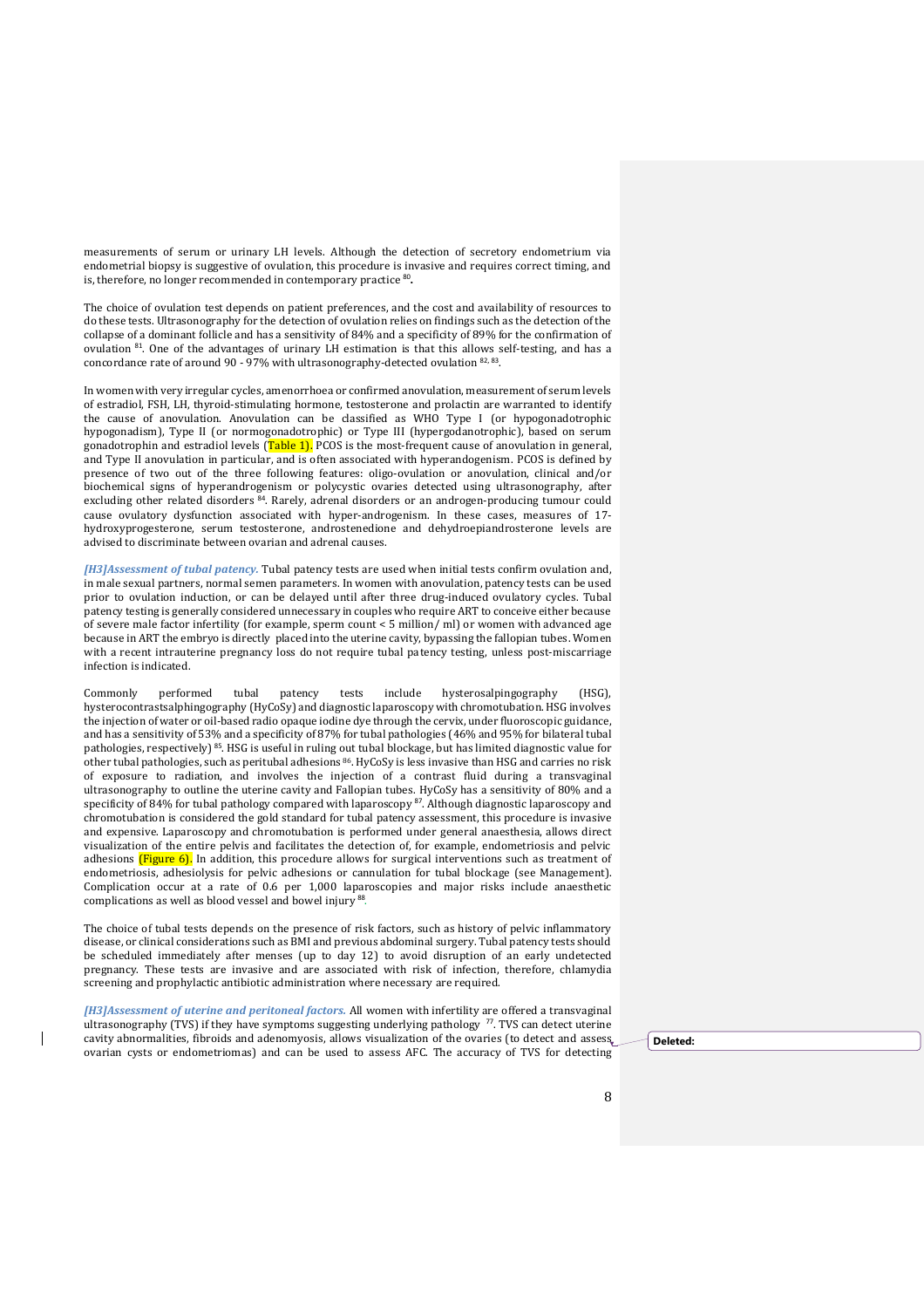intrauterine lesions varies from 52.6% to 77.2%, but is  $\sim$ 90.6% for uterine malformations  $^{89,90}$ . Saline infusion sonography (SIS, whereby saline is inserted into the uterine cavity to allow visualization of the intra cavitary pathologies) has a sensitivity of 0.88 and a specificity of 0.94 for detecting all intrauterine abnormalities <sup>91</sup>. MRI is superior to ultrasonography for the detection of congenital malformations of the uterus and lower genital tract and might be useful to guide management of fibroids and recto-vaginal endometriosis<sup>66, 9</sup> .

Diagnostic hysteroscopy is the gold standard procedure for assessing the uterine cavity, and concurrent treatment can be provided for conditions such as endometrial polyps, uterine septum and intrauterine adhesions. The overall complication rate and risk of uterine perforation with diagnostic hysteroscopy is  $\sim$ 0.28% and 0.13%, respectively <sup>93</sup>. However, there is no evidence that routine hysteroscopy in women before assisted reproduction improves chances of conception <sup>64, 94</sup>

#### *[H3]Tests for ovarian reserve.*

Ovarian reserve tests can be used to identify women with POF, and are used to identify women at high risk of compromised ovarian function due to increased age (>35 years of age), a family history of early menopause or previous gonadotoxic therapy or ovarian surgery. Tests of ovarian reserve are essentially tests of ovarian responsiveness to exogenous stimulation and can be useful for planning the dose of ovarian stimulation in women who intend to have ART <sup>95</sup>. Common tests of ovarian reserve include levels of FSH, AMH and the AFC. Increased levels of serum FSH during the early follicular phase of the menstrual cycle are associated with reduced ovarian reserve. AMH is secreted by the granulosa cells of pre-antral and small antral follicles (<8 mm), and AMH levels are a more-accurate test of ovarian reserve, as it shows minimal intra and inter cycle variation <sup>96</sup>. However, concerns have been raised about the lack of universal standards for AMH resulting in differences in results based on alternative assays.

The number of ovarian antral follicles (measuring 2–10 mm in diameter) seen in the early follicular phase can be measured by TVS. An AFC of  $\geq$ 12 or  $\geq$ 20 per ovary when measured using a transvaginal transducer with frequencies of 7.5 MHz or 8 MHz, respectively, is used to define polycystic ovarian morphology <sup>67, 84</sup>, whereas an AFC of ≤10 is suggestive of diminished ovarian reserve <sup>97</sup>. A low AFC (3–6 total antral follicles) is a predictor of poor response during IVF <sup>98</sup>. AMH levels and AFC are good predictors of ovarian response to gonadotrophin stimulation during IVF, but are poor at predicting pregnancy<sup>99</sup>.

#### **[H2] Screening and prevention**

Prior knowledge regarding fertility, levels of anxiety, previous medical history and cultural pressures are drivers for health-seeking behaviour. In many countries, social-cultural issues, misconceptions and lack of education and/or funds act as barriers and can lead to underestimation of the burden of subfertility <sup>100</sup>.

Educational interventions should be directed at improving knowledge of fertility health, which is currently modest. Indeed, one large international study surveyed fertility knowledge in 10,045 people from 79 countries who had been trying to conceive for an average of 2.8 years, and demonstrated an average correct score of 57% on a 13-item correct/incorrect scale of risk factors, misconceptions and basic fertility facts <sup>101</sup>. Women should be educated to understand the effects of increasing age on decreasing fertility and should be encouraged to check their personal reproductive risk profile  $^{102}$ , with fertility awareness tools to facilitate informed choices about their own fertility health 20, 103. Tools are available to provide women with personalised fertility guidance such as FertiSTAT. However, as increased knowledge of fertility problems can be associated with increased anxiety, particularly in younger men and women, psychological approaches are also needed to alleviate possible anxiety caused by fertility information 104, 105. In addition, the use of tools tailored to cultural contexts is important to provide education globally <sup>106</sup>.

Tubal diseases associated with pelvic infections accounts for up to 35% of female subfertility in many parts of the world<sup>107</sup>. Screening, early detection and treatment of sexually transmitted diseases, particularly chlamydia and gonococcal infections, are important steps in reducing the long-term complications of these disorders, such as tubal subfertility. In addition, postpartum and post-miscarriage infections can cause tubal damage, and antibiotic prophylaxis should be considered whenever indicated to reduce the risk of infections. Genital tuberculosis continues to be a major cause of tubal and uterine factor subfertility in regions with high burden of the disease such as South and South East Asia and sub-Saharan Africa <sup>71, 108</sup>, although the early detection and treatment of this condition helps reduce the risk of damage to reproductive organs<sup>109</sup>.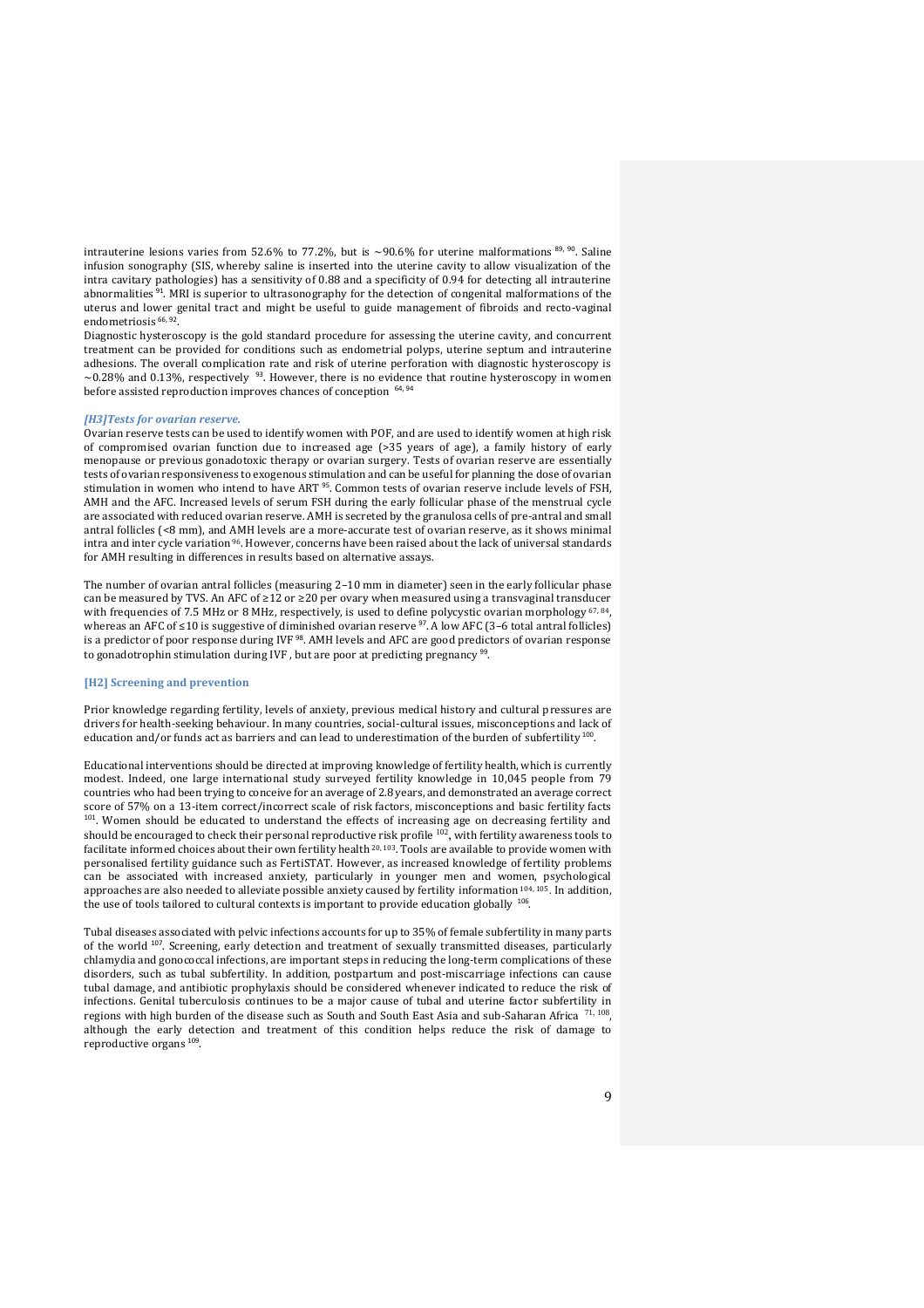Addressing exposure to environmental or lifestyle risk factors for subfertility could be used for prevention of this disorder. Exposure to several environmental toxins, such as dioxin, certain phthalates, pesticides and heavy metals, has been linked to subfertility 110, 111 and whenever possible, exposure to these toxins should be avoided. In terms of lifestyle factors, smoking and obesity are associated with subfertility <sup>15</sup> . The cessation of smoking and the optimization of body weight through health promotion initiatives involving increased awareness and availability of support are integral preventive measures for subfertility, but are not always effective. Fertility preservation is a key preventive measure in women who require chemotherapy and pelvic radiotherapy. In these women, interventions for fertility preservation include cryopreservation of oocyte or embryos, GnRH suppression and laparoscopic ovarian transposition (surgically moving ovaries out of the radiotherapy field) for those women who require pelvic irradiation. A multidisciplinary approach between the treating physician and fertility specialist is key to an effective preventive strategy.

#### **[H1] Management**

The initial management of women with subfertility requires explanation of any identified cause of subfertility, the provision of a realistic prognosis (with and without treatment), advice on management options (including non-intervention) and provision of information and support  $^{112}$  (Table 2). The clinician should check that all couples are aware of the basic concepts of fertility such as timed intercourse, and should provide advice as required on lifestyle factors such as smoking, alcohol consumption and weight  $(Box 2)$ .

# **[H2] Unexplained subfertility**

 *[H3] Expectant management.* The likelihood of unassisted pregnancy for women with unexplained subfertility can be estimated using a prognostic model, such as the Hunault model, which takes several factors into account, including female age, duration of trying to conceive, source of referral (from secondary or tertiary care), sperm motility and the occurrence of previous pregnancy regardless of outcome <sup>113</sup>. For couples with a good prognosis (defined by the Hunault model as ≥30% chance of spontaneous conception within 1 year), expectant management is appropriate as many couples will conceive without fertility interventions. Indeed, in a prospective cohort study, 60% of women with unexplained subfertility achieved pregnancy without treatment within five years 114 . However, prognostic models do not indicate when couples should stop expectant management in favour of active treatment. In addition, the currently available models are limited to prediction at the time of diagnosis, and cannot compare the effectiveness of different treatments at multiple points in time<sup>115</sup>. These models do not take account of other considerations, such as family size.

Dutch fertility guidelines recommend 6-12 months of expectant management for couples with a good prognosis of spontaneous pregnancy, as defined by the Hunault model <sup>116</sup>. This approach was as effective as starting medically assisted reproduction immediately, and did not compromise ongoing birth rates, in an audit of guideline adherence in 25 clinics <sup>117</sup>. By comparison, the 2013 NICE guidance in the United Kingdom recommend that IVF is offered to women with unexplained infertility who have not conceived after 2 years of regular unprotected sexual intercourse, which can include up to 1 year before their fertility investigations, and can be shorter in women >36 years or older  $80$ .

If expectant management is not effective, or in women with a poor prognosis, options for active intervention include hysterosalpingography, intrauterine insemination or IVF, any of which might be the next step depending on prognostic factors, patient preference and treatment availability. All treatment options require a shared-decision making approach <sup>118</sup>.

 *[H3] HSG.* HSG is a routine test carried out as part of fertility work-up, but might also have a role in the treatment of subfertility. Tubal flushing with an oil-based dye increases pregnancy rates in women with normal fallopian tubes (39.7%) , compared with tubal flushing with a water-based dye ( 29.1%), both of which are well-tolerated <sup>119, 120</sup>. The mechanism of action of HSG on subfertility is not well understood but might involve altering the immunological environment in the peritoneal cavity to make it more favourable for fertility and/or it may facilitate the passage of oocytes through the fallopian tubes <sup>121</sup>. HSG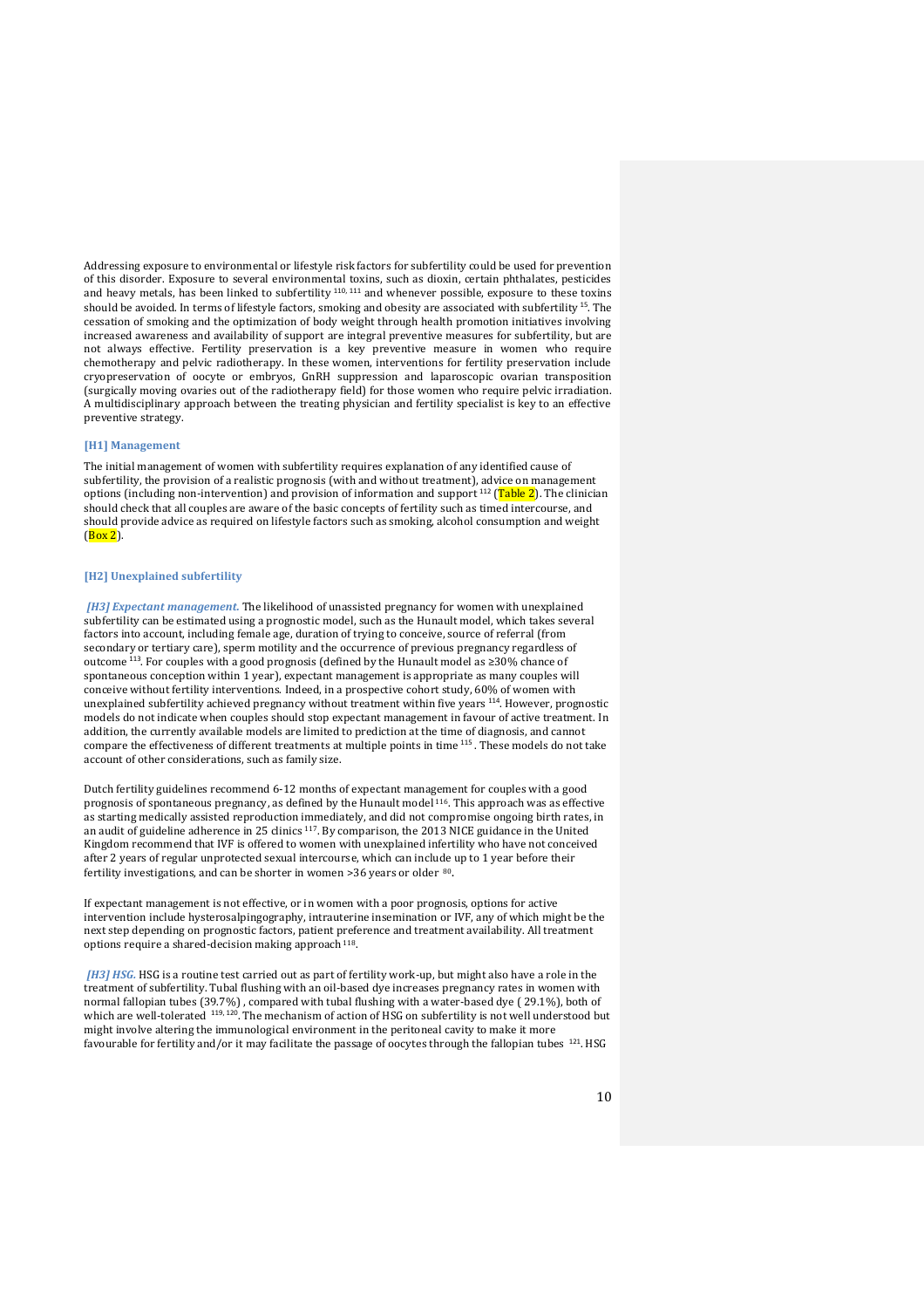with lipiodol (an oil-based medium) is associated with subclinical hypothyroidism in a proportion of women and thyroid function testing is recommended before and after this procedure <sup>122</sup>. Whether any type of HSG is superior to expectant management in terms of the chances of conceiving naturally is unclear owing to lack of evidence.

 *[H3] Intrauterine insemination.* Intrauterine insemination (IUI) is widely used as a relatively low-cost and minimally invasive intervention for unexplained subfertility. Spermatozoa isolated from the ejaculate are directly inserted into the uterus at the estimated time of ovulation, either during a natural menstrual cycle or after ovarian stimulation using oral medications such as clomiphene citrate and letrozole or injectable gonadotropins. However, until recently, this intervention had little supporting evidence  $^{123}$ . Three randomised controlled trials (RCTs) have compared IUI to expectant management; two trials demonstrated no benefit of IUI 124, 125, although one trial demonstrated a beneficial result. However, the positive RCT differed from the other trials as it used ovarian stimulation and included women with an unfavourable prognosis and average of four years of infertility (Hunault score <30%). This trial demonstrated that three cycles of IUI are more effective than expectant management, with live birth rates of  $31\%$  and 9%, respectively  $^{126}$ .

 Pelvic inflammatory disease (PID) is a potential complication of IUI, but the average incidence of PID in a general population of IUD users is only 1.6 events per 1,000 person years <sup>127</sup>. Use of oral ovarian stimulation with IUI might be associated with a small increased risk of multiple pregnancy (6%) and, rarely, of ovarian hyperstimulation syndrome (OHSS) <sup>123</sup>. The 2013 NICE guidance recommends against use of IUI<sup>80</sup>; however, few clinics use this advice<sup>128</sup>, and some evidence suggests that IUI with ovarian stimulation is a safe and effective treatment for women with unexplained infertility who have an unfavourable prognosis for natural conception.

*[H3] IVF. IVF* is a fertility treatment whereby mature oocytes are collected from the ovaries are fertilized by sperm outside the body and the resulting embryo(s) judged to have the best chance of pregnancy are introduced directly into the uterus  $(Figure 7)$ . A related treatment is in vitro maturation (IVM), whereby immature oocytes are collected and are matured outside the body.

 $\mathsf{l}$ 

IVF is the mainstay of treatment for women with tubal disease and men with poor sperm quality, but is also frequently used for unexplained subfertility although the evidence supporting the effectiveness of IVF in this population is scant. A Cochrane review found no conclusive evidence that IVF is more effective than expectant management or IUI with ovarian stimulation, in treatment-naive women with unexplained subfertility<sup>129</sup>. Five RCTs compared IVF versus IUI with ovarian stimulation. Four of these included treatment-naive women and found no evidence of a difference between the two treatments. However, one RCT in which all women were pre-treated with IUI and clomiphene demonstrated a higher live birth rate in women who proceeded straight to IVF than in women who received further pretreatment with gonadotrophins and IUI before IVF .130 Conversely, one small RCT demonstrated a benefit of IVF compared with expectant management in extensively pre-treated women, but the birth rate in the expectant management arm was very low <sup>131</sup>. IVF was more effective than unstimulated IUI 132, 133.

The success rates of IVF are similar regardless of the cause of subfertility. Reporting and comparing data about the outcomes of IVF is difficult owing to a lack of universally agreed way of reporting and difficulties in accounting for differences between women (for example, age and length of infertility) and in the number of embryos transferred. Data from over 144,000 embryo transfer cycles in European centres in 2013 (including women with all causes of infertility) reported a clinical pregnancy rate of 34.5% per embryo transfer <sup>134</sup>. Single embryos were transferred in 31% of women, whereas two embryos were transferred in 56% of women 134. In Australia and New Zealand in 2016, 87.7% of cycles transferred one embryo and the overall clinical pregnancy rate was 33% for cycles that reached embryo transfer <sup>135</sup>.

The treatment pathway for IVF is complex, comprising many steps and decision points; each step has alternative clinical approaches, some of which are supported by robust evidence whereas others require more research <sup>136</sup> (Supplementary Table 1 and Figure 7). Several factors can hinder the success of IVF or can increase the risk of adverse effects, such as smoking, obesity, hydrosalpinx, septate uterus,

**Deleted: Deleted:**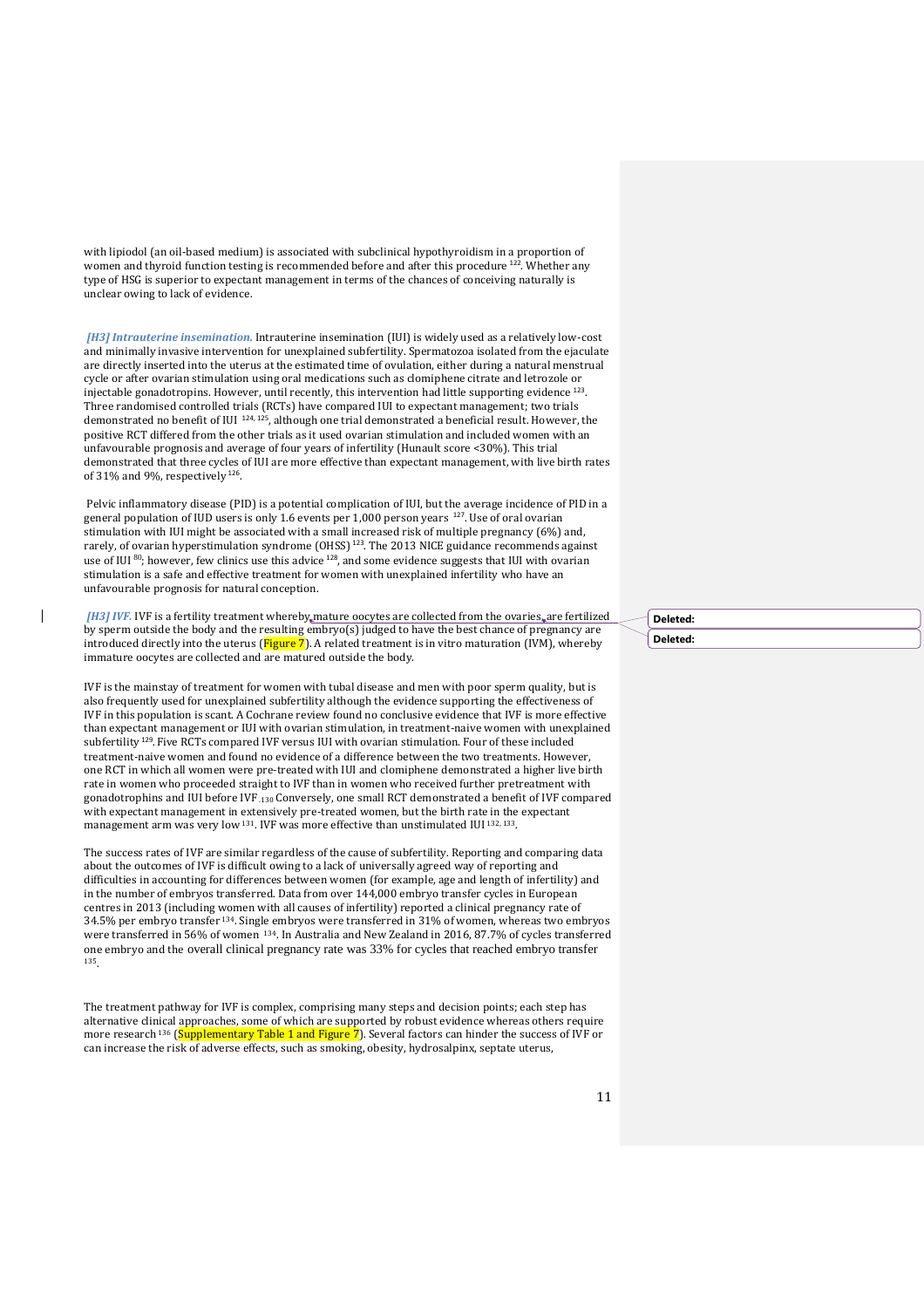endometrial polyps and sub-mucosal fibroids, and should be addressed before IVF starts. Some women do not respond well to the ovarian stimulation drugs and might be described as 'poor ovarian responders'; however there is little agreement about the definition of "poor response" or the best management strategy for these women 137, 138. Single embryo transfer (SET) during IVF reduces the risk of multiple pregnancies, and a strategy of successive SETs achieves similar outcomes to double embryo transfer but with reduced multiple pregnancy rates <sup>139</sup>. Several factors are important for embryo transfer, including the use of drug regimens to increase the receptivity of the endometrium, timing of embryo transfer, type of transfer catheter and use of ultrasonography for guidance <sup>136</sup> . The retrieval of multiple oocytes after ovarian stimulation the cryopreservation of spare embryos and further embryo transfers, which could avert the need for repeated ovarian stimulation and oocyte retrieval. Pregnancy outcomes similar with frozen embryo transfer and fresh transfer <sup>140</sup>.

In both unassisted pregnancy and IVF cycles, implantation is a key step in achieving pregnancy, and accordingly, is often referred to as the 'rate-limiting step' 141. If three IVF attempts are unsuccessful, a diagnosis of repeated (or recurrent) implantation failure (RIF) is often made 142, 143. However, some data suggest that a reliable diagnosis of RIF cannot be made after three IVF cycles, and that diagnosis is likely to be more reliable and cost-effective after six IVF cycles, especially in women with a poor prognosis and in centres with lower IVF success rates <sup>144</sup> Cohort data support a change to the definition of RIF, as the live birth rate associated with the 4th embryo transfer cycle was not significantly different from the rate associated with the  $3<sup>rd</sup>$  cycle  $135$ . Women with RIF can be offered further investigations to establish causation, including endometrial receptivity tests, pre-implantation genetic screening, time-lapse imaging and immunological tests, but these tests can be invasive and costly.

# **[H2] Ovulation disorders**

The first line treatment for subfertility in women with PCOS is lifestyle management. Advice can be aligned with recommendations that are applicable to the general population, such as obtaining a healthy weight, smoking cessation, omitting alcohol, performing exercise and management of mental health issues <sup>145</sup>. Women with ovulatory disorders who are overweight or obese can be advised to lose weight to improve menstrual regularity <sup>146</sup> . Indeed, in one RCT a 6-month weight loss intervention increased the rate of live births conceived within 24 months in obese women who were anovulatory but not in those who were ovulatory <sup>147</sup>. A post-hoc analysis demonstrated that among anovulatory women, the likelihood of having a live birth conceived within 24 months of the intervention was 40% <sup>147</sup>.

If lifestyle management is not effective, women with anovulatory PCOS and no other subfertility factors should be offered ovulation stimulation, and should be educated about timed intercourse.. The first line ovulation induction drug is letrozole, an oral aromatase inhibitor, and is associated with higher rates of ovulation and live births than clomiphene citrate (an oral antioestrogen drug), and possibly with fewer multiple pregnancies 145, 148, 149 . If barriers to letrozole use are apparent, such as cost or unavailability, other drugs can be used, such as clomiphene citrate, with or without metformin <sup>148, 150</sup>. Metformin reduces insulin resistance and improves ovulation and pregnancy rates when used in combination with clomiphene citrate, in women with PCOS who do not respond to clomiphene alone <sup>67</sup> All women should be advised of potential complications associated with ovulation induction agents (such as multiple pregnancy). Women should also be advised if the use of such agents is off-label (though permitted) in countries where this is the case 145. Women who have achieved regular ovulation with oral induction agents can continue this treatment for up to 12 months, as pregnancy and complication rates are acceptable for this time period<sup>151</sup>. However, prolonged use of ovulation induction agents should be avoided owing to low success rates <sup>145</sup>

A second-line treatment for women who fail to respond to oral induction agents is gonadotrophins, which are injectable drugs <sup>152</sup>, . Administration of FSH (a type of gonadotrophin) is associated with higher live birth rates than clomiphene citrate (52% versus 41%) but is expensive and requires strict cycle monitoring due to the risk of multiple pregnancies. FSH is administered by daily subcutaneous injection in a chronic low-dose regimen <sup>153</sup>. The addition of IUI to gonadotrophins does not significantly improve the chance of conception in women with anovulatory PCOS 152. Preliminary evidence suggests that metformin might increase the live birth rate in women undergoing ovulation induction with FSH, compared to use of FSH alone <sup>154</sup>.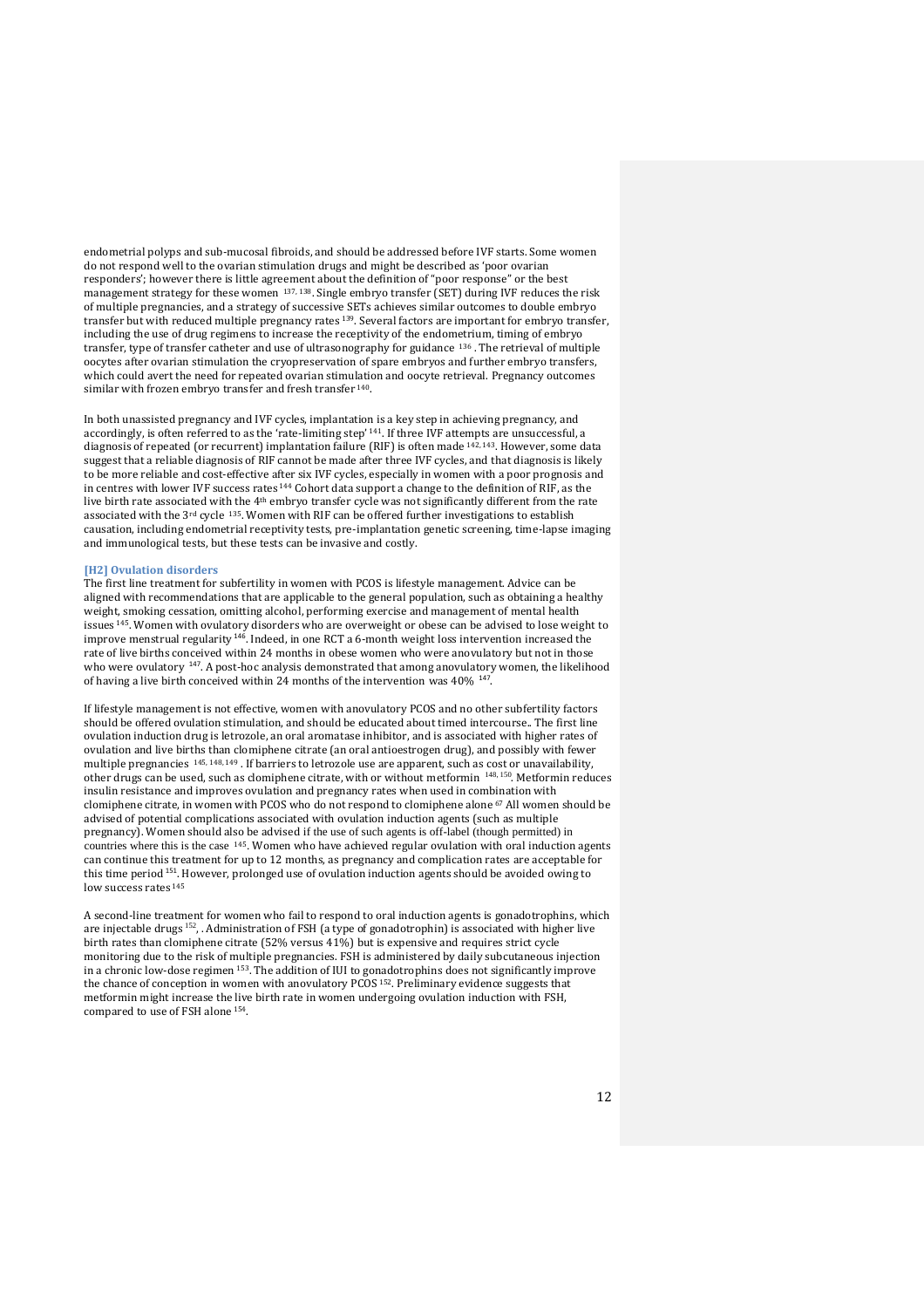A surgical option for ovulation induction is laparoscopic ovarian surgery, which can be offered to women with PCOS. No difference in pregnancy rates has been demonstrated between laparoscopic ovarian surgery and FSH therapy as second line treatment for women resistant to clomiphene citrate<sup>148</sup>. Multiple pregnancy rates are markedly decreased following ovarian surgery compared with gonadotrophins 155 . When other ovulation induction therapies have failed, women with PCOS and anovulatory infertility can be offered IVF as a third-line treatment, in the absence of a clear indication for IVF. However, IVF is usually only necessary in women with PCOS who have other factors contributing to subfertility <sup>145</sup>

# **[H2] Fallopian tube disease**

Subfertility associated with tubal adhesions may be treated surgically, ideally using laparoscopic techniques to remove adhesions and restore normal anatomy as much as possible. The surgery may be a stand-alone procedure, or may precede IVF. The safety and effectiveness of surgery for tubal subfertility is unknown, as no randomized studies have been conducted. Tubal surgery is associated with higher pregnancy rates in women with mild tubal disease than in those with severe tubal pathology 156. Fertility may be restored in women with restored tubal patency, which might allow for more than one live birth to occur; however, these women have an increased risk of ectopic pregnancy <sup>157</sup>.

Bilateral tubal blockage was the original indication for the use of IVF and is considered a first-line intervention for this indication. RCTs are generally considered unnecessary for women with tubal subfertility as the majority of women will have complete tubal blockage and no potential alternative treatment. Tubal surgery (such as salpingectomy or tubal occlusion) improves IVF success rates in women with hydrosalpinges, <sup>158</sup>; although the mechanism of action is unknown, it probably involves improvement of implantation by reducing inflammation in the genital tract.

**[H3] Fibroids.** The best way to treat fibroids to enhance fertility is controversial. Most clinical guidelines recommend hysteroscopic myomectomy for symptomatic fibroids International Federation of Gynecology and Obstetrics (FIGO) types 0 and 1 in women seeking to conceive, and this procedure is also recommended for asymptomatic fibroids by some guidelines <sup>92</sup>. However, a 2015 Cochrane review recommended that studies are needed to prove the effectiveness of this intervention 63. A recent review suggests that the decision regarding such surgery can be guided by the location, size and number of fibroids, and by the availability of clinical expertise and equipment  $159$ . Research is in progress on medical therapies (such as selective progesterone receptor modulators) as an alternative or adjunct to surgery for treating fibroids in women seeking fertility, but there is no conclusive evidence in this area <sup>159</sup>.

**[H3] Endometriosis.** For women with minimal or mild endometriosis, excision of the lesions improves pregnancy rates in the 9-12 months following surgery (compared with ablation alone), and laparoscopic surgery is more effective than diagnostic laparoscopy <sup>160</sup>. In women with endometriosis undergoing ART, a 3 three month course of GnRH agonist improves pregnancy rates. <sup>160</sup> As ovarian surgery may diminish ovarian reserve, the need for surgery should be very carefully considered, especially in the case of recurrent endometriosis . There is no good evidence that medical treatment is effective <sup>160</sup>.

#### **[H2] POI**

Approximately 5-10% of women with POI have a chance of spontaneous pregnancy, but most will require oocyte donation and IVF <sup>161</sup>. Oocyte donation involves a woman with good ovarian reserve allowing several of her oocytes to be aspirated, following ovarian stimulation during IVF treatment 161. The oocytes are then fertilized and the resulting embryos transferred to the uterus of the prospective mother. Oocyte donation can also be used for women with ovarian failure following chemotherapy or pelvic radiation.

#### [**H1] Quality of life**

Quality of life (QOL) and emotional wellbeing are important considerations for the management of subfertility, and supporting women and their partners should be an integral part of fertility care. Although fertility clinic staff share this aim, they often lack the resources, such as time and know-how to  $d$ o so<sup>1</sup>  $\frac{1}{2}$ . Guidelines from the European Society for Human Reproduction & Embryology provides helpful tools for clinic staff to optimise patient support (for example, pocket guides, screening tools, patient information leaflets and patient administered interventions) <sup>163</sup> .

**Commented [MOU7]:** I thought that there were no studies on this topic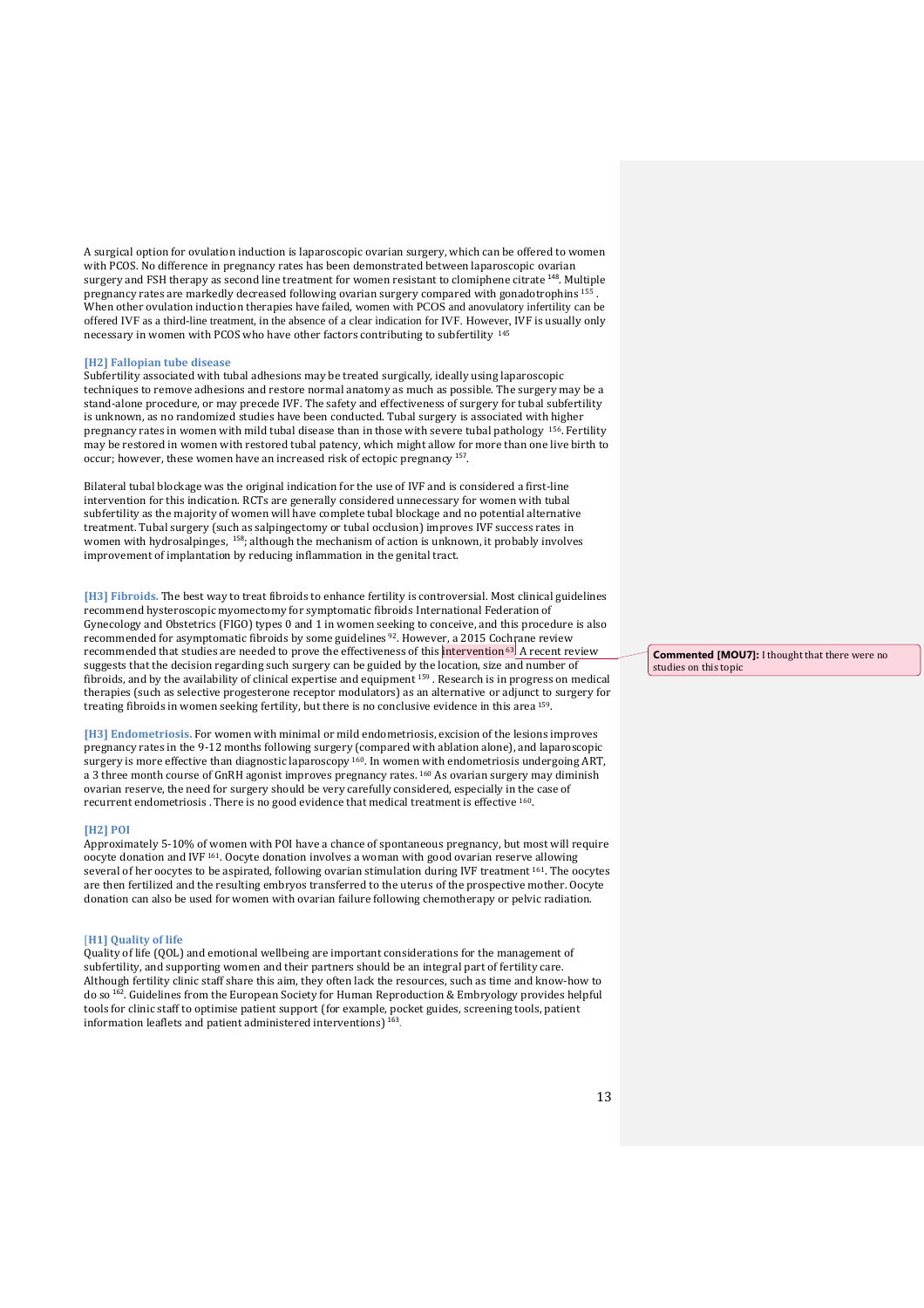The effect of subfertility and associated treatment on wellbeing has been extensively studied using selfreport questionnaires about general health and fertility-specific QoL (e.g., FertiQoL <sup>164</sup>) and emotional distress (such as anxiety and depression). Subfertility is consistently associated with poorer QOL and higher levels of emotional distress compared with population norms and healthy or gynaecological controls (typically, women attending gynaecology services for non-fertility reasons) 165-167. In addition, the effects of subfertility on emotional distress can persist into pregnancy; women undergoing ARTs report more anxiety about fetal viability and health than women with good fertility 168, 169, but have a similar rate of postpartum depression <sup>170</sup>. Longer-term adjustment to subfertility in longitudinal research (> 10 years) shows positive adjustment for most women <sup>171</sup>.

The negative effect of subfertility on wellbeing is principally due to the unfulfilled child wish <sup>171</sup> but also to the presence of reproductive disease and treatment. The physical aspects of underlying disorders can be stigmatising, painful and emotionally demanding (such as hirsutism and acne in PCOS<sup>172, 173</sup>, and severe pelvic pain and dyspareunia in endometriosis<sup>174</sup>), similar to components of treatment such as ovarian stimulation  $175$ , waiting for pregnancy test results  $176$ , and treatment failure  $177$ . Pre-existing psychological disorders <sup>178</sup> and coping through avoidance (such as by avoiding pregnant women) can amplify these effects, whereas perceived partner and social support can be attenuating  $179$ .

Psychosocial interventions has been recommended to support women with subfertility, but consensus about their effect and evaluation has not been reached. The benefits of psychosocial interventions on pregnancy (if any) are likely indirect, via treatment uptake. This benefit has been suggested by evidence that distressed individuals undergo fewer treatments<sup>180</sup>, and meta-analyses have demonstrated that emotional distress is not associated with the failure of a single ART cycle<sup>181</sup> but is associated with failure in studies with a longer follow-up period<sup>182</sup>. Also supportive is the finding that 22% of women discontinue treatment before achieving pregnancy <sup>183</sup>; the most commonly cited reason for discontinuation is the psychological and relationship burden of treatment  $184$ .

Systematic reviews of QOL studies in individuals with infertility are limited by the fact that most of the primary studies include with women undergoing treatment who are from Western countries (in which women may be more resilient and have greater support). A review of population studies shows that clinical populations represent only ~55% of the infertile population in well-developed (Europe, USA) and less well developed (Chile, Gambia, Malawai, India) countries <sup>10</sup> . Danish register-based cohort studies show that women undergoing ART have a lower rate of depressive disorder 180 and relationship dissolution than age-matched population reference groups within five years of starting treatment <sup>167,</sup> <sup>180</sup>.Severe social effects, such as social stigma, marital instability and harassment by in-laws are more common and consistently reported in reviews of non-Western<sup>185</sup> than Western samples <sup>165, 166</sup>.

# **[H1] Outlook**

Alongside efforts to improve established ART techniques, we also support three priorities for future research, such as addressing the preventable causes of subfertility, providing support and alternatives for individuals with subfertility, and encouraging new initiatives to increase the global accessibility, affordability and acceptability of ART <sup>186</sup>.

# **[H2] Subfertility in low-income settings**

A lack of political interest coupled with the high cost of ART has led to a huge gulf between high-income and low-income countries in the provision of fertility treatment. In these countries, education, prevention, development of low cost interventions and provision of more equitable access to new technologies could be achieved <sup>187</sup>.

Given the competing priorities for public funding, coupled with the severe effect of childlessness in developing countries, significant efforts should focus on prevention of subfertility <sup>185, 188</sup>. To this end, subfertility might be resolved in low income countries by improved education and utilisation of existing resources. However, tubal blockage is very common in some areas <sup>107, 189</sup>, most likely secondary to the high prevalence of infectious diseases (such as genital tuberculosis and HIV), maternal sepsis, and unsafe abortion, and in these cases IVF is often the only treatment option. Despite the global expansion of fertility services over the past decade, IVF remains inaccessible in many parts of the world, particularly in sub-Saharan Africa<sup>190</sup>. New low-cost initiatives are needed to improve the worldwide accessibility,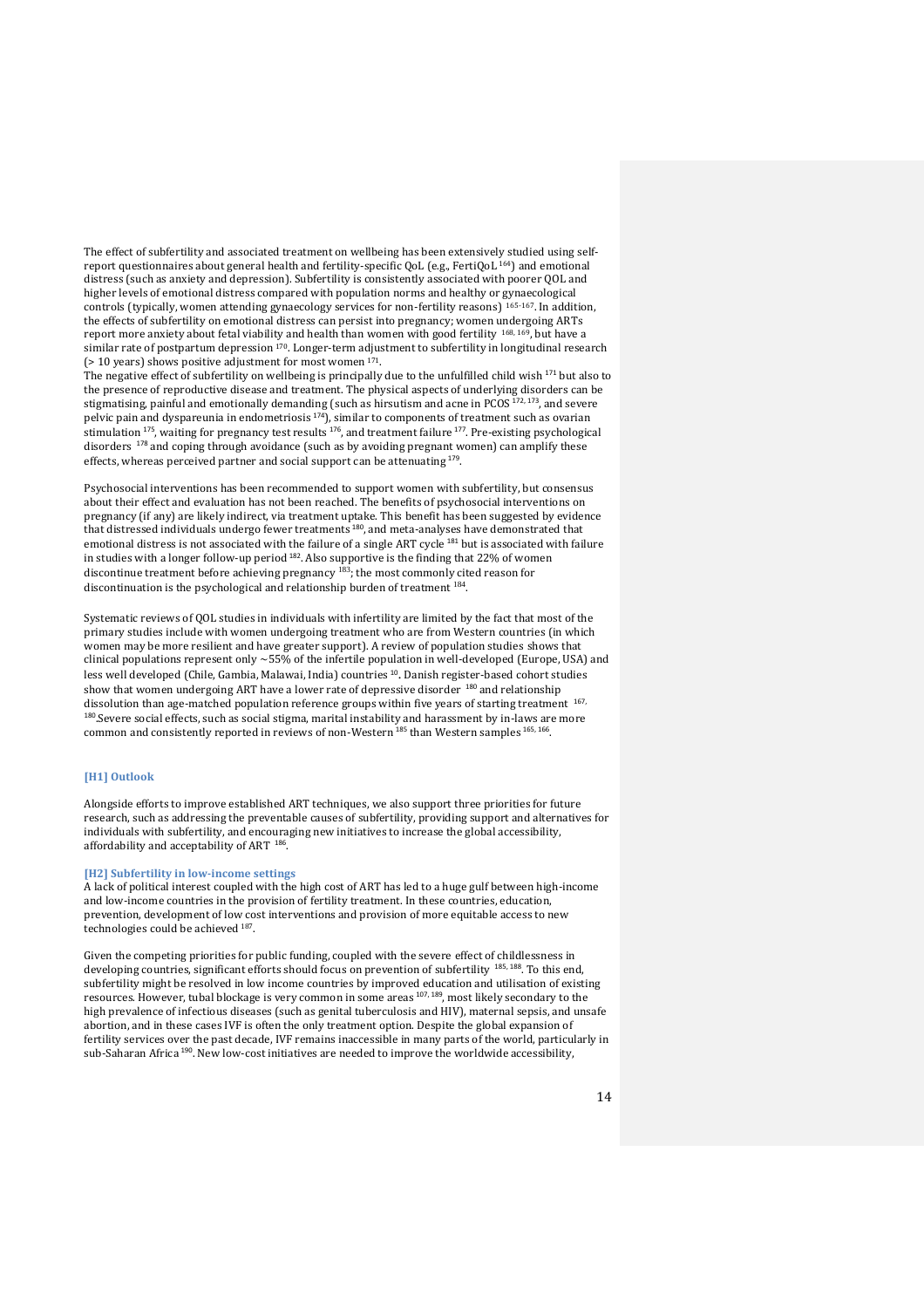affordability and acceptability of IVF and other subfertility treatments<sup>186</sup>. Indeed, simplified techniques are being developed to increase the global accessibility of IVF 191-193 and to provide high quality affordable centres in low-income countries that integrate subfertility care (including IVF) within family planning <sup>190</sup>.

#### **[H2] Improving diagnosis**

Prompt diagnosis of fertility problems is another challenge. One third of women with PCOS had to wait for more than two years to reach a diagnosis, and nearly half had been seen by three or more health professionals in the process, in one international study. Timely diagnosis of PCOS is important, as this facilitates early lifestyle interventions that might prevent subsequent fertility problems <sup>194</sup> There has also been a call for early diagnosis of common reproductive disorders such as endometriosis <sup>195</sup> and uterine fibroids, <sup>159</sup> though few data are available regarding the benefit on fertility outcomes of earlier diagnosis followed by treatment for both conditions. Such conditions often have few or no symptoms to differentiate them, and diagnostic tests are expensive or invasive. No longitudinal studies of increased surveillance for endometriosis or uterine fibroids have been undertaken, making any recommendations about screening or earlier diagnosis difficult to support <sup>66, 92</sup>. Accordingly, greater investment in the research of the prevalence of these conditions and the value of earlier detection is required. In addition, investigation and treatment of non-tubal causes of infertility, such as male infertility, should not be overlooked.

# **[H2] Improving Prevention**

Education is key to preventing subfertility in both high-income and low-income nations, and many young adults lack understanding of the potential limitations of their fertility (and its treatment) and how to optimize their chance conceiving 101, 104, 196, 197. Indeed, one randomised controlled trial in Japan showed accelerated birth timing in 12 months following provision of fertility education compared to healthy pregnancy information in partnered individuals <sup>198</sup>. Given the steady increase in the median maternal age at first birth, future research should address the potential link between fertility knowledge, treatment beliefs and planning of parenthood. Public health programmes need to raise awareness of the effects on fertility of lifestyle choices, and of practices such as female genital mutilation and consanguineous marriage<sup>106</sup>. Increased research is required on effective ways to address lifestyle factors that affect fertility. In addition, some cases of subfertility could be averted by improved education on STI prevention and more comprehensive screening for STIs, including HIV and hepatitis <sup>187</sup>. Depending upon local prevalence rates, screening should include STIs, in addition to pregnancy or abortion-related infections and genital tuberculosis. There has been a call for more research into the pathogens responsible for subfertility <sup>199</sup>. When subfertility cannot be prevented, more global effort is needed to de-stigmatize childlessness, and to support those – mainly women – who find themselves ostracized within societies where parenthood is socially mandatory 186, 200.

#### **[H2] ART**

 *[H3] Current ART procedures will continue to improve.* Research continues to seek improvements in ART outcomes, including better ways to assess embryo and oocyte quality, refinement and individualisation of stimulation and triggering protocols, optimizing culture media, improvements in ovary, testicular tissue, gamete, and embryo preservation, and techniques for identifying and optimising endometrial receptivity <sup>201, 202</sup>. Treatments are currently lacking that directly target the age-related decline in oocyte quality.

Many ART clinics around the world are currently offering "add-on" interventions including, time-lapse imaging, preimplantation genetic screening, mitochondrial DNA load measurement, and assisted hatching 203-205 that may be still in the early stages of development, lack clinical evidence of safety and effectiveness, and are often costly  $205, 206$ . It could be argued that encouraging women and couples to pay for untested and unproven technologies deprives them of the genuine added chance of pregnancy associated with having more cycles of conventional treatment 183. In addition, some procedures (such as assisted hatching and preimplantation genetic screening) have been offered in routine clinical practice for more than a decade despite having have been demonstrated by RCTs as ineffective or even reducing the likelihood of pregnancy 205, 206. Thus, it is our view that high quality evidence of the safety and effectiveness of ART interventions should precede, not follow, their introduction in routine clinical practice. Reproductive medicine will benefit from investment in proper evaluation of current and new procedures and finding out what is of true benefit to the patient.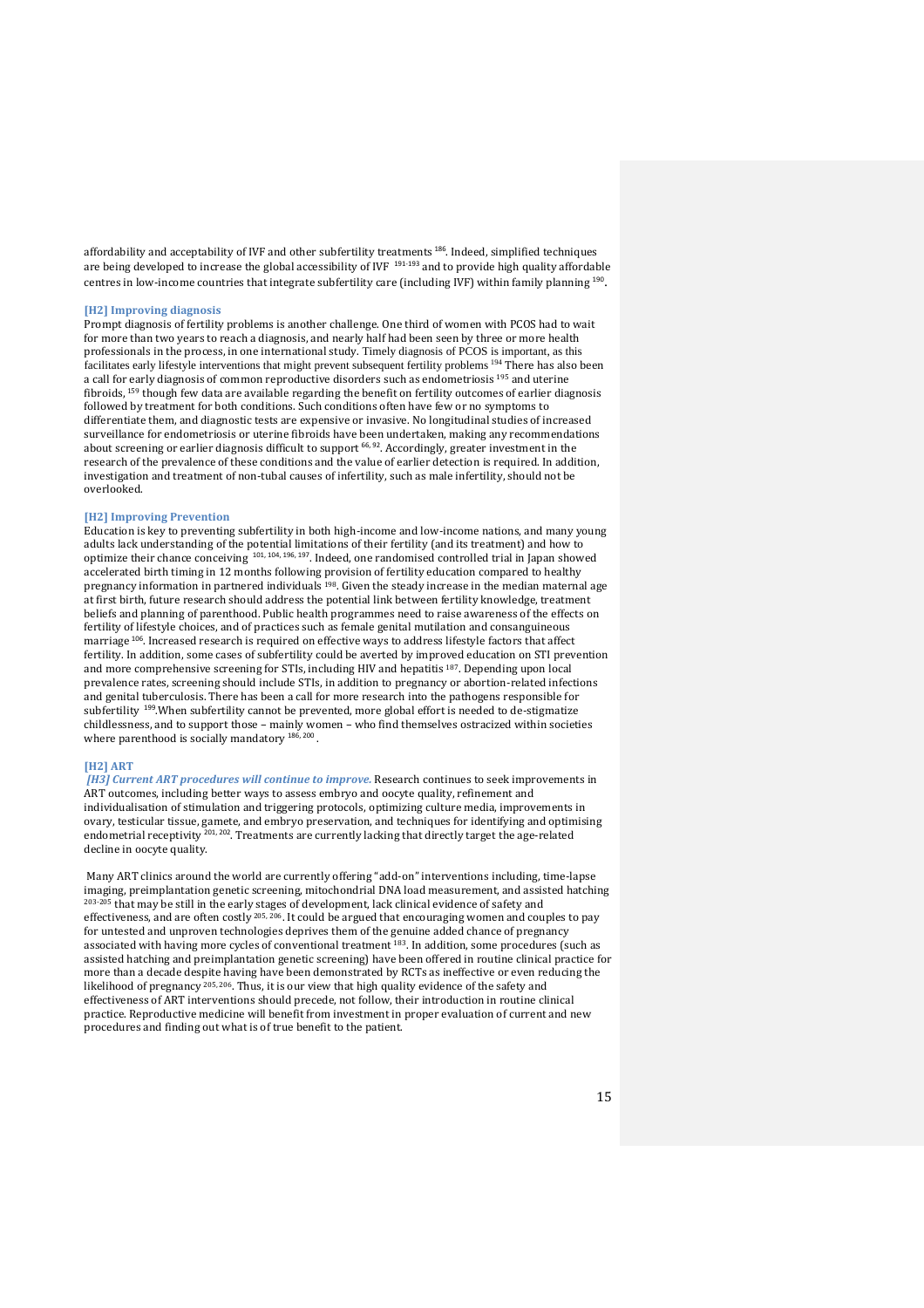*[H3] Safety and ART.* ART has several ongoing safety concerns, including the need to reduce multiple pregnancies and OHSS, and to ascertain the outcomes of gamete donation and the long term health of the mother and offspring. Despite good evidence favouring repeated SET over double embryo transfer, and despite improvement in cryopreservation techniques and evidence that frozen transfers are at least as good as fresh transfers <sup>139</sup>, there has been slow uptake of SET in many parts of the world including China, the United States, the United Kingdom and other parts of Europe, and >15% of births following ART are still multiple ( $Figure 8$ )<sup>207</sup>. The UK attempted to improve the uptake of SET by providing a target of <10% for multiple pregnancies but this was abandoned in 2013 following a legal challenge <sup>208</sup>. Successful strategies to encourage SET uptake have been to provide sufficient funding of ART.If only one IVF cycle is funded or if IVF is self-funded, couples might be less likely to accept SET. Countries with good uptake of SET (for example, Belgium, Sweden, Australia and New Zealand) have relatively generous IVF state funding arrangements and have some of the lowest multiple pregnancy rates ( $\leq$ 5%) 32, 134, 207, 209. To reduce the morbidity and mortality of multiple pregnancy rates, governments funding fertility clinics need to consider linking the provision of ART with mandatory SET for the first few cycles. The savings in neonatal, child and maternal health care would more than offset the provision of IVF<sup>210</sup>.

 $\overline{\phantom{a}}$ 

 $\overline{\phantom{a}}$ 

OHSS — a life-threatening complication of ART — has been reducing in prevalence over the past decade, owing to a greater recognition of risk factors and improved management options. Hospital admission for OHSS is relatively rare (0.4% of stimulated cycles in European countries reporting that information in 2013) although there were three deaths in 2012 and two deaths in 2013 in the European Society of Human Reproduction and Embryology report <sup>134</sup>. Recommendations for further research include appropriately powered, wellconducted RCTs to support the current evidence base for interventions to prevent OHSS, including dosefinding studies and research to determine the optimal timing of interventions<sup>211</sup>.

Increased imprinting disorders have been reported in children conceived though IVF and ICSI although there was insufficient evidence of an association between ART and methylation in other imprinted genes 212 .

*[H3] Better fertility studies.* Long term follow up studies to measure important clinical outcomes in mothers who underwent ART and in their offspring, both in childhood and beyond, are needed<sup>213</sup>. With the exception of national or large longitudinal studies, most IVF monitoring stops shortly after birth<sup>214</sup> and in clinical trials, simple outcomes such as birthweight are rarely reported<sup>215</sup> and later child outcomes and in emission case, since a crossover  $\frac{1}{2}$  are mostly absent <sup>216</sup>. Accordingly, the development of a core outcome set for subfertility trials will improve reporting<sup>217</sup>.

Owing to the increasing use of gamete donation and surrogacy, following the health of donors and the resulting children for physical and psychological health is important <sup>218</sup>. In some parts of the world, notably the United Kingdom, some states in Australia, New Zealand, Netherlands, Sweden and Finland, donors can no longer remain anonymous and must consent to the release of their identity if offspring request it when they reach 18 years of age. In other regions, no disclosure is required or disclosure is prohibited, for example in Spain. In the UK, no children have yet reached the age where they can access information themselves: this will be possible in 2023. However, donors and offspring can find each other in other ways (such as registers). Positive outcomes have been reported, resulting from donor/offspring meetings  $219_e$ . A greater understanding about these sometimes complex social issues would be welcome.

*[H3] New ART approaches.* Radical new approaches in ART include the use of stem cells to create oocytes or sperm, the creation of synthetic embryos, gene-editing, prolonged embryo culture, artificial gametes, and the development of an artificial uterus. Although these are exciting approaches, careful development and evaulation is crucial, as there is a risk that these techniques might progress to clinical use without sufficient attention to safety, effectiveness, and their societal and ethical implications <sup>220</sup>. A large Dutch cross-sectional survey of clinicians, subfertile couples and the general public found that such treatments were considered acceptable for six out of eight proposed indications, but that they required regulation, preferably by a national bioethics committee<sup>221</sup>.

Responsible implementation of novel techniques is particulary important for reproductive medicine, as their effects can potentially affect future generations <sup>221, 222</sup>. The example of the widespread enthusiasm to introduce add-ons before there was evidence of their effectiveness suggests the need for

**Deleted:** 

**Deleted:**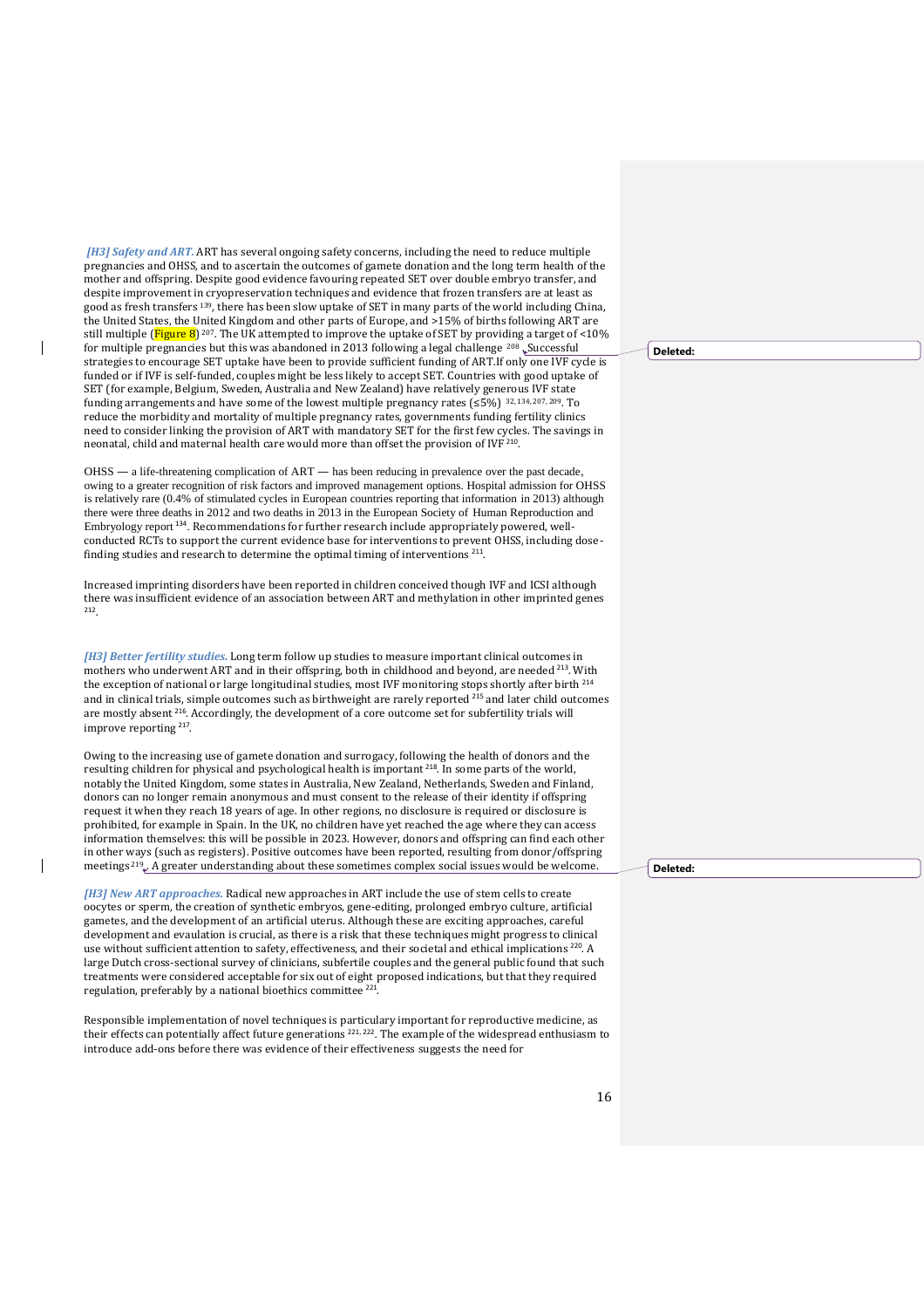greater investment in evaluative research. The lack of evidence-based medicine for subfertility may be in part due to strong beliefs, which are often guided by the commercial interests of pharmaceutical companies, device manufacturers and clinics. Individuals undertaking fertility treatment are often not sufficiently knowledgeable in this regard, and leaders in the field have a responsibility to provide them with effective treatments underpinned by quality research. Some individuals have recommended that fertility clinics and national and international bodies have a 'duty of care' to collect "long term data" pertaining to the health of any children born as a result of their use" 205. Furthermore, doctors and scientists who recommend an unproven procedure to their patients should provide comprehensive information about the lack of evidence on the safety of the intervention on the offspring and "that regulatory bodies should require clinical trials to ensure long-term maternal and neonatal follow-up" <sup>205</sup>. One issue with informed consent, is that a patient could agree to treatment with a technique of unknown effectiveness, but that the clinician still remains responsible for what he or she does<sup>223</sup>. Unproven procedures should only be offered within properly designed trials.

# *[H2] Barriers to treatment*

Barriers to fertility care are evident world-wide. Women with subfertility in the United States were more likely to receive a medical subfertility evaluation if they were younger, had healthy lifestyle behaviours, a male partner with highly educational attainment and state-mandated insurance coverage for subfertility treatment <sup>224</sup>. Similarly, in the United Kingdom, only 57% of women with subfertility reported seeking any medical or professional help and those with lower incomes were less likely to have sought help  $^{225}$ , mirroring the global pattern of infertility medical-help-seeking among subfertile women <sup>10</sup>. Other studies have reported that greater affordability of ART is associated with greater ART use  $^{226}$ .

In addition, affordability is also a driver of the use of safer ART practices<sup>227</sup>. In women who receive interventions for subfertility, many choose to discontinue due to the emotional, relational and physical burden of treatment <sup>184</sup>. Therefore better care, organization and support for patients should be a priority. The recent report of an international commission suggests that the affordability of ART could be dramatically improved by the use of cheaper drugs for ovarian stimulation, and simpler laboratory and culture systems for IVF and embryo transfer <sup>187</sup> .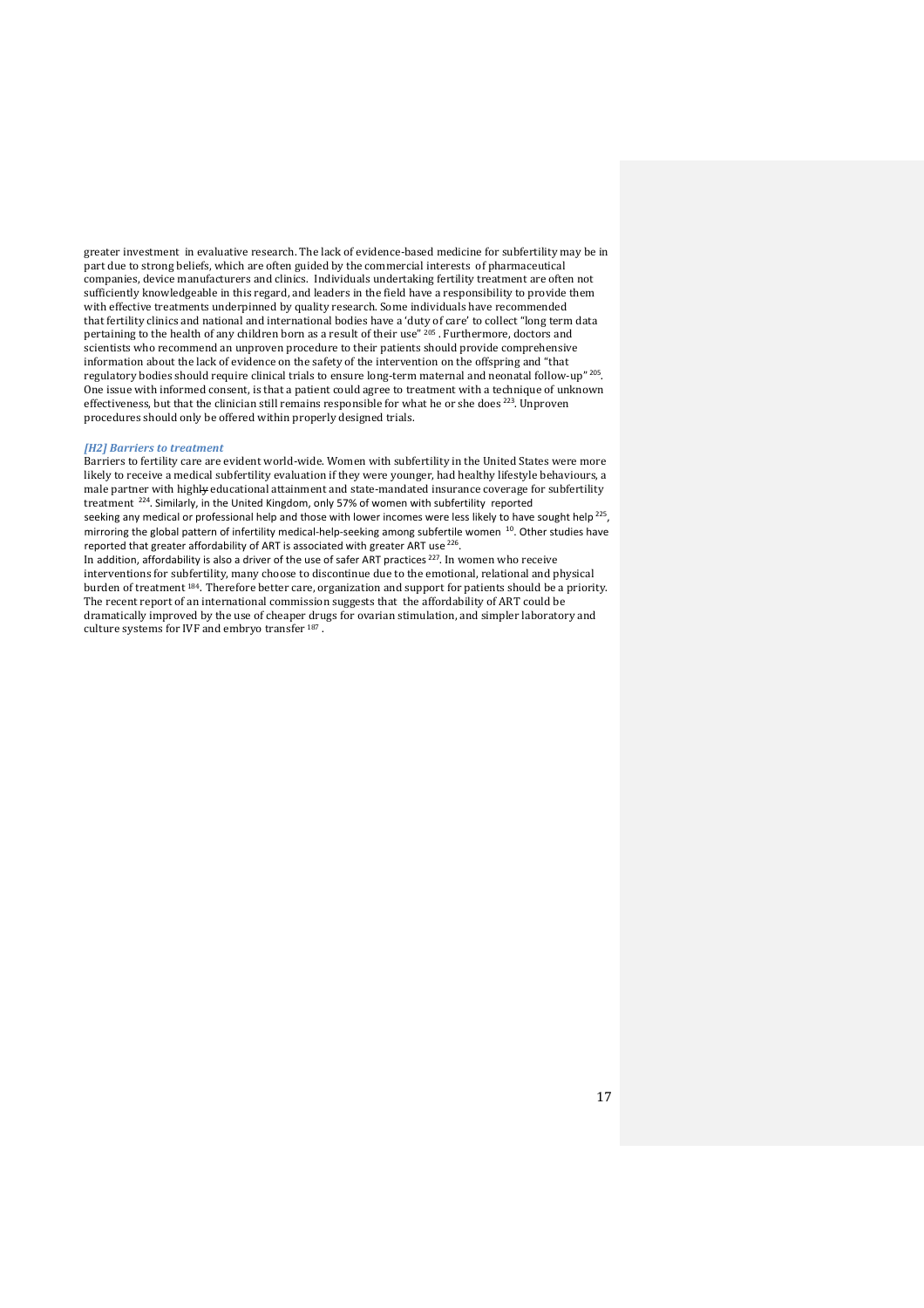# Box 1. Male subfertility

Male factor infertility is also a cause of subfertility. The male's contribution to fertility is limited to the production of functional spermatozoa that are capable of fertilizing the oocyte. A decrease in motility (asthenozoospermia) or abnormal morphology (teratozoospermia) of spermatozoa, in addition to the presence of a low number of spermatozoa (oligozoospermia) or the complete absence of spermatozoa in the ejaculate (azoospermia) can lower the chance of pregnancy 228.

Azoospermia can be caused by an obstruction or absence of the vas deferens (obstructive azoospermia), or reduced or absent sperm production in the testis (non-obstructive azoospermia). Most men with obstructive azoospermia and approximately half of men with non-obstructive azoospermia still have residual spermatogenesis in their testes, which allows for surgical retrieval of spermatozoa for intracytoplasmic sperm injection and subsequent genetic parenthood 229. If no sperm are available in the testis, donor sperm can be used to establish a pregnancy. Men who have non-obstructive azoospermia and who also do not produce functional spermatozoa in their testis either have a block in meiosis (maturation arrest), a complete absence of germ cells (Sertoli-Cell only syndrome) or a combination of both. Several molecular mechanisms underlie maturation arrest, of which, deletions of small or large parts of the Y-chromosome are the most common detected cause <sup>230</sup>. Such deletions cause the loss of genes that are essential for sperm production. Azoospermia can also be an adverse effect of chemotherapy or local radiotherapy. In such cases, cryopreservation of ejaculated or surgically retrieved spermatozoa before chemotherapy is commonly used to preserve fertility in adult men. In prepubertal boys with cancer in whom spermatozoa cannot be cryopreserved before treatment, the surgical retrieval of testicular tissue to allow for future fertility restoration using testicular transplants or spermatogonial stem cell transplantation is currently under development 231.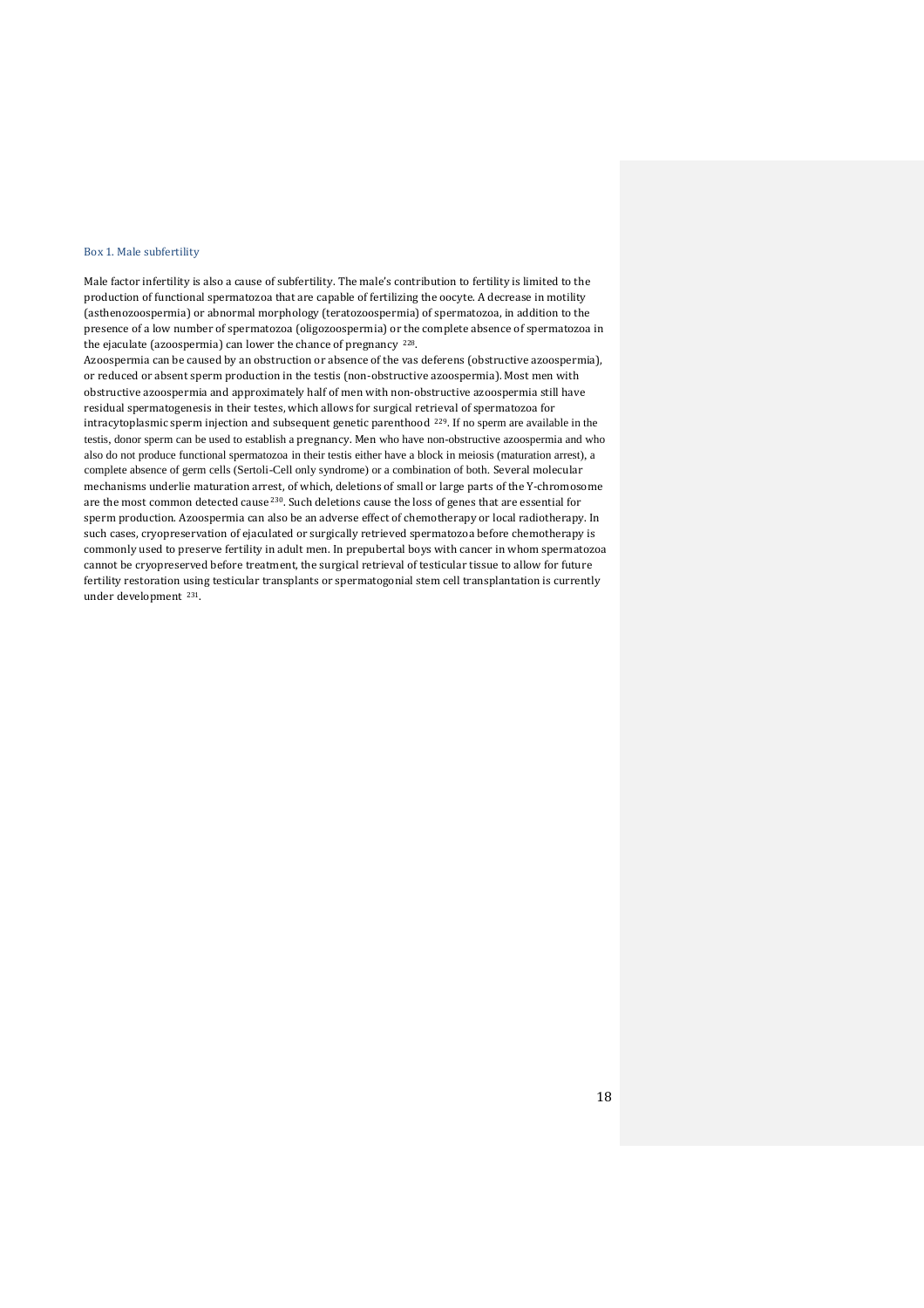#### **Box 2. Lifestyle factors and the management of female subfertility.**

The likely benefit of a weight loss programme for improving fertility in women is unclear. One systematic review of weight loss interventions for treating subfertility<sup>232</sup> included six randomized controlled trials (RCTs) reporting pregnancy in subfertile women, and demonstrated a higher rate of pregnancy in women who underwent a combination of reducing diet and exercise (54.8%), compared with standard care (49.9%). However, live birth rates did not differ significantly between the groups (48.9% versus 46.8%). The largest RCT in this systematic review, (which the review authors assessed as having at lowest risk of bias) included 577 women with obesity and infertility, and demonstrated that a 6-month weight loss intervention before fertility treatment did not increase rates of a vaginal birth of a healthy singleton at term within 24 months, compared with immediate IVF <sup>147, 233</sup>. In this trial, only 38% of participants achieved their target weight loss and 22% discontinued the intervention, and the unassisted pregnancy rate in the intervention group was 26% (versus 16% in controls), suggesting some benefit with weight reduction.

Obese and overweight women with infertility should be encouraged to lose weight, but as no compelling evidence supports the use of weight loss to improve live-birth rates in women undergoing IVF, it may be advisable to start fertility treatment earlier than previously recommended in women who fail to meet weight targets despite their best efforts <sup>234</sup>. A healthy weight prior to starting fertility treatment not only improves pregnancy outcomes with or without assisted reproductive technologies (ART), but also reduces maternal and perinatal complications during pregnancy 234. The long-term health of offspring is also a factor, as maternal obesity (that is, a BMI >30kg/m<sup>2</sup>) is associated with an increased risk of premature death in adult offspring  $^{235}$ . No RCTs have been carried out on the effect of on fertility outcomes of smoking cessation or abstinence from alcohol. A systematic review of preconception lifestyle advice found a single RCT, which examined the effect of advising women with subfertility to stop smoking and found no evidence that this influenced readiness to stop smoking. This RCT did not report fertility outcomes <sup>236</sup>. However, animal and observational studies indicate that cigarette smoking impairs all aspects of fertility in women, including ovarian function, fallopian tube function, fertilisation and implantation <sup>237</sup>.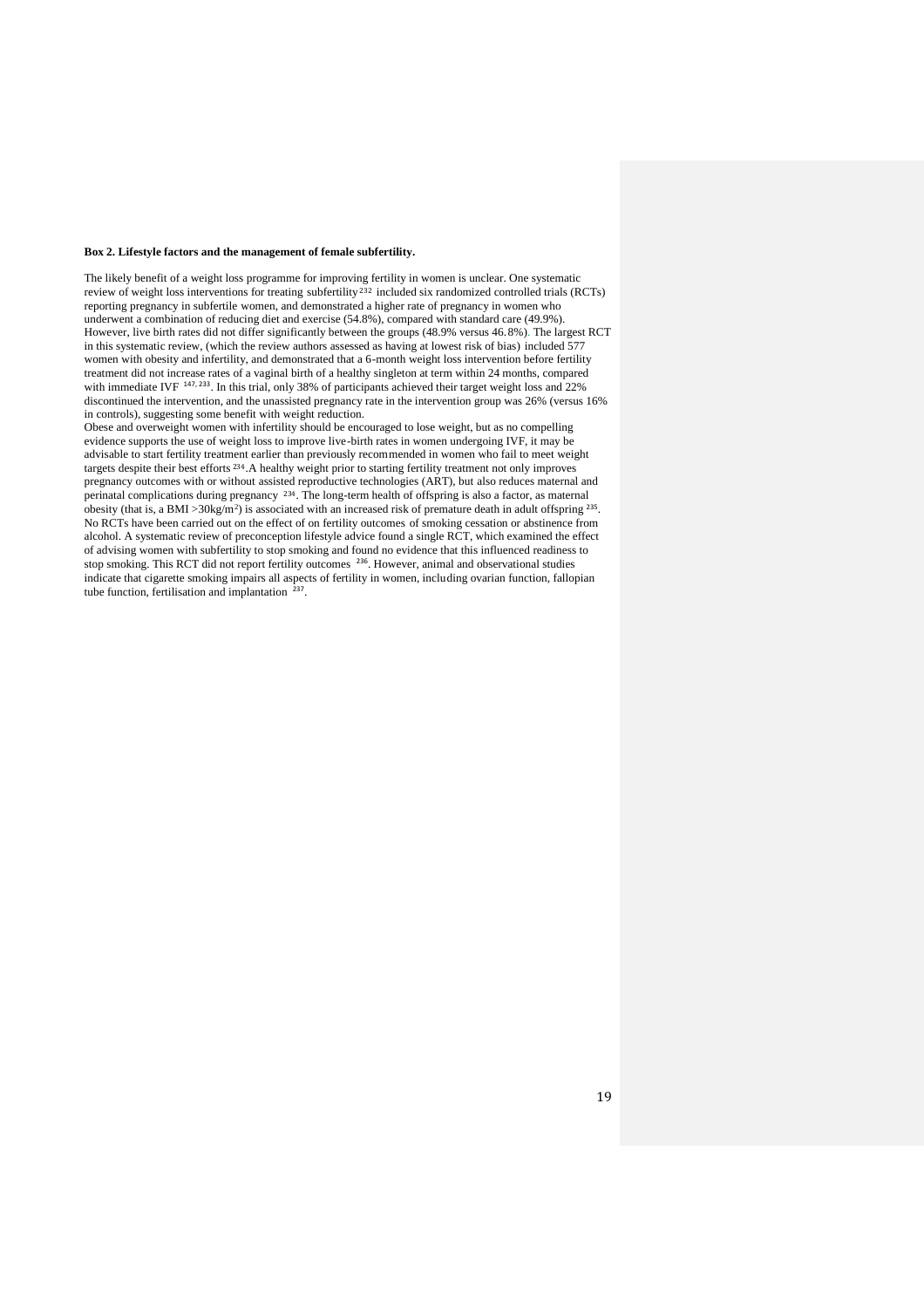**Figure 1.** The female genital tract and factors that affect fertility. Several steps are required for conception, including the appropriate development and release of a mature oocyte from the ovaries, fertilization by spermatozoa, passage through the fallopian tubes and implantation into the uterus. Aberrant development of sperm (including low sperm count, low motility or low number of sperm with normal morphology) or oocytes(such as caused by anovulation), or the failure of the sperm to reach and fertilize the oocyte (such as due to a blockage, malformation or infection of the female or male genital tracts) prevents the generation of an embryo. The embryo can fail to develop during the preimplantation stages, implant outside of the uterus (ectopic pregnancy) or fail to implant in the uterus. A receptive uterine environment is required for proper embryo implantation and development, including appropriate biophysical conditions (such as temperature and pH) and developmental synchrony between a healthy embryo and a functionally competent endometrium, and a successful molecular dialogue between the two <sup>238-241</sup>. Consequently, uterine abnormalities or fibroids can finally prevent the implanted embryo to develop further. In addition, the cervix needs to be accessible, open and have the right environment to allow for passage, activation and capacitation of sperm.The position of the embryo in the genital tract during each stage of development is unknown and the timings in this figure are an estimation only.

# Figure 2. The prevalence of primary infertility in 2010 [Au: I've edited the title of this figure to reduce repetition with the legend, and to ensure that the term 'primary infertility' is used herein, **as this is also used in the original paper - OK?] .**

These data are from women between 20 and 44 years of age with no previous live births, in 2010. A demographic definition of infertility was used in this study, which was based on childlessness after 5 years of unprotected sexual intercourse.

Adapted from 3**.** 

# **Figure 3. Decline in natural fertility with increasing age.**

The decline of the ovarian follicle or oocyte pool with increasing age likely dictates the onset of declining fertility, the transition from regular to irregular cycles and the onset of the menopause. Aging is associated with a logarithmic decline in the number of ovarian follicles. Simultaneous to a reduction in oocyte number with increasing age, there is a decrease in oocyte quality. In this figure, reduced oocyte quality is reflected by an increased percentage of embryos with aneuoploidies. Reproduced and adapted from de Bruin JP, te Velde ER, in Tulandi and Gosden RG (eds) Preservation of Fertility. London UK. Taylor and Francis p3, 2004 and JM Franasiak Fertil Steril. 2014 doi: 10.1016/j.fertnstert.2013.11.004 **.**

# **Figure 4. The ovarian and menstrual cycle**

Follicular stimulating hormone (FSH) is mildly raised at the start of the menstrual cycle and promotes the growth of the follicles. Luteinising hormone (LH) rises one to two days after the FSH and in a natural cycle ensures ovulation. Progesterone is released following ovulation and rises until the corpus luteum starts to degenerate, and has a role in preparing the endometrium for implantation. Estradiol is secreted by maturing follicle stimulated by gonadotrophins (FSH and LH). The very high levels at the end of the late follicular phase of menstruation are responsible for the LH surge required for ovulation to occur. Basal body temperature rises by 0.2 °C approximately 24 hours after ovulation. The endometrium changes from the proliferative under the influence of rising estradiol levels to secretory in the post ovulation luteal phase under the influence of progesterone and enables implantation. If no pregnancy occurs, then the progesterone levels fall and menstruation commences.

#### **Figure 5. Investigations for subfertility.**

The baseline investigations for subfertility consist of tests for confirming ovulation and transvaginal ultrasonography for female and semen analysis for male partner. Tubal patency tests are advised for suspected tubal diseases whereas hormonal tests (for example, serum prolactin, follicle stimulating hormone (FSH) and luteinizing hormone (LH) levels) are advised for suspected ovulatory dysfunction. For suspected uterine abnormalities, 2D ultrasonography is the first line investigation, whereas women at risk of diminished ovarian reserve are offered ovarian reserve tests (e.g. AMH). AFC- antral follicle count; AMH- anti mullerian hormone. CAT – chlamydia antibody test; DHEAS – dehydroepiandrostendione sulphate; HSG- hysterosalphingography; HyCoSy- hysterosalphino-contrast-sonography; MRI –magnetic

**Commented [AL8]:** Please add these two references into the list using your reference manager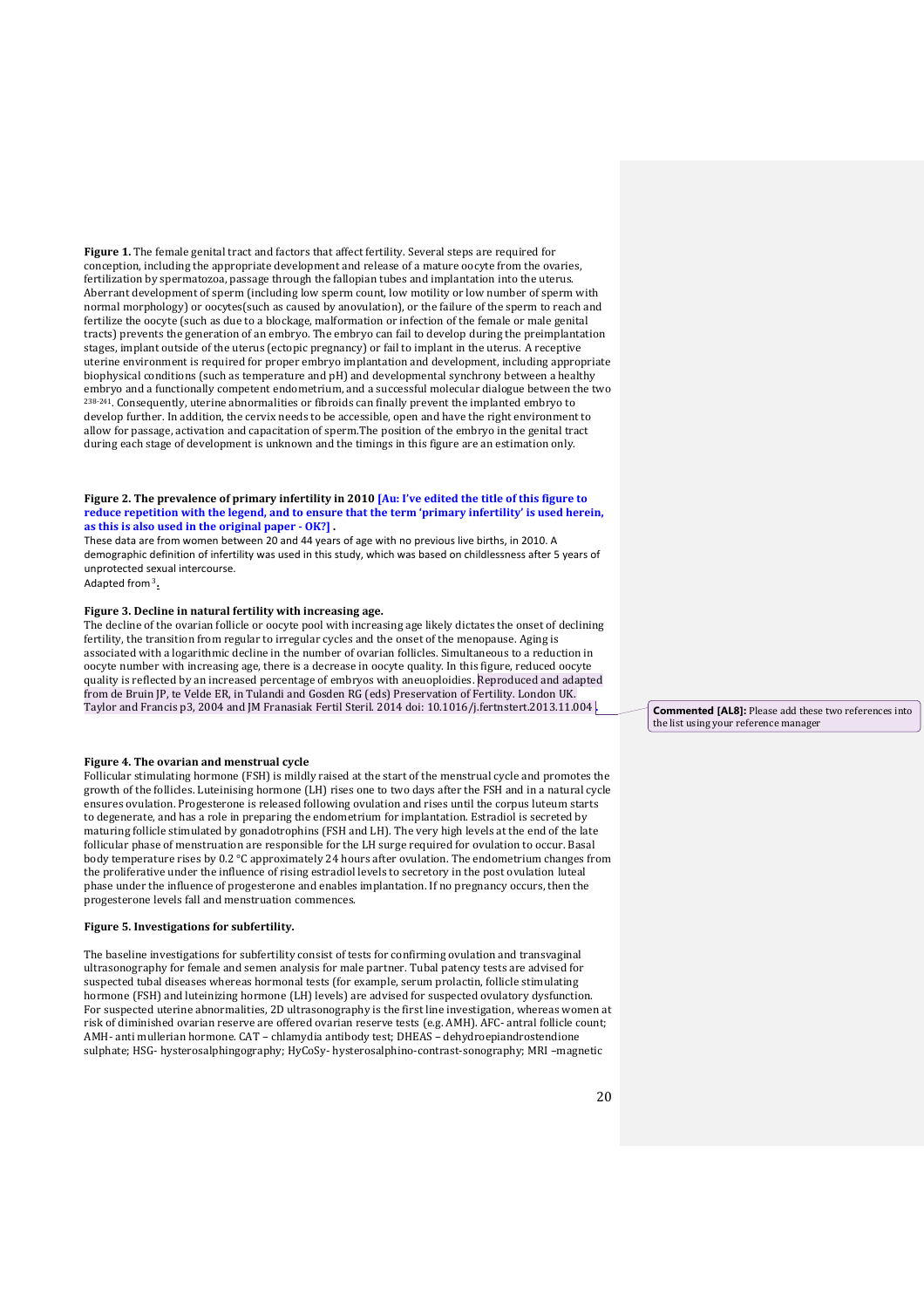resonance imaging; SIS- saline infusion sonography; TSH- Thyroid stimulating hormone; TFT – thyroid function test; TVUS – transvaginal ultrasonography.

# **Figure 6. Assessment of tubal patency.**

Pelvic images during laparoscopy :A| normal pelvic anatomy. B| Pelvic inflammatory disease with bilateral hydrosalpinges (complete tubal blockage). C| Pelvic endometriosis with right ovarian endometrioma and adhesions. Adapted from Manual of Gynecological Laparoscopic Surgery. Authors Luca Mencaglia, Arnaud Wattiez. Edition illustrated. Publisher Endo-Press, 2006.

# **Figure 7. IVF procedure.**

Gonadotrophins are given to stimulate the growth of ovarian follicles and gonadotrophin releasing hormone (GnRH) agonists are given to suppress the natural menstrual cycle and down-regulate the pituitary gland (step 1). GnRH antagonists are an alternative to GnRH agonists as they are not associated with hypoestrogenic adverse effects, flare-up, or a long down-regulation period and can be used at any time during the follicular phase; both regimens have similar live birth rates <sup>242</sup>. During the ovulation stimulation phase, regular monitoring by ultrasonography (with or without blood tests) is undertaken to assess the growth of the ovarian follicles and to avoid ovarian hyperstimulation<sup>243</sup>. When the follicles have reached an appropriate size, final maturation of the oocytes is induced (ovulation triggering). Human chorionic gonadotropin (hCG) is commonly used as a trigger, but can negatively affect endometrial receptivity and embryo quality, and increase rates of ovarian hyperstimulation syndrome (OHSS). An alternative, is the agonist trigger which is given if there is an increased risk of OHSS. Oocytes are collected, usually with a transvaginal ultrasonography probe for guidance, under general or local anaesthetic with sedation (step 2). Oocytes and sperm are combined in a petri dish for fertilisation (IVF) or alternatively, intracytoplasmic sperm injection (ISCI) can be used when sperm concentration and motility is low (step 3). The fertilised oocyte, now called a preimplantation embryo, is cultured for 2-6 days in vitro (step 4). From the pool of available embryos, one (on occasion, two) embryo is selected for transfer (step 5). Supernumerary embryos of good quality are cryopreserved and can be thawed and transferred one-by-one if pregnancy was not established after fresh embryo transfer or if the couple desires an additional child. Drugs such as progesterone or human chorionic gonadotropin are administered for luteal support, to improve the likelihood of implantation and pregnancy and are usually stopped at 12 weeks' gestation 244 .

# **Figure 8. SET and birth outcomes.**

The proportion of assisted reproductive technology (ART) cycles using single embryo transfer (SET) has increased since 2004 (not shown); during the same timeframe, the multiple pregnancy rate has reduced.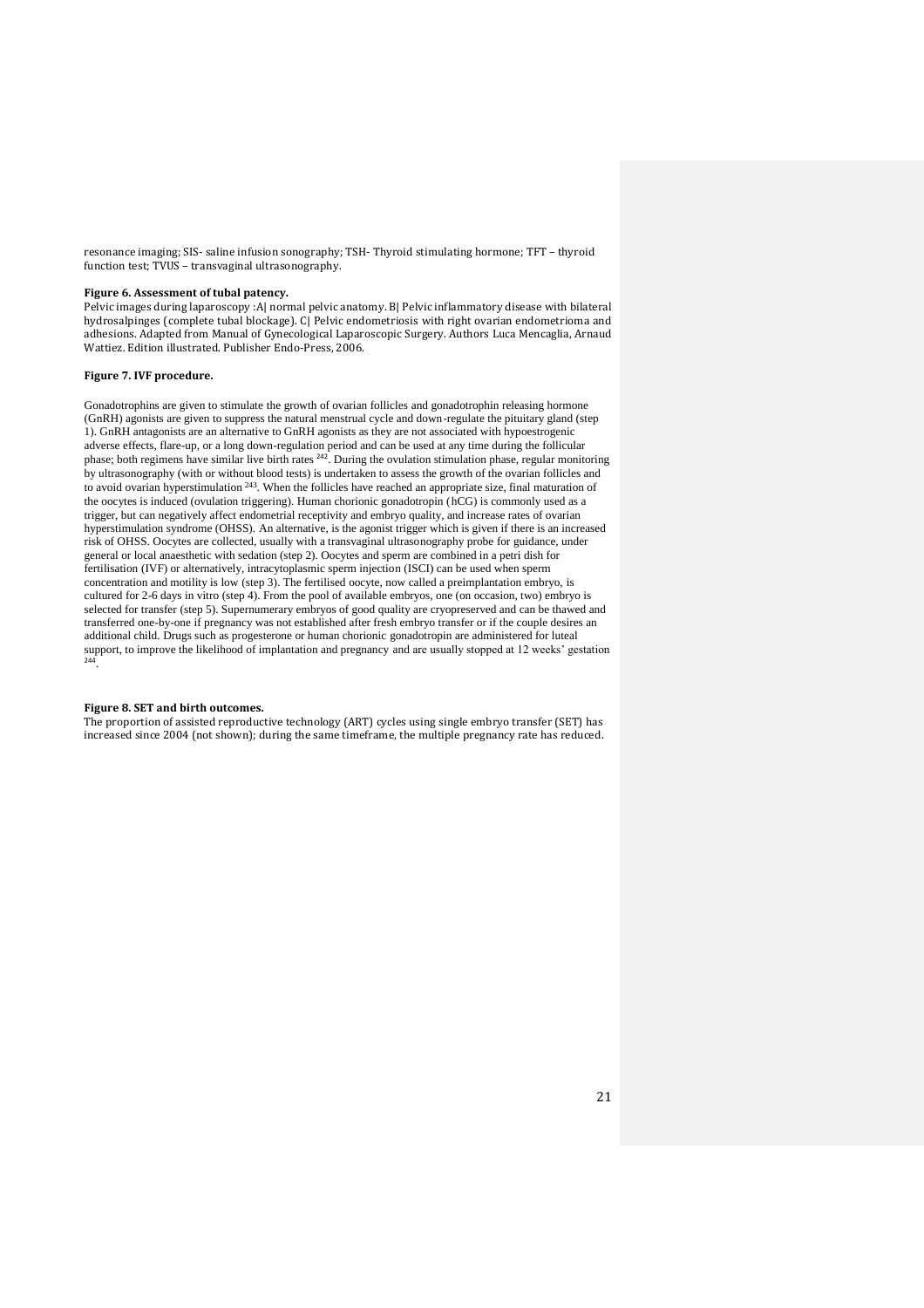# **Table 1. WHO classification of anovulation<sup>a</sup>**

| <b>WHO</b><br>classification | Cause                                                     | <b>Examples</b>                              | <b>Hormonal alteration</b>                                                       |
|------------------------------|-----------------------------------------------------------|----------------------------------------------|----------------------------------------------------------------------------------|
| Type I                       | Hypothalamic-<br>pituitary failure                        | Low body<br>weight,<br>Excessive<br>exercise | Low levels of circulating<br>gonadotropins and serum estradiol                   |
| Type II                      | Hypothalamic -<br>pituitary - ovarian<br>axis dysfunction | Polycystic<br>ovarian<br>syndrome            | Normal levels of circulating<br>gonadotropins and serum estradiol                |
| Type III                     | Ovarian failure                                           | Premature<br>ovarian failure                 | High levels of circulating<br>gonadotrophin and low levels of<br>serum estradiol |

**<sup>a</sup>** Advances in methods of fertility regulation: report of a WHO scientific group. *World Health Organization technical report series* **527**, 1 (1973)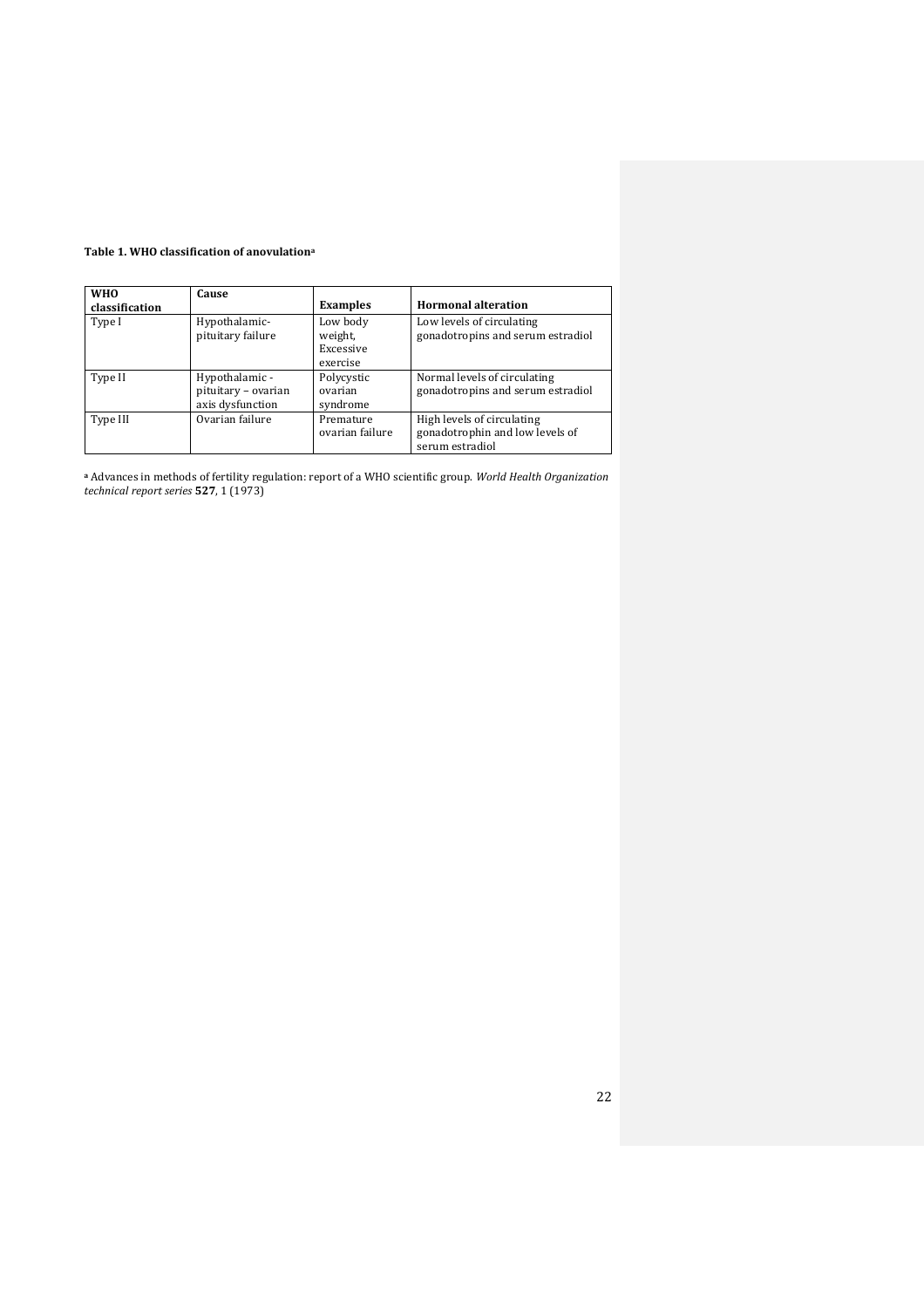**Table 2: Options for fertility treatments [Au: references for display items need to be included in the main reference list; as all of the references in this**  <u>table were included in the main list, I've managed to copy them into this table on your behalf so you don't need to do this. However, I've added a query</u> **after each reference I have added - please check them all carefully to ensure they are all correct!] THANKS! I will check when cleaning up the references next week, in case they jump around JM**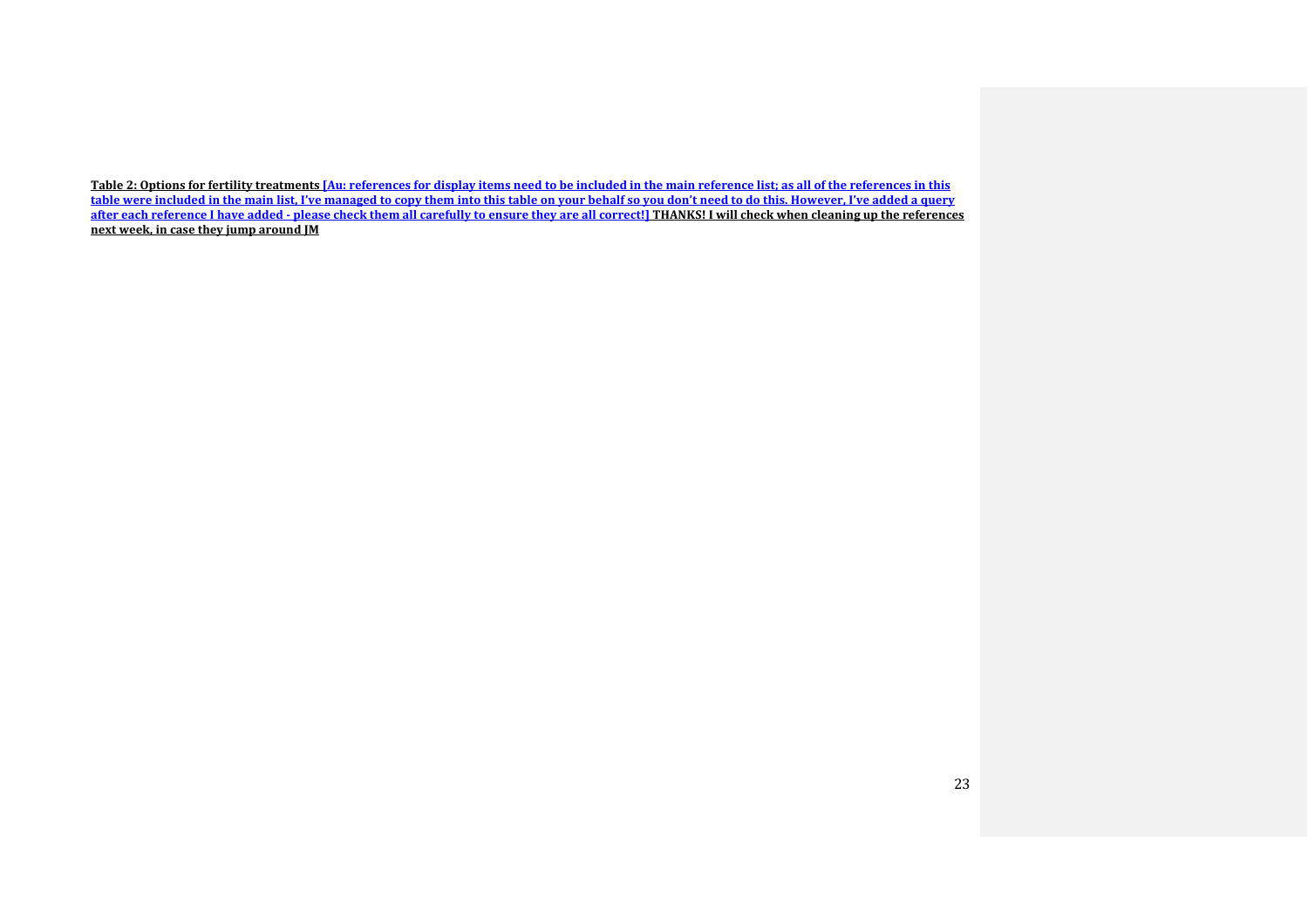| Category                                             | <b>Unexplained infertility</b>                                                                                                                                                                                                                                                                                                                                                                                                                                                                                       | <b>Anovulation or PCOS</b>                                                                     | <b>Tubal Factors,</b><br><b>Endometriosis or</b><br><b>Fibroids</b>                                                                                                                                                                                                                                                                                                                                                                                                                                                                                   | Advanced age, diminished<br>ovarian reserve and POI |
|------------------------------------------------------|----------------------------------------------------------------------------------------------------------------------------------------------------------------------------------------------------------------------------------------------------------------------------------------------------------------------------------------------------------------------------------------------------------------------------------------------------------------------------------------------------------------------|------------------------------------------------------------------------------------------------|-------------------------------------------------------------------------------------------------------------------------------------------------------------------------------------------------------------------------------------------------------------------------------------------------------------------------------------------------------------------------------------------------------------------------------------------------------------------------------------------------------------------------------------------------------|-----------------------------------------------------|
| Early<br>management<br>options                       | Use a locally applicable<br>prediction model for<br>natural conception<br>E.g. (using Hunault model 113<br>If prediction score $\geq$ 30% then<br>continue trying for<br>unassisted pregnancy for up.<br>to 3yrs plus risk reduction <sup>20</sup><br>[Au: ref OK? See Janes]<br><b>comment I THINK THIS IS</b><br><b>THE WRONG REF AND</b><br><b>THAT IT IS 113]</b><br>If prediction score <30% then<br>consider 3 cycles of<br>intrauterine insemination with<br>oral ovarian stimulation 126<br>$[Au:ref OK?]$ . | Ovulation induction<br>with oral agents (up to<br>12 cycles) $151$ [Au: ref<br><b>OK?1</b>     | Fibroids<br>Merits of surgery are<br>$\bullet$<br>uncertain. Consider<br>hysteroscopic<br>myomectomy 63, 92<br>[Au: refs $OK?)$ ]<br>More severe disease:<br>$\bullet$<br>Fertility outcomes<br>uncertain: decide<br>about surgery on<br>considerations of pain<br>rather than fertility <sup>92</sup><br>[Au: ref OK?]<br>Endometriosis<br>Minimal disease:<br>surgical excision of<br>lesions $160$ . [Au: ref<br><b>OK?1</b><br>$\bullet$<br>If undergoing ART,<br>pretreat with 3 months<br>of GnRH agonist <sup>160</sup> .<br>[Au: ref $OK?)$ ] | N/A                                                 |
|                                                      |                                                                                                                                                                                                                                                                                                                                                                                                                                                                                                                      |                                                                                                |                                                                                                                                                                                                                                                                                                                                                                                                                                                                                                                                                       |                                                     |
| <b>Second line</b><br>early<br>management<br>options | N/A                                                                                                                                                                                                                                                                                                                                                                                                                                                                                                                  | Ovulation<br>$\bullet$<br>induction<br>with<br>gonadotroph<br>in $151$ [Au: ref<br><b>OK?1</b> | N/A                                                                                                                                                                                                                                                                                                                                                                                                                                                                                                                                                   | N/A                                                 |

**Commented [JB9]:** Reference 9 was a linked recommendation when advised to continue trying for unassisted pregnancy. The recommendation is that couples should identify and address lifestyle behaviours that compromise fertility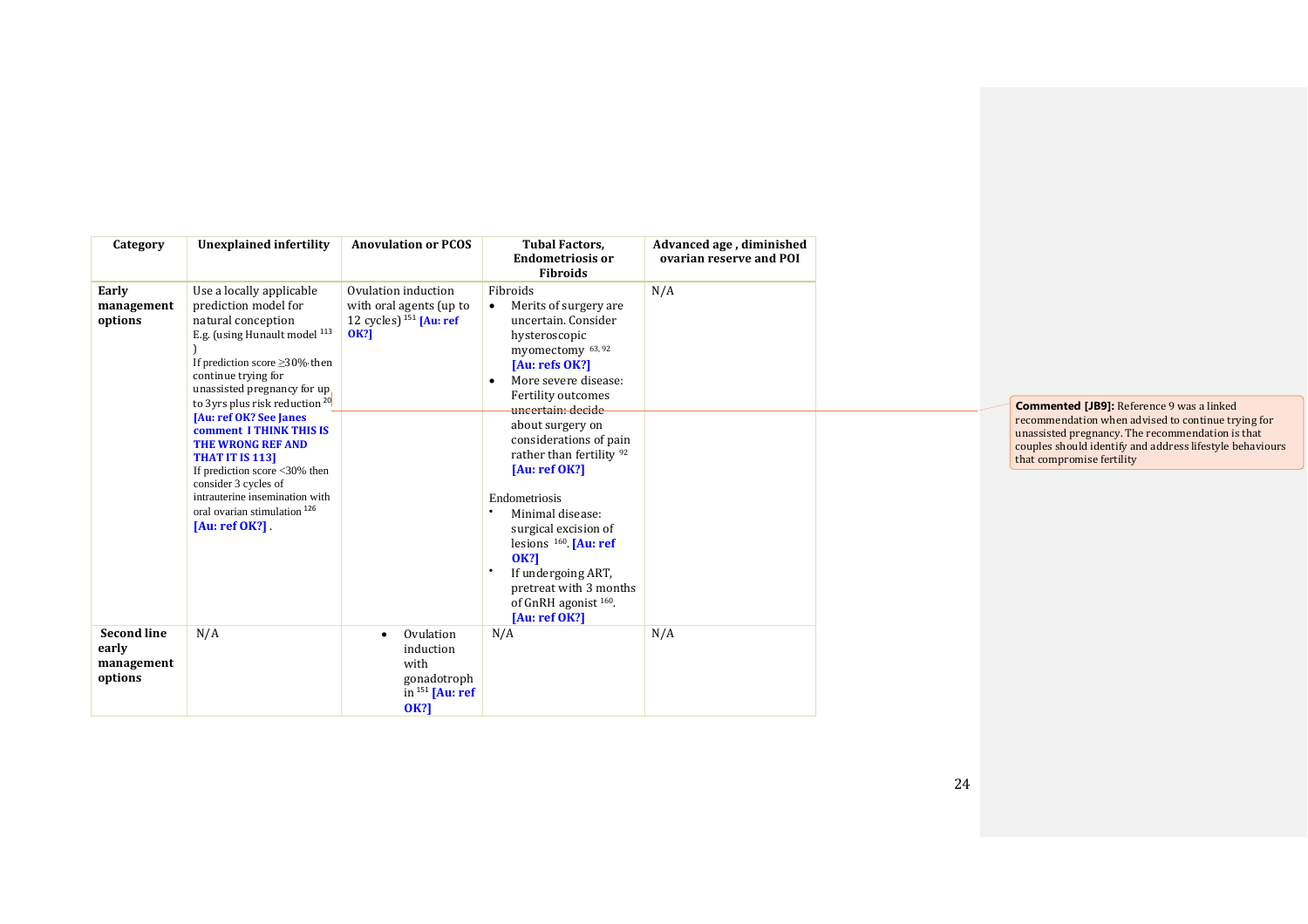|                                 |            | Laparoscopi<br>c ovarian<br>drilling for<br>women who<br>do not<br>ovulate at<br>maximum<br>daily dose of<br>clomiphene<br>citrate <sup>155</sup><br>[Au: ref<br><b>OK?1</b> |                                        |                                                                                                                                         |
|---------------------------------|------------|------------------------------------------------------------------------------------------------------------------------------------------------------------------------------|----------------------------------------|-----------------------------------------------------------------------------------------------------------------------------------------|
| <b>Assisted</b><br>Reproduction | <b>IVF</b> | IVF (third-line) $145$ [Au:<br>$ref$ OK?]                                                                                                                                    | IVF with and without GnRH<br>analogues | Advanced age or<br>$\bullet$<br>diminished<br>ovarian reserve :<br><b>IVF</b><br>POI: Oocyte or<br>embryo donation 161 [Au:<br>ref OK?] |

GnRH, gonadotropin-releasing hormone; IVF; in-vitro fertilization; PCOS, polycystic ovarian syndrome. POI, primary ovarian insufficiency; WES World Endometriosis Society EFI Endometriosis Fertility Index. (Johnson et al 2017)

Prediction model https://www.freya.nl/probability.php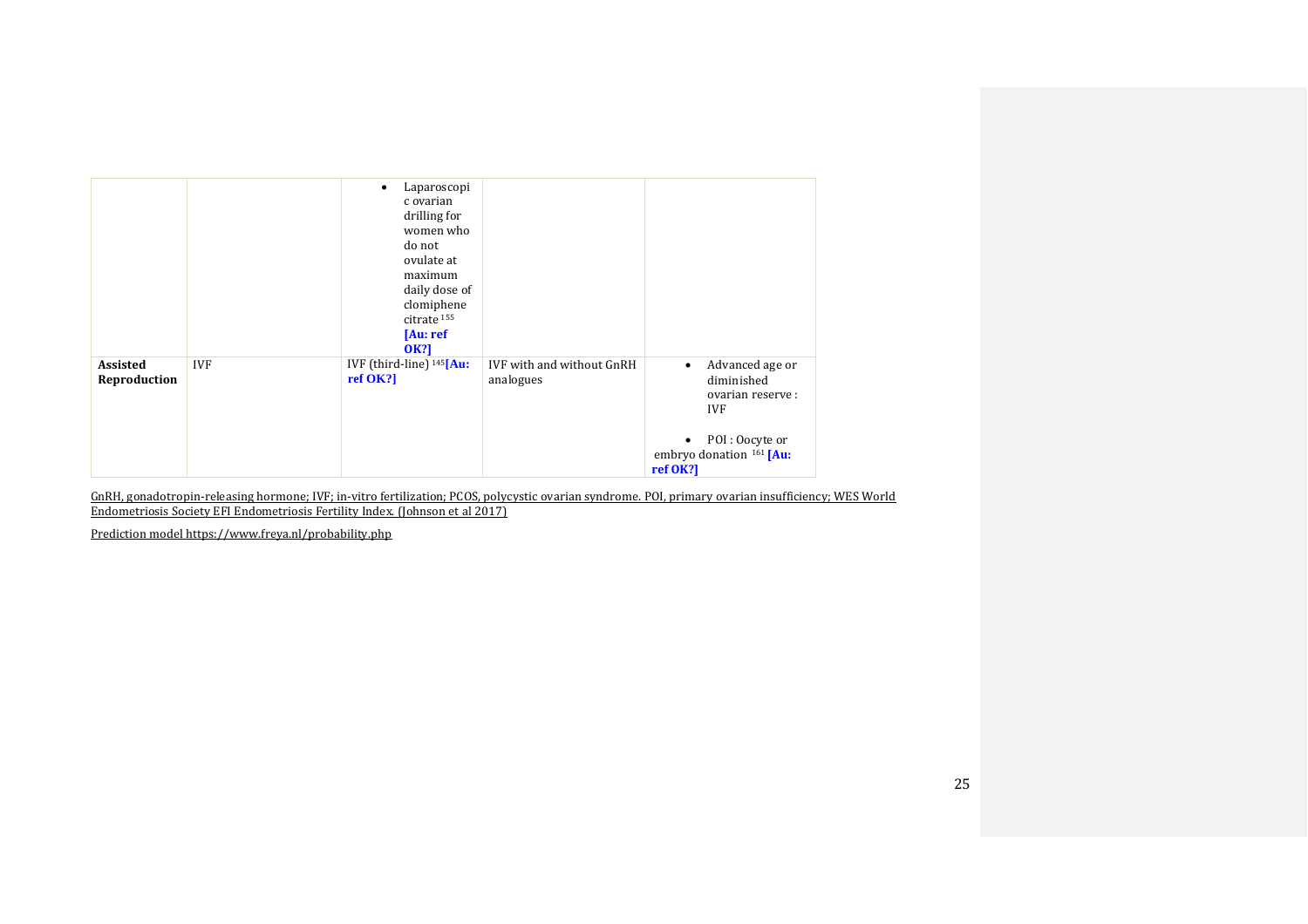#### References

1. Zegers-Hochschild, F. *et al*. The International Glossary on Infertility and Fertility Care, 2017. *Fertil. Steril.* **108**, 393-406 (2017).

2. Zegers-Hochschild, F. *et al*. International Committee for Monitoring Assisted Reproductive Technology (ICMART) and the World Health Organization (WHO) revised glossary of ART terminology, 2009. *Fertility and Sterility* **92**, 1520-1524 (2009).

3. Mascarenhas, M. N., Flaxman, S. R., Boerma, T., Vanderpoel, S. & Stevens, G. A. National, Regional, and Global Trends in Infertility Prevalence Since 1990: A Systematic Analysis of 277 Health Surveys. *Plos Medicine* **9**, e1001356 (2012).

4. [http://www.who.int/reproductivehealth/topics/infertility/multiple-definitions/en/.](http://www.who.int/reproductivehealth/topics/infertility/multiple-definitions/en/)

5. Shaw, J. L. V., Dey, S. K., Critchley, H. O. D. & Horne, A. W. Current knowledge of the aetiology of human tubal ectopic pregnancy. *Human reproduction update* **16**, 432-444 (2010).

6. van der Steeg, J W *et al*. Pregnancy is predictable: a large-scale prospective external validation of the prediction of spontaneous pregnancy in subfertile couples. *Human Reproduction* **22**, 536-542 (2007).

7. Ray, A., Shah, A., Gudi, A. & Homburg, R. Unexplained infertility: an update and review of practice. *Reproductive Biomedicine Online* **24**, 591-602 (2012).

8. Oakley, L., Doyle, P. & Maconochie, N. Lifetime prevalence of infertility and infertility treatment in the UK: results from a population-based survey of reproduction. *Human Reproduction* **23**, 447-450 (2008).

9. Greil, A. L., McQuillan, J., Lowry, M. & Shreffler, K. M. Infertility treatment and fertilityspecific distress: A longitudinal analysis of a population-based sample of US women. *Soc. Sci. Med.* **73**, 87-94 (2011).

10. Boivin, J., Bunting, L., Collins, J. A. & Nygren, K. G. International estimates of infertility prevalence and treatment-seeking: potential need and demand for infertility medical care. *Human Reproduction* **22**, 1506-1512 (2007).

11. Gurunath, S., Pandian, Z., Anderson, R. A. & Bhattacharya, S. Defining infertility-a systematic review of prevalence studies. *Hum. Reprod. Update* **17**, 575-588 (2011).

12. Snick, H. K. A., Snick, T. S., Evers, J. L. H. & Collins, J. A. The spontaneous pregnancy prognosis in untreated subfertile couples: the Walcheren primary care study. *Human Reproduction* **12**, 1582-1588 (1997).

13. te Velde, E. R., Eijkemans, R. & Habbema, H. D. F. Variation in couple fecundity and time to pregnancy, an essential concept in human reproduction. *Lancet* **355**, 1928-1929 (2000).

14. Evers, J. L. H. Female subfertility. *Lancet* **360**, 151-159 (2002).

15. Homan, G. F., Davies, M. & Norman, R. J. The impact of lifestyle factors on reproductive performance in the general population and those undergoing infertility treatment: a review. *Hum. Reprod. Update* **13**, 209-223 (2007).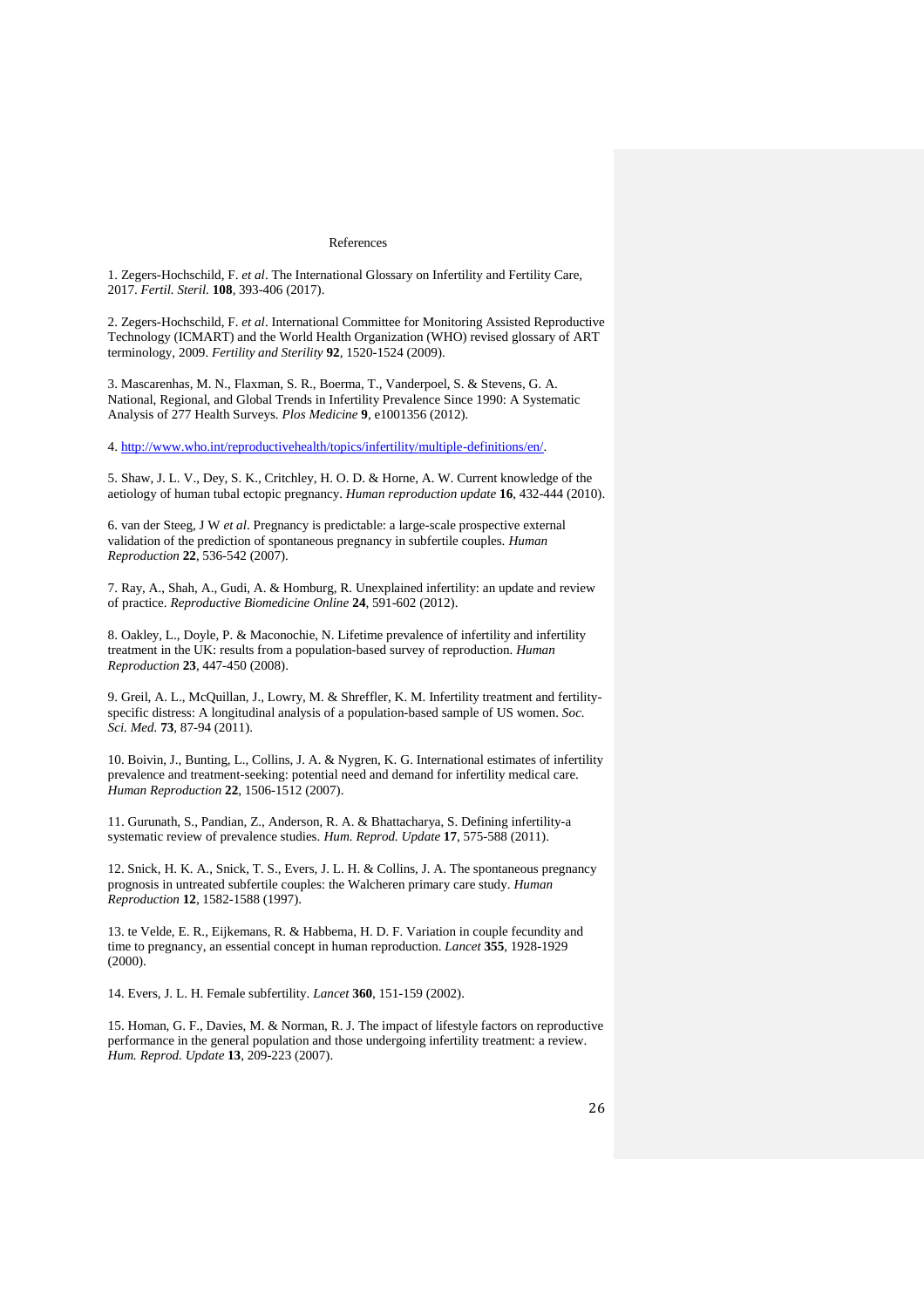16. Stephen, E. H., Chandra, A. & King, R. B. Supply of and demand for assisted reproductive technologies in the United States: clinic- and population-based data, 1995-2010. *Fertil. Steril.* **105**, 451-458 (2016).

17. Chandra, A., Copen, C. E. & Stephen, E. H. Infertility and impaired fecundity in the United States, 1982-2010: data from the National Survey of Family Growth. *National health statistics reports*, 1 (2013).

18. Bhattacharya, S. *et al*. The epidemiology of infertility in the North East of Scotland. *Human Reproduction* **24**, 3096-3107 (2009).

19. Hakim, R. B., Gray, R. H. & Zacur, H. Alcohol and caffeine consumption and decreased fertility. *Fertil. Steril.* **70**, 632-637 (1998).

20. Bunting, L. & Boivin, J. Development and preliminary validation of the fertility status awareness tool: FertiSTAT. *Human Reproduction* **25**, 1722-1733 (2010).

21. Pak, V. M., Powers, M. & Liu, J. Occupational Chemical Exposures Among Cosmetologists Risk of Reproductive Disorders. *Workplace Health & Safety* **61**, 522-528 (2013).

22. Eijkermans, M. J. C. *et al*. Too old to have children? Lessons from natural fertility populations. *Human Reproduction* **29**, 1304-1312 (2014).

23[. https://www.oecd.org/els/soc/SF\\_2\\_3\\_Age\\_mothers\\_childbirth.pdf.](https://www.oecd.org/els/soc/SF_2_3_Age_mothers_childbirth.pdf)

24[. http://www.oecd-ilibrary.org/social-issues-migration-health/fertility](http://www.oecd-ilibrary.org/social-issues-migration-health/fertility-rates/indicator/english_8272fb01-en)[rates/indicator/english\\_8272fb01-en.](http://www.oecd-ilibrary.org/social-issues-migration-health/fertility-rates/indicator/english_8272fb01-en)

25. van Noord-Zaadstra, B. M. *et al*. Delaying childbearing: effect of age on fecundity and outcome of pregnancy. *British Medical Journal* **302**, 1361-1365 (1991).

26. Tulandi, T. & Gosden, R. G. in *Preservation of fertility* (Taylor & Francis, 2004).

27. Broekmans, F. J., Soules, M. R. & Fauser, B. C. Ovarian Aging: Mechanisms and Clinical Consequences. *Endocrine Reviews* **30**, 465-493 (2009).

28. Wilcox, A. J., Weinberg, C. R. & Baird, D. D. Timing of Sexual Intercourse in Relation to Ovulation -- Effects on the Probability of Conception, Survival of the Pregnancy, and Sex of the Baby. *The New England Journal of Medicine* **333**, 1517-1521 (1995).

29. Hodgen, G. D. The dominant ovarian follicle. *Fertility and Sterility* **39**, 54-73 (1983).

30. Hansen, K. R. *et al*. A new model of reproductive aging: the decline in ovarian nongrowing follicle number from birth to menopause. *Human Reproduction* **23**, 699-708 (2008).

31. Iliodromiti, S., Kelsey, T. W., Wu, O., Anderson, R. A. & Nelson, S. M. The predictive accuracy of anti-Müllerian hormone for live birth after assisted conception: a systematic review and meta-analysis of the literature. *Human reproduction update* **20**, 560-570 (2014).

32. 2015 Assisted Reproductive Technology: National Summary and Fertility Clinic Success Rates Reports;2017 ASI 4204-23.1. *US Dept of Health and Human Services* (2017).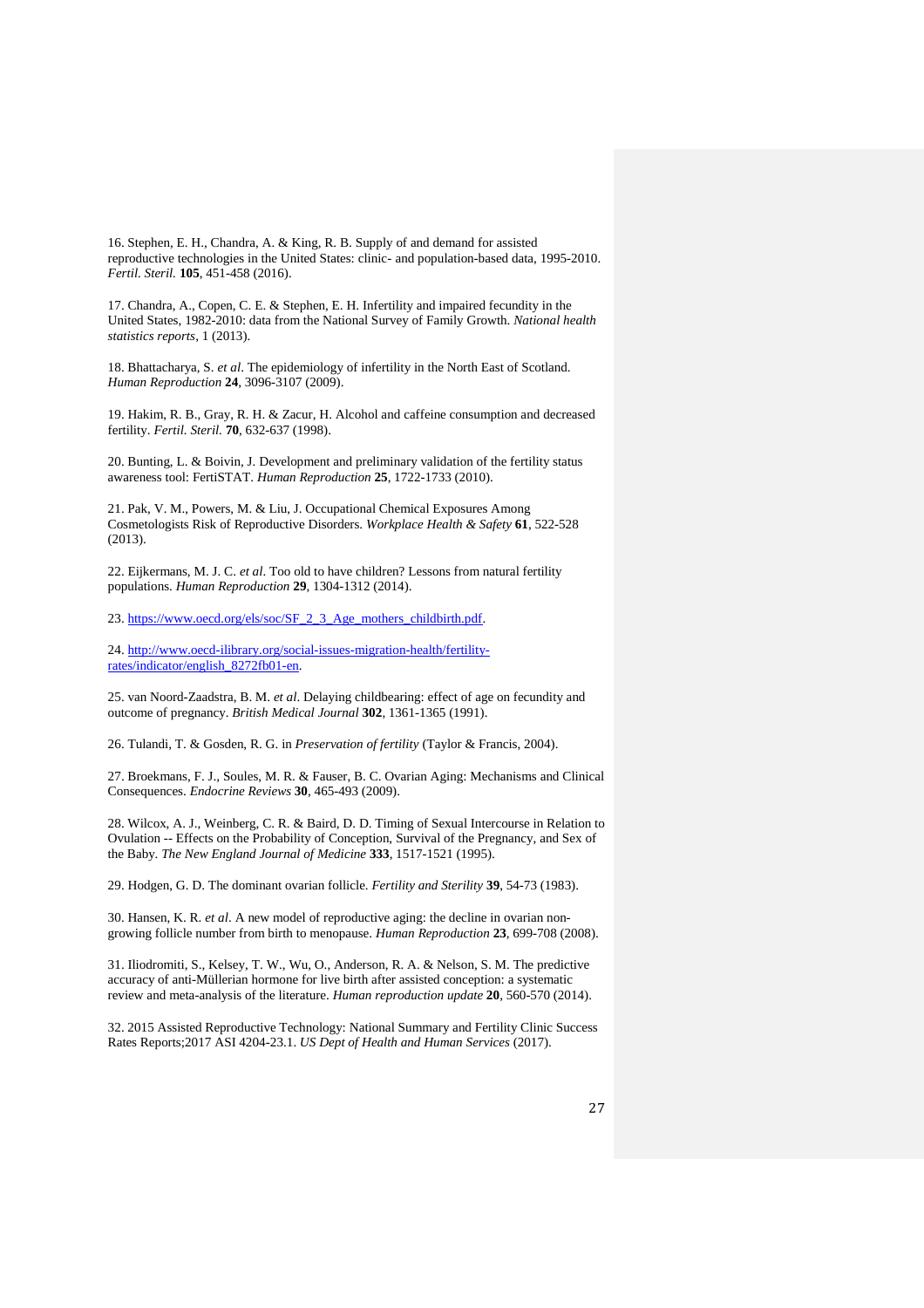33. Harman, D. Aging: a theory based on free radical and radiation chemistry. *Journal of gerontology* **11**, 298-300 (1956).

34. D T Armstrong. Environmental stress and ovarian function. *Biology of Reproduction* **34**, 29-39 (1986).

35. Polani, P. E. & Crolla, J. A. A test of the production line hypothesis of mammalian oogenesis. *Human genetics* **88**, 64-70 (1991).

36. Henderson, S. A. & Edwards, R. G. Chiasma Frequency and Maternal Age in Mammals. *Nature* **218**, 22-28 (1968).

37. Hassold, T. & Hunt, P. To err (meiotically) is human: the genesis of human aneuploidy. *Nature Reviews Genetics* **2**, 280-291 (2001).

38. van Echten-Arends, J. *et al*. Chromosomal mosaicism in human preimplantation embryos: a systematic review. *Human Reproduction Update* **17**, 620-627 (2011).

39. Nakagawa, S. & FitzHarris, G. Intrinsically Defective Microtubule Dynamics Contribute to Age-Related Chromosome Segregation Errors in Mouse Oocyte Meiosis-I. *Current Biology* **27**, 1040-1047 (2017).

40. Kalmbach, K. H., M.S *et al*. Telomeres and human reproduction. *Fertility and Sterility* **99**, 23-29 (2013).

41. Keefe, D. L., Marquard, K. & Liu, L. The telomere theory of reproductive senescence in women. *Current opinion in obstetrics & gynecology* **18**, 280-285 (2006).

42. May-Panloup, P. *et al*. Ovarian ageing: the role of mitochondria in oocytes and follicles. *Human Reproduction Update* **22**, 725-743 (2016).

43. López-Otín, C., Blasco, M. A., Partridge, L., Serrano, M. & Kroemer, G. The hallmarks of aging. *Cell* **153**, 1194-1217 (2013).

44. Ziebe, S. *et al*. Embryo quality and developmental potential is compromised by age. *Acta Obstetricia et Gynecologica Scandinavica* **80**, 169-174 (2001).

45. Mantikou, E., Wong, K. M., Repping, S. & Mastenbroek, S. Molecular origin of mitotic aneuploidies in preimplantation embryos. *BBA - Molecular Basis of Disease* **1822**, 1921-1930 (2012).

46. Schieve, L. A., Tatham, L., Peterson, H. B., Toner, J. & Jeng, G. Spontaneous abortion among pregnancies conceived using assisted reproductive technology in the United States. *Obstetrics & Gynecology* **101**, 959-967 (2003).

47. Andersen, A. N., Wohlfahrt, J., Christens, P., Olsen, J. & Melbye, M. Maternal age and fetal loss: population based register linkage study. *BMJ* **320**, 1708-1712 (2000).

48. Vissenberg, R. *et al*. Pathophysiological aspects of thyroid hormone disorders/thyroid peroxidase autoantibodies and reproduction. *Human reproduction update* **21**, 378-387 (2015).

49. Azziz, R. *et al*. Polycystic ovary syndrome. *Nature Reviews Disease Primers* **2**, 16057 (2016).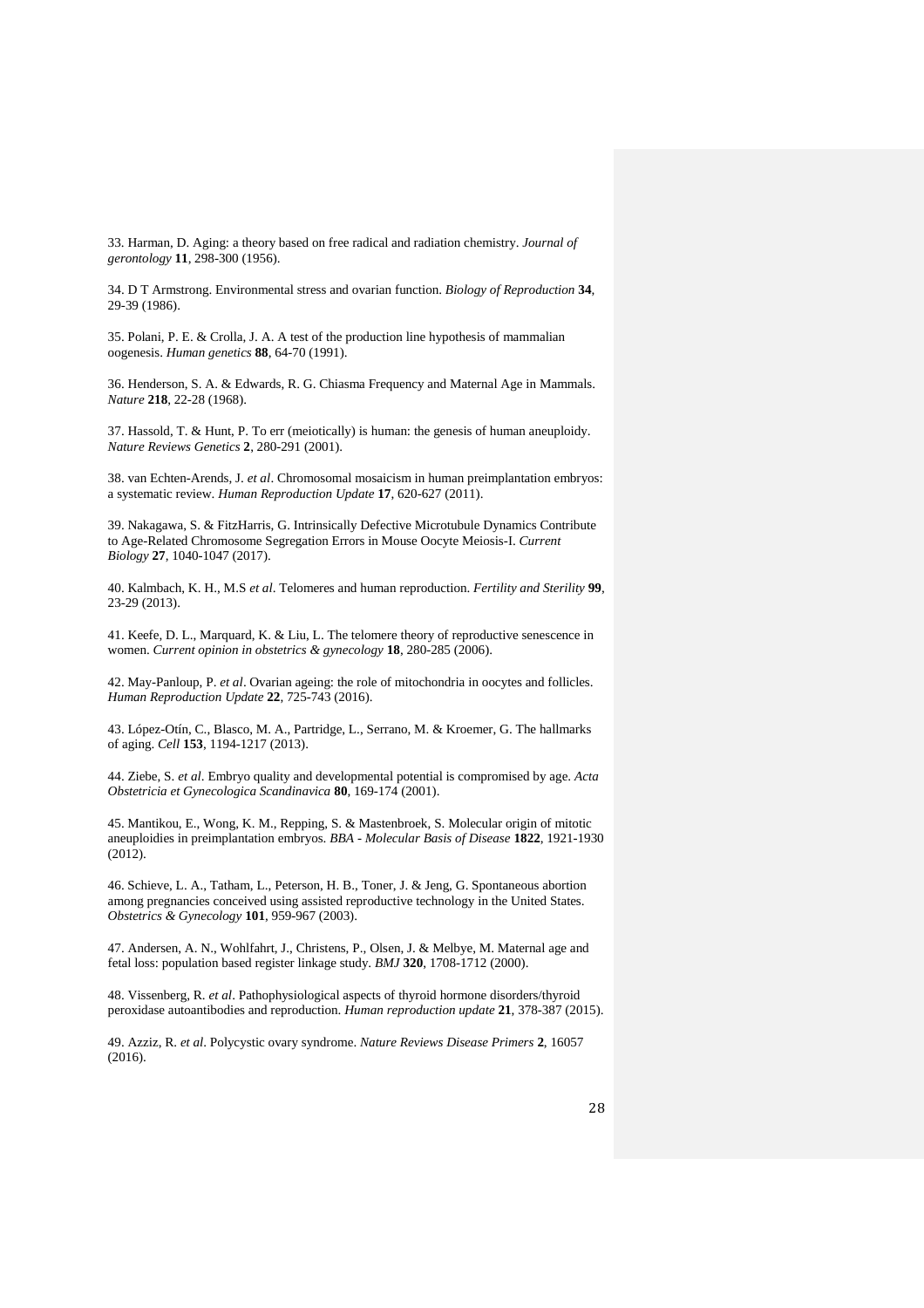50. Glintborg, D., Hass Rubin, K., Nybo, M., Abrahamsen, B. & Andersen, M. Morbidity and medicine prescriptions in a nationwide Danish population of patients diagnosed with polycystic ovary syndrome. *European journal of endocrinology* **172**, 627-638 (2015).

51. Folsom, L. J., MD & Fuqua, J. S., MD. Reproductive Issues in Women with Turner Syndrome. *Endocrinology and Metabolism Clinics* **44**, 723-737 (2015).

52. Noto, V., Harrity, C., Walsh, D. & Marron, K. The impact of FMR1 gene mutations on human reproduction and development: a systematic review. *J Assist Reprod Genet* **33**, 1135- 1147 (2016).

53. Collins, J. *et al*. Genetic aspects of female reproduction. *Human Reproduction Update* **14**, 293-307 (2008).

54. Adegoke, A. A., Anthony, E., Olumide, A. B., Folake, O. & Idowu, A. A. Hysterosalpingographic Tubal Abnormalities in Retroviral (HIV) Positive and Negative Infertile Females. *Journal of clinical and diagnostic research : JCDR* **7**, 35 (2013).

55. Somigliana, E. *et al*. Management of Endometriosis in the Infertile Patient. *Seminars in reproductive medicine* **35**, 31-37 (2017).

56. Tomassetti, C. & D'Hooghe, T. Endometriosis and infertility: Insights into the causal link and management strategies. *Best Practice & Research Clinical Obstetrics & Gynaecology* **51**, 25-33 (2018).

57. Ana Maria Sanchez *et al*. Is the oocyte quality affected by endometriosis? A review of the literature. *Journal of Ovarian Research* **10**, 1-11 (2017).

58[. https://www.acog.org/Clinical-Guidance-and-Publications/Committee-](https://www.acog.org/Clinical-Guidance-and-Publications/Committee-Opinions/Committee-on-Adolescent-Health-Care/Mullerian-Agenesis-Diagnosis-Management-and-Treatment)[Opinions/Committee-on-Adolescent-Health-Care/Mullerian-Agenesis-Diagnosis-](https://www.acog.org/Clinical-Guidance-and-Publications/Committee-Opinions/Committee-on-Adolescent-Health-Care/Mullerian-Agenesis-Diagnosis-Management-and-Treatment)[Management-and-Treatment.](https://www.acog.org/Clinical-Guidance-and-Publications/Committee-Opinions/Committee-on-Adolescent-Health-Care/Mullerian-Agenesis-Diagnosis-Management-and-Treatment)

59. Beth W Rackow & Aydin Arici. Reproductive performance of women with müllerian anomalies. *Current opinion in obstetrics & gynecology* **19**, 229-237 (2007).

60. Airoldi, J., Berghella, V., Sehdev, H. & Ludmir, J. Transvaginal ultrasonography of the cervix to predict preterm birth in women with uterine anomalies. *Obstetrics and gynecology* **106**, 553-556 (2005).

61. Ma, S., Bian, X. & Lang, J. Pregnancy and its outcome in women with malformed uterus. *Zhonghua yi xue za zhi* **81**, 415 (2001).

62. Propst, A. & Hill III, J. Anatomic Factors Associated with Recurrent Pregnancy Loss. *Semin Reprod Med* **18**, 341-350 (2000).

63. Bosteels, J. *et al*. Hysteroscopy for treating subfertility associated with suspected major uterine cavity abnormalities. *Cochrane Database of Systematic Reviews* **2**, CD009461 (2015).

64. Smit, J. G. *et al*. Hysteroscopy before in-vitro fertilisation (inSIGHT): a multicentre, randomised controlled trial. *Lancet* **387**, 2622-2629 (2016).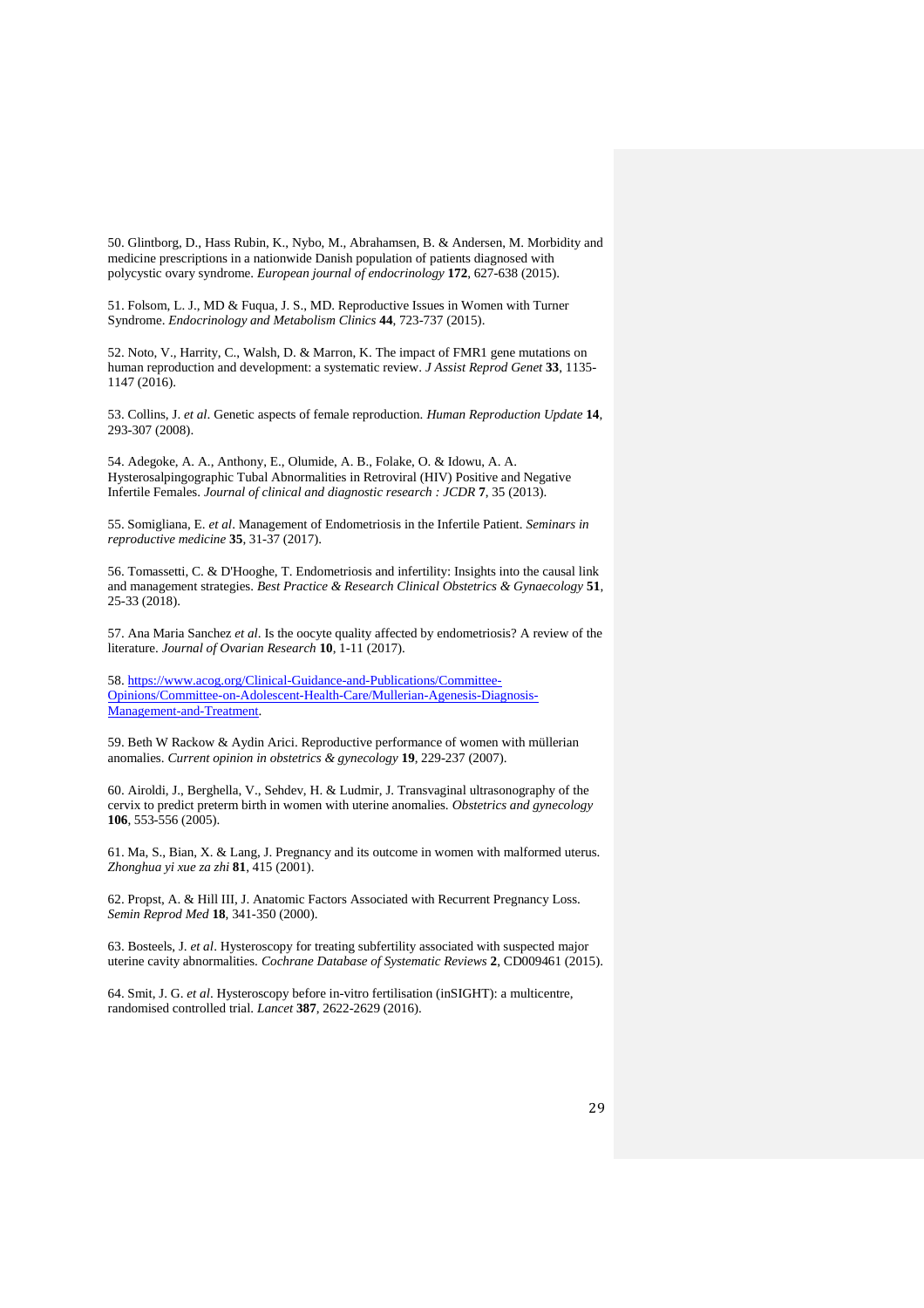65. Esteves, S. C. & Chan, P. A systematic review of recent clinical practice guidelines and best practice statements for the evaluation of the infertile male. *Int. Urol. Nephrol.* **47**, 1441- 1456 (2015).

66. Hirsch, M. *et al*. Diagnosis and management of endometriosis: a systematic review of international and national guidelines. *BJOG: An International Journal of Obstetrics & Gynaecology* **125**, 556-564 (2018).

67. Teede, H. J. *et al*. Recommendations from the international evidence-based guideline for the assessment and management of polycystic ovary syndrome. *Fertility and Sterility* **110**, 364-379 (2018).

68. Thonneau, P. *et al*. Incidence and Main Causes of Infertility in a Resident Population (1850000) of 3 French Regions (1988-1989). *Human Reproduction* **6**, 811-816 (1991).

69. Huggins GR, C. V. Fertility after contraception or abortion. *Fertility and Sterility* **54**, 559- 573 (1990).

70. Nielsen, S. N. *et al*. A 10-year follow up of reproductive function in women treated for childhood cancer. *Reproductive Biomedicine Online* **27**, 192-200 (2013).

71. Sharma, J. *et al*. Laparoscopic findings in female genital tuberculosis. *Arch Gynecol Obstet* **278**, 359-364 (2008).

72. Marston, M. *et al*. The effects of HIV on fertility by infection duration: evidence from African population cohorts before antiretroviral treatment availability. *AIDS* **31**, S76 (2017).

73. Inhorn, Marcia C., Ph.D.|Kobeissi, Loulou, Dr.P.H.|Nassar, Zaher, M.D.|Lakkis, Da'ad, M.D.|Fakih, Michael H., M.D. Consanguinity and family clustering of male factor infertility in Lebanon. *Fertility and Sterility* **91**, 1104-1109 (2009).

74. Seher, Tanja|Thiering, Elisabeth|al Azemi, Majdah|Heinrich, Joachim|Schmidt-Weber, Carsten B.|Kivlahan, Coleen|Gutermuth, Jan|Fatemi, Human M. Is parental consanguinity associated with reduced ovarian reserve? *Reproductive BioMedicine Online* **31**, 427-433 (2015).

75. Yildiz, B. O., Bolour, S., Woods, K., Moore, A. & Azziz, R. Visually scoring hirsutism. *Human Reproduction Update* **16**, 51-64 (2010).

76. Michael T. Sheehan. Polycystic Ovarian Syndrome: Diagnosis and Management. *Clinical Medicine & Research* **2**, 13-27 (2004).

77. Armstrong, S. C. *et al*. Baseline anatomical assessment of the uterus and ovaries in infertile women: a systematic review of the evidence on which assessment methods are the safest and most effective in terms of improving fertility outcomes. *Hum. Reprod. Update* **23**, 533-547 (2017).

78. Lynch, K. E. *et al*. Assessment of anovulation in eumenorrheic women: comparison of ovulation detection algorithms. *Fertil. Steril.* **102**, U252 (2014).

79. Moglia, M., Nguyen, H., Chyjek, K., Chen, K. & Castaño, P. Evaluation of Smartphone Menstrual Cycle Tracking Applications Using an Adapted APPLICATIONS Scoring System. *Obstetrics & Gynecology* **127**, 1153-1160 (2016).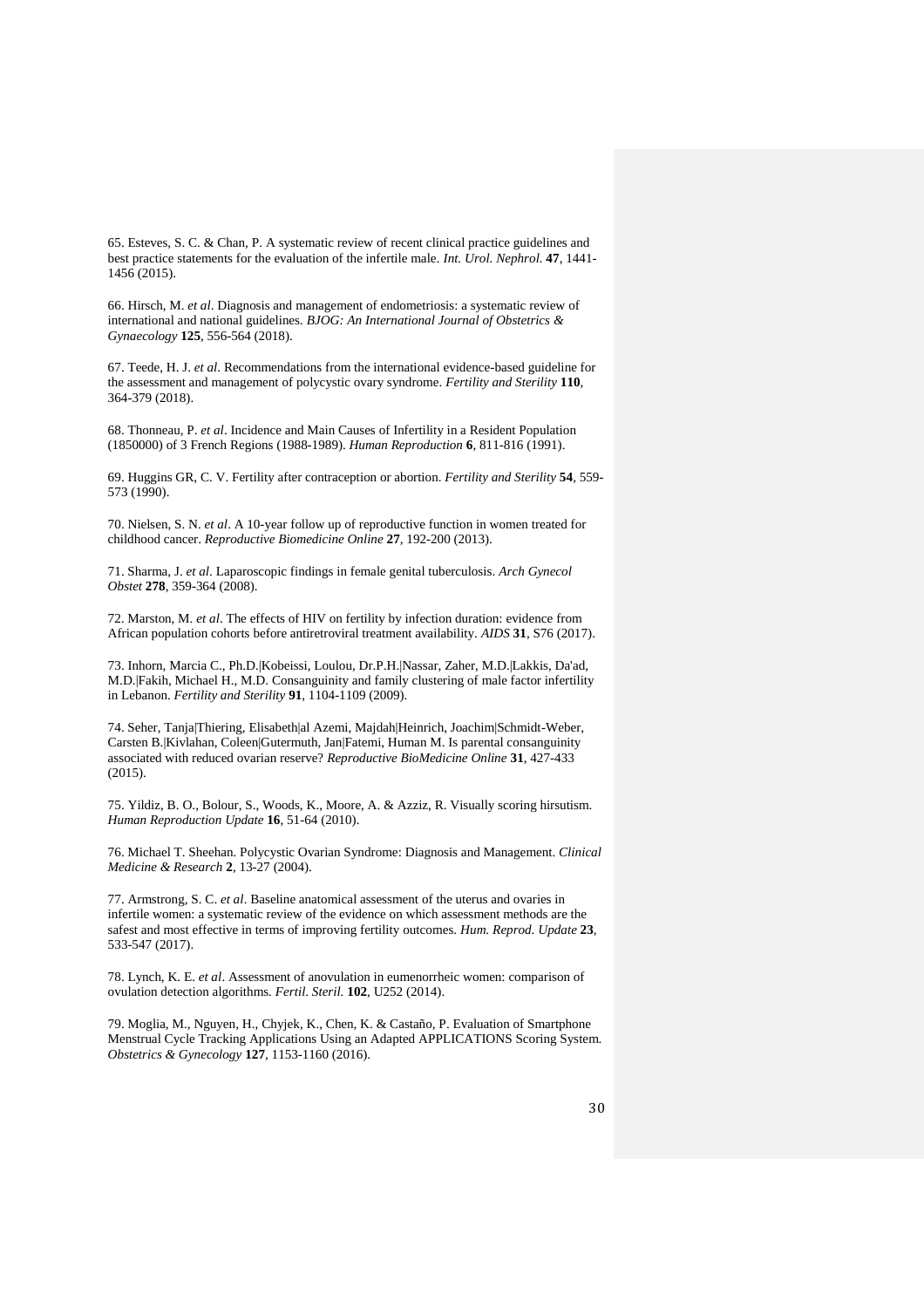80. O'Flynn, N. Assessment and treatment for people with fertility problems: NICE guideline. *The British journal of general practice : the journal of the Royal College of General Practitioners* **64**, 50-51 (2014).

81. Ecochard, R. *et al*. Sensitivity and specificity of ultrasound indices of ovulation in spontaneous cycles. *European Journal of Obstetrics Gynecology and Reproductive Biology* **91**, 59-64 (2000).

82. Guermandi, E. *et al*. Reliability of ovulation tests in infertile women. *Obstet. Gynecol.* **97**, 92-96 (2001).

83. Behre, H. M. *et al*. Prediction of ovulation by urinary hormone measurements with the home use ClearPlan (R) Fertility Monitor: comparison with transvaginal ultrasound scans and serum hormone measurements. *Human Reproduction* **15**, 2478-2482 (2000).

84. Fauser, B C J M *et al*. Revised 2003 consensus on diagnostic criteria and long-term health risks related to polycystic ovary syndrome (PCOS). *Human Reproduction* **19**, 41-47 (2004).

85. Broeze, K. A. *et al*. Are patient characteristics associated with the accuracy of hysterosalpingography in diagnosing tubal pathology? An individual patient data metaanalysis. *Hum. Reprod. Update* **17**, 293-300 (2011).

86. Mol, B. W., Swart, P., Bossuyt, P. M., van Beurden, M. & van der Veen, F. Reproducibility of the interpretation of hysterosalpingography in the diagnosis of tubal pathology. *Human reproduction (Oxford, England)* **11**, 1204-1208 (1996).

87. Tanawattanacharoen, S., Suwajanakorn, S., Uerpairojkit, B., Boonkasemsanti, W. & Virutamasen, P. Transvaginal hysterosalpingo-contrast sonography (HyCoSy) compared with chromolaparoscopy. *J. Obstet. Gynaecol. Res.* **26**, 71-5 (2000).

88. Harkki-Siren, P., Sjoberg, J. & Kurki, T. Major complications of laparoscopy: A followup Finnish study. *Obstet. Gynecol.* **94**, 94-98 (1999).

89. Aboulghar, M. M., Shoeir, I. K., Momtaz, M., El Mohammady, M. & Ezzat, H. A comparative study of 2-dimensional sonohysterography versus 3-dimensional sonohysterography in infertile patients with uterine cavity lesions and abnormalities. *Middle East Fertility Society Journal* **16**, 67-71 (2011).

90. Ludwin, A., Pitynski, K., Ludwin, I., Banas, T. & Knafel, A. Two- and Three-Dimensional Ultrasonography and Sonohysterography versus Hysteroscopy With Laparoscopy in the Differential Diagnosis of Septate, Bicornuate, and Arcuate Uteri. *Journal of Minimally Invasive Gynecology* **20**, 90-99 (2013).

91. Seshadri, S., El-Toukhy, T., Douiri, A., Jayaprakasan, K. & Khalaf, Y. Diagnostic accuracy of saline infusion sonography in the evaluation of uterine cavity abnormalities prior to assisted reproductive techniques: a systematic review and meta-analyses. *Hum. Reprod. Update* **21**, 262-274 (2015).

92. Stewart, E. A. *et al*. Uterine fibroids. *Nature Reviews Disease Primers* **2**, UNSP 16043 (2016).

93. Jansen, F. W. *et al*. Complications of hysteroscopy: A prospective, multicenter study. *Obstet. Gynecol.* **96**, 266-270 (2000).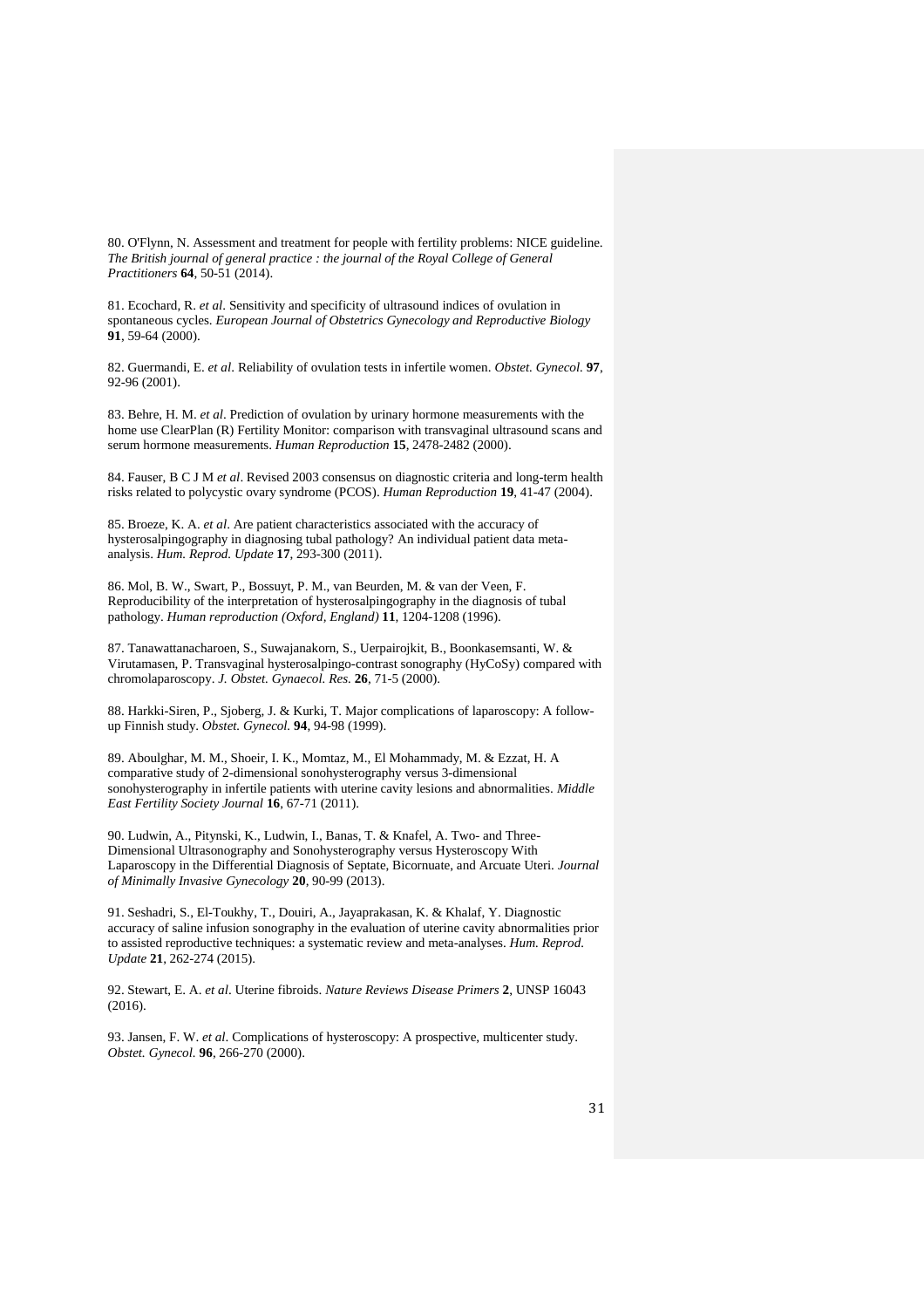94. Tarek El-Toukhy *et al*. Hysteroscopy in recurrent in-vitro fertilisation failure (TROPHY): a multicentre, randomised controlled trial. *The Lancet* **387**, 2614-2621 (2016).

95. Diagnostic evaluation of the infertile female: a committee opinion. *Fertility and Sterility* **103**, e50 (2015).

96. La Marca, A. *et al*. Anti-Müllerian hormone (AMH) as a predictive marker in assisted reproductive technology (ART). *Human Reproduction Update* **16**, 113-130 (2010).

97. Kline, J., Kinney, A., Kelly, A., Reuss, M. L. & Levin, B. Predictors of antral follicle count during the reproductive years. *Human Reproduction* **20**, 2179-2189 (2005).

98. Hendriks, D. J., Mol, B. J., Bancsi, L. F. J. M. M., te Velde, E. R. & Broekmans, F. J. M. Antral follicle count in the prediction of poor ovarian response and pregnancy after in vitro fertilization: A meta-analysis and comparison with basal follicle-stimulating hormone level. *Fertility and Sterility* **83**, 291-301 (2005).

99. Broer, S. L. *et al*. Added value of ovarian reserve testing on patient characteristics in the prediction of ovarian response and ongoing pregnancy: an individual patient data approach. *Hum. Reprod. Update* **19**, 26-36 (2013).

100. White, L., McQuillan, J., Greil, A. L. & Johnson, D. R. Infertility: Testing a helpseeking model. *Social Science & Medicine* **62**, 1031-1041 (2006).

101. Bunting, L., Tsibulsky, I. & Boivin, J. Fertility knowledge and beliefs about fertility treatment: findings from the International Fertility Decision-making Study. *Human Reproduction* **28**, 385-397 (2013).

102. Boivin, J., Bunting, L. & Gameiro, S. Cassandra's prophecy: a psychological perspective. Why we need to do more than just tell women. *Reproductive biomedicine online* **27**, 11 (2013).

103. Karin Hammarberg *et al*. Development of a health promotion programme to improve awareness of factors that affect fertility, and evaluation of its reach in the first 5 years. *Reproductive Biomedicine & Society Online* **4**, 33-40 (2017).

104. Boivin, J. *et al*. An experimental evaluation of the benefits and costs of providing fertility information to adolescents and emerging adults. *Human reproduction (Oxford, England)* **33**, 1247-1253 (2018).

105. Maeda, E. *et al*. Effects of fertility education on knowledge, desires and anxiety among the reproductive-aged population: findings from a randomized controlled trial. *Human reproduction (Oxford, England)* **31**, 2051-2060 (2016).

106. Bayoumi, R.R., van der Poel, S., El Samani, E. Z. and Boivin, J. An evaluation of comprehensiveness, feasibility and acceptability of a fertility awareness educational tool in Sudan and Middle East. *Reproductive biomedicine & Society.* (2018).

107. Dun, E. C. & Nezhat, C. H. Tubal factor infertility: diagnosis and management in the era of assisted reproductive technology. *Obstetrics and gynecology clinics of North America* **39**, 551 (2012).

108. World Health Organization. Global tuberculosis report 2018. (2018).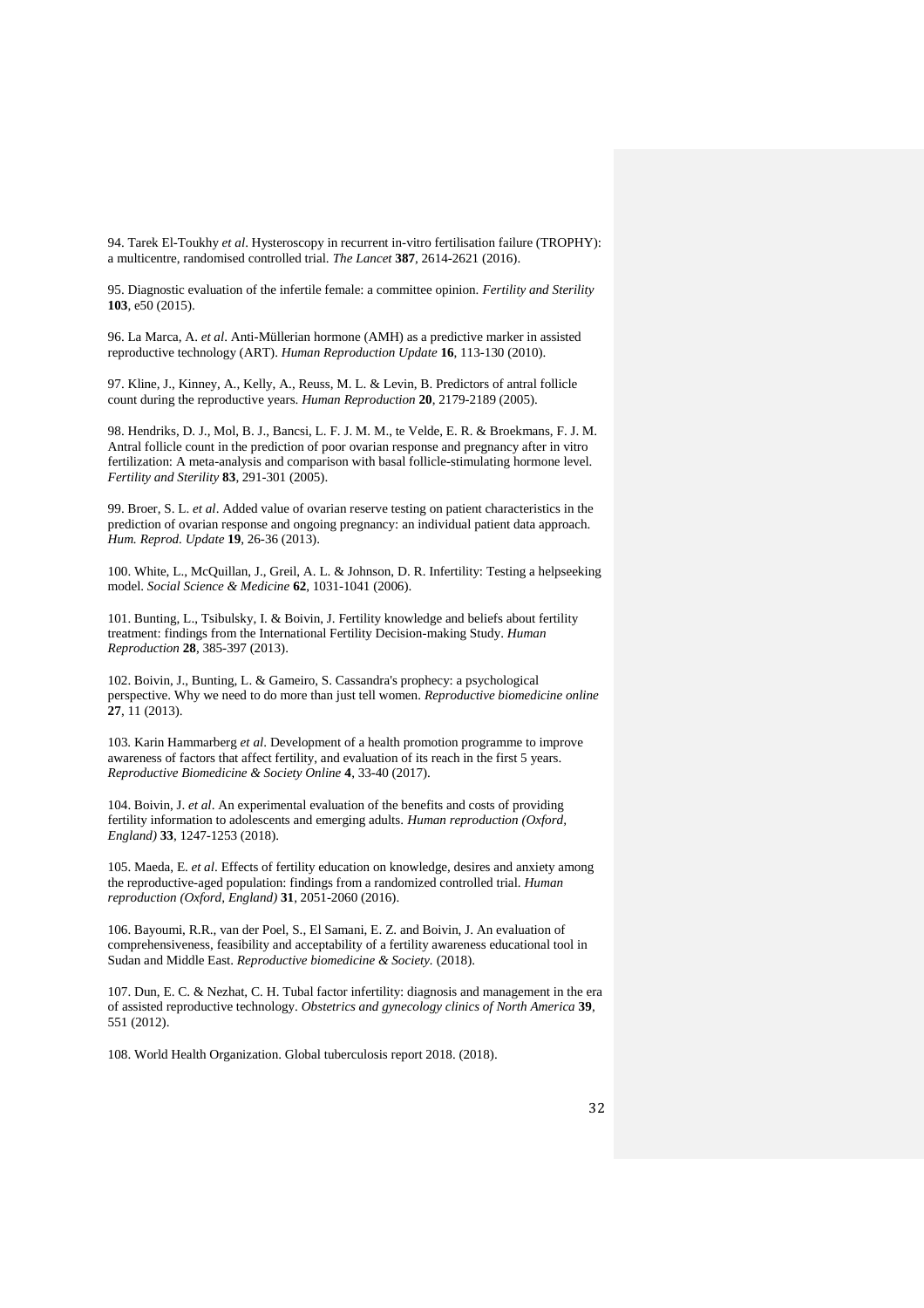109. Jai Bhagwan Sharma *et al*. Effect of Antitubercular Therapy on Endometrial Function in Infertile Women with Female Genital Tuberculosis. *Infectious Disorders - Drug Targets* **16**, 101-108 (2016).

110. Buck Louis, G. M. *et al*. Heavy metals and couple fecundity, the LIFE Study. *Chemosphere* **87**, 1201-1207 (2012).

111. Buck Louis, G. M. *et al*. Urinary bisphenol A, phthalates, and couple fecundity: the Longitudinal Investigation of Fertility and the Environment (LIFE) Study. *Fertility and sterility* **101**, 1359 (2014).

112. Cahill, D. J. & Wardle, P. G. Management of infertility. *Br. Med. J.* **325**, 28-32 (2002).

113. Hunault, C. C. *et al*. Two new prediction rules for spontaneous pregnancy leading to live birth among subfertile couples, based on the synthesis of three previous models. *Human Reproduction* **19**, 2019-2026 (2004).

114. Brandes, M. *et al*. Unexplained infertility: overall ongoing pregnancy rate and mode of conception. *Human Reproduction* **26**, 360-368 (2011).

115. van Eekelen, R. *et al*. Constructing the crystal ball: how to get reliable prognostic information for the management of subfertile couples. *Human Reproduction* **32**, 2153-2158 (2017).

116. [http://www.](http://www./) nvog-documenten.nl/uploaded/docs/Landelijke%20netwerkrichtlijn %20Subfertiliteit%20def.pdf.

117. Kersten, F. A. M. *et al*. Tailored expectant management in couples with unexplained infertility does not influence their experiences with the quality of fertility care. *Human reproduction (Oxford, England)* **31**, 108-116 (2016).

118. Elwyn, G. *et al*. Shared Decision Making: A Model for Clinical Practice. *Journal of General Internal Medicine* **27**, 1361-1367 (2012).

119. Dreyer, K. *et al*. Oil-Based or Water-Based Contrast for Hysterosalpingography in Infertile Women. *N. Engl. J. Med.* **376**, 2043-2052 (2017).

120. Mohiyiddeen, L. *et al*. Tubal flushing for subfertility. *Cochrane Database of Systematic Reviews*, CD003718 (2015).

121. Izumi, G. *et al*. Oil-Soluble Contrast Medium (OSCM) for Hysterosalpingography Modulates Dendritic Cell and Regulatory T Cell Profiles in the Peritoneal Cavity: A Possible Mechanism by Which OSCM Enhances Fertility. *Journal of Immunology* **198**, 4277-4284 (2017).

122. Kaneshige, T. *et al*. Changes in Serum Iodine Concentration, Urinary Iodine Excretion and Thyroid Function After Hysterosalpingography Using an Oil-Soluble Iodinated Contrast Medium (Lipiodol). *Journal of Clinical Endocrinology & Metabolism* **100**, E472 (2015).

123. Veltman-Verhulst, S. M., Hughes, E., Ayeleke, R. O. & Cohlen, B. J. Intra-uterine insemination for unexplained subfertility. *Cochrane Database of Systematic Reviews*, CD001838 (2016).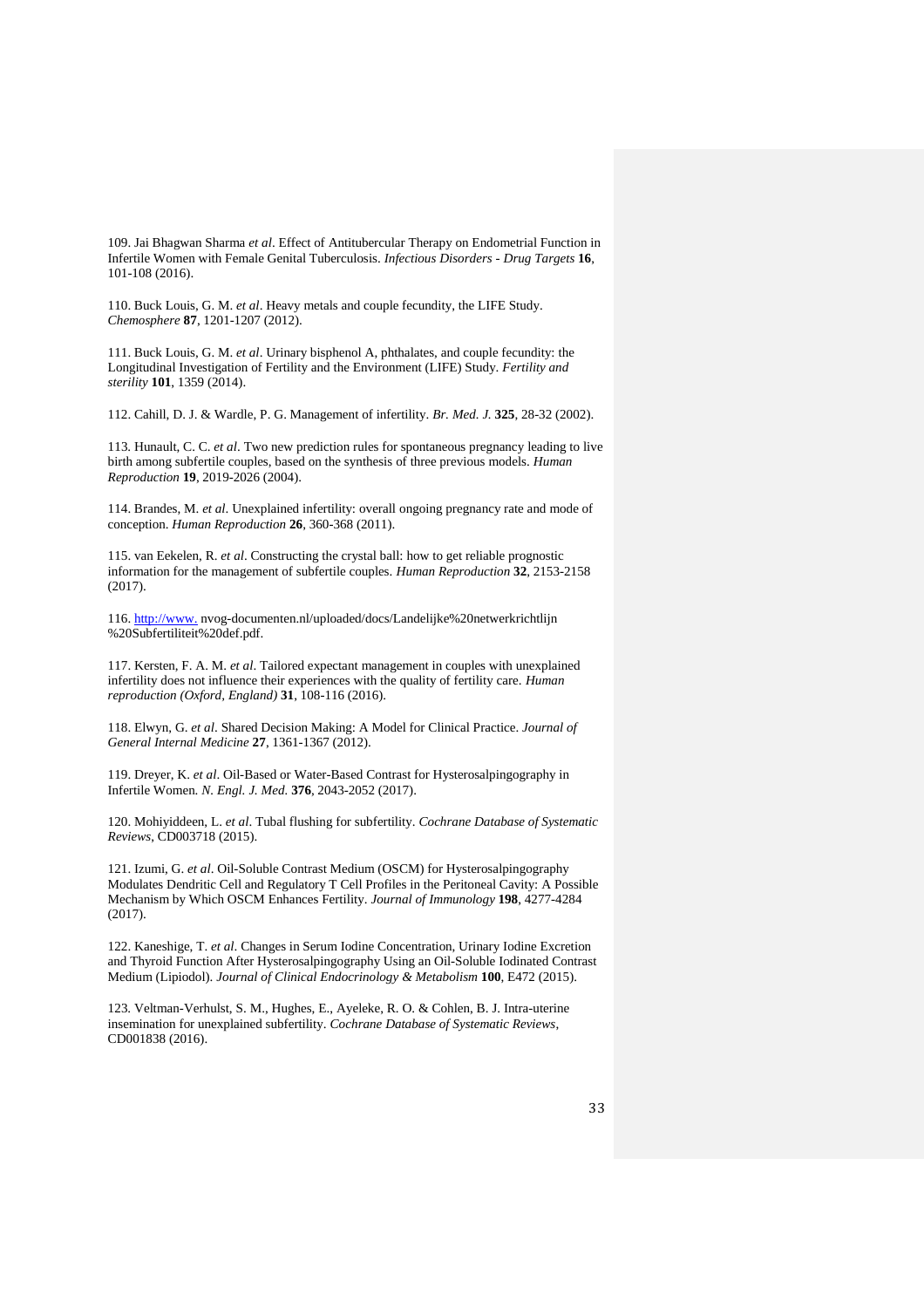124. Bhattacharya, S. *et al*. Clomifene citrate or unstimulated intrauterine insemination compared with expectant management for unexplained infertility: pragmatic randomised controlled trial. *Br. Med. J.* **337**, a716 (2008).

125. Steures, P. *et al*. Intrauterine insemination with controlled ovarian hyperstimulation versus expectant management for couples with unexplained subfertility and an intermediate prognosis: a randomised clinical trial. *Lancet* **368**, 216-221 (2006).

126. Farquhar, C. M. Intrauterine insemination with clomifene citrate versus expectant management for unexplained infertility (TUI): a pragmatic, open-label, randomised, controlled, two centre trial. *Lancet* **17**, 32406-6 (2017).

127. Hubacher, D. Intrauterine devices & infection: review of the literature. *The Indian journal of medical research* **140 Suppl**, 53 (2014).

128. Kim, D., Child, T. & Farquhar, C. Intrauterine insemination: a UK survey on the adherence to NICE clinical guidelines by fertility clinics. *BMJ open* **5**, e007588 (2015).

129. Pandian, Z., Gibreel, A. & Bhattacharya, S. In vitro fertilisation for unexplained subfertility. *Cochrane Database of Systematic Reviews*, CD003357 (2015).

130. Reindollar, Richard H., M.D.|Regan, Meredith M., Sc.D.|Neumann, Peter J., Sc.D.|Levine, Bat-Sheva, M.D.|Thornton, Kim L., M.D.|Alper, Michael M., M.D.|Goldman, Marlene B., Sc.D. A randomized clinical trial to evaluate optimal treatment for unexplained infertility: the fast track and standard treatment (FASTT) trial. *Fertility and Sterility* **94**, 888- 899 (2010).

131. Hughes, E. G. *et al*. A multicentre randomized controlled trial of expectant management versus IVF in women with Fallopian tube patency. *Human reproduction (Oxford, England)* **19**, 1105-1109 (2004).

132. Goverde, A. J. *et al*. Intrauterine insemination or in-vitro fertilisation in idiopathic subfertility and male subfertility: a randomised trial and cost-effectiveness analysis. *The Lancet* **355**, 13-18 (2000).

133. Elzeiny, H. *et al*. A randomised controlled trial of intra‐ uterine insemination versus in vitro fertilisation in patients with idiopathic or mild male infertility. *Australian and New Zealand Journal of Obstetrics and Gynaecology* **54**, 156-161 (2014).

134. Calhaz-Jorge, C. *et al*. Assisted reproductive technology in Europe, 2013: results generated from European registers by ESHRE dagger The European IVF-monitoring Consortium (EIM)(double dagger) for the European Society of Human Reproduction and Embryology (ESHRE). *Human Reproduction* **32**, 1957-1973 (2017).

135. Fitzgerald O, Paul RC, Harris K, Chambers GM. Assisted reproductive technology in Australia and New Zealand 2016. (2018).

136. Farquhar, C., Rishworth, J. R., Brown, J., Nelen, Willianne L D M & Marjoribanks, J. Assisted reproductive technology: an overview of Cochrane Reviews. *Cochrane Database of Systematic Reviews*, CD010537 (2015).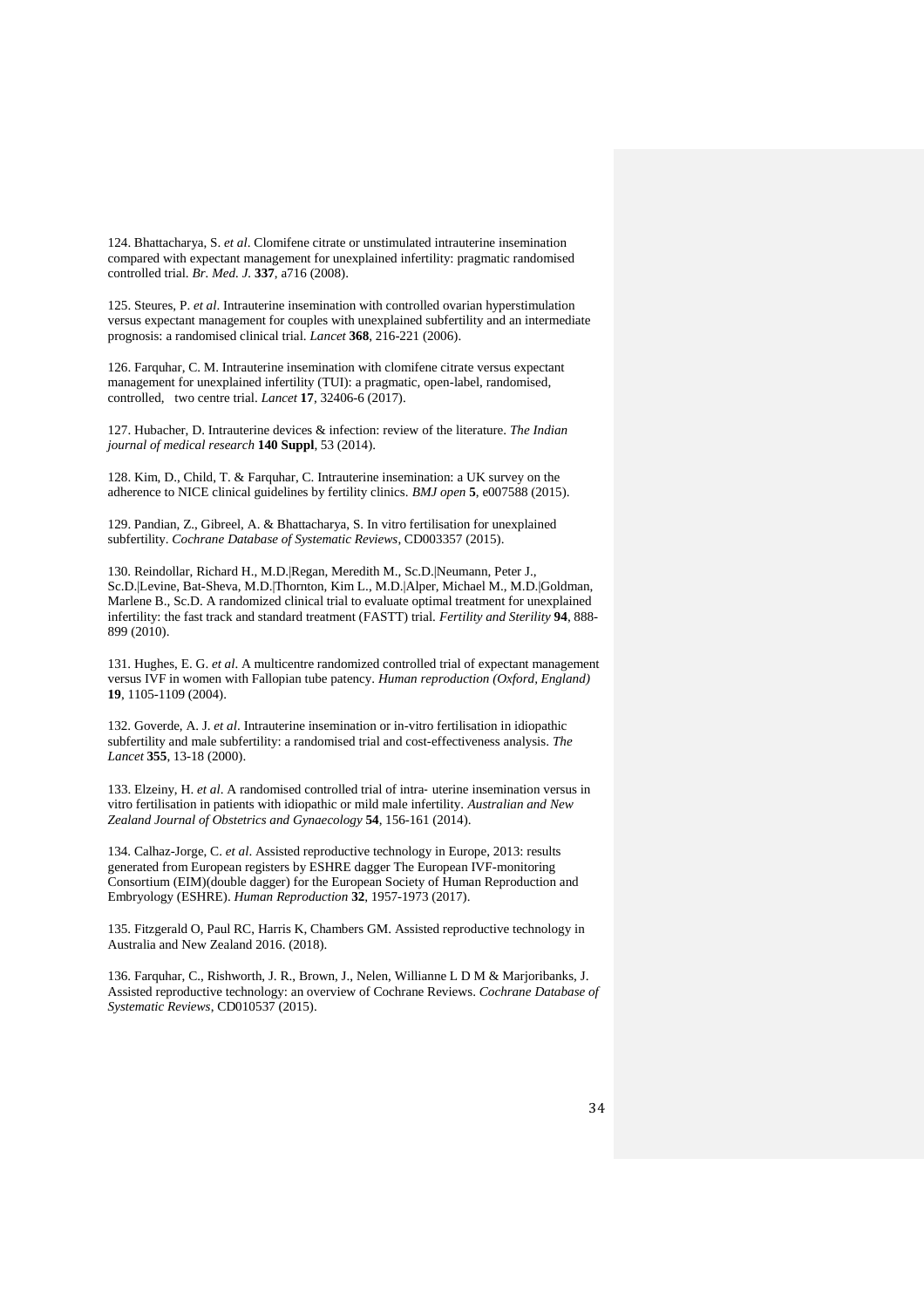137. Humaidan, P., Alviggi, C., Fischer, R. & Esteves, S. C. The novel POSEIDON stratification of 'Low prognosis patients in Assisted Reproductive Technology' and its proposed marker of successful outcome. *F1000Research* **5**, 2911 (2016).

138. Ferraretti, A. P. *et al*. ESHRE consensus on the definition of 'poor response' to ovarian stimulation for in vitro fertilization: the Bologna criteria. *Human Reproduction* **26**, 1616-1624 (2011).

139. Pandian, Z., Marjoribanks, J., Ozturk, O., Serour, G. & Bhattacharya, S. Number of embryos for transfer following in vitro fertilisation or intra-cytoplasmic sperm injection. *The Cochrane database of systematic reviews*, CD003416 (2013).

140. Wong, K. M., van Wely, M., Mol, F., Repping, S. & Mastenbroek, S. Fresh versus frozen embryo transfers in assisted reproduction. *Cochrane database of systematic reviews (Online)* **2017** (2017).

141. Su, R. & Fazleabas, A. T. Implantation and Establishment of Pregnancy in Human and Nonhuman Primates. *Regulation of Implantation and Establishment of Pregnancy in Mammals: Tribute to 45 Year Anniversary of Roger V.Short's Maternal Recognition of Pregnancy* **216**, 189-213 (2015).

142. Coughlan, C. *et al*. Recurrent implantation failure: definition and management. *Reproductive biomedicine online* **28**, 14 (2014).

143. Polanski, L. T. *et al*. What exactly do we mean by 'recurrent implantation failure'? A systematic review and opinion. *Reproductive biomedicine online* **28**, 409-423 (2014).

144. Somigliana, E. *et al*. Repeated implantation failure at the crossroad between statistics, clinics and over-diagnosis. *Reproductive Biomedicine Online* **36**, 32-38 (2018).

145. Teede H, Misso M, Costello M, Dokras A, Laven J, Moran L, Piltonen T, Norman R. International evidence-based guideline for the assessment and management of polycystic ovary syndrome

. *<https://www.monash.edu/medicine/sphpm/mchri/pcos/guideline>* (2018).

146. Moran, L. J. *et al*. Dietary composition in the treatment of polycystic ovary syndrome: a systematic review to inform evidence-based guidelines. *Hum. Reprod. Update* **19**, 432 (2013).

147. van Oers, A. M. *et al*. Cost-effectiveness analysis of lifestyle intervention in obese infertile women. *Human Reproduction* **32**, 1418-1426 (2017).

148. Wang, R. *et al*. Treatment strategies for women with WHO group II anovulation: systematic review and network meta-analysis. *Bmj-British Medical Journal* **356**, j138 (2017).

149. Franik, S., Eltrop, S. M., Kremer, J. A., Kiesel, L. & Farquhar, C. Aromatase inhibitors (letrozole) for subfertile women with polycystic ovary syndrome. *The Cochrane database of systematic reviews* **5**, CD010287 (2018).

150. Morley, L. C., Tang, T., Yasmin, E., Norman, R. J. & Balen, A. H. Insulin-sensitising drugs (metformin, rosiglitazone, pioglitazone, D-chiro-inositol) for women with polycystic ovary syndrome, oligo amenorrhoea and subfertility. *The Cochrane database of systematic reviews* **11**, CD003053 (2017).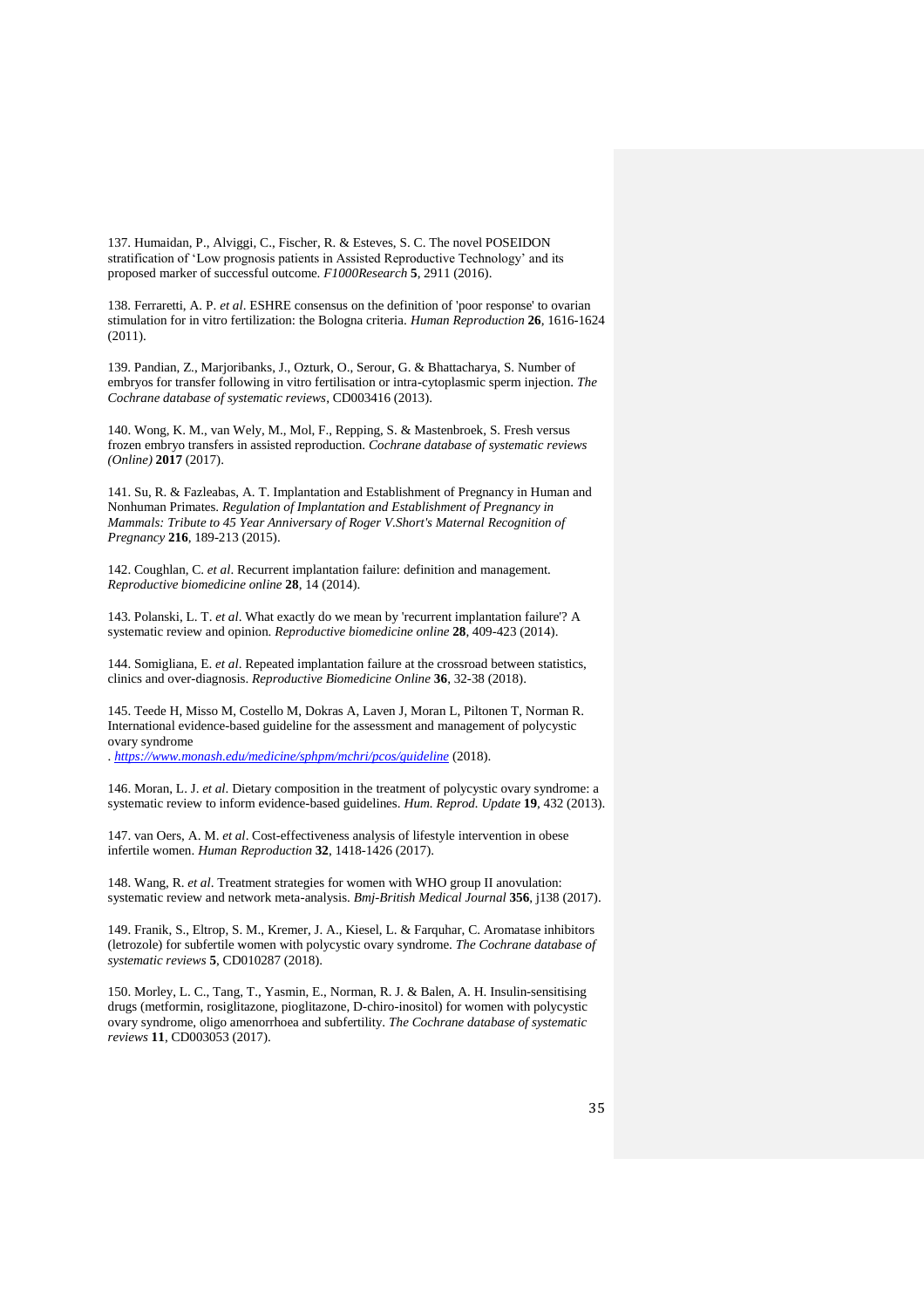151. Weiss, N. S. *et al*. Gonadotrophins versus clomifene citrate with or without intrauterine insemination in women with normogonadotropic anovulation and clomifene failure (M-OVIN): a randomised, two-by-two factorial trial. *The Lancet* **391**, 758-765 (2018).

152. Weiss, N. S. *et al*. Gonadotrophins for ovulation induction in women with polycystic ovarian syndrome. *Cochrane Database of Systematic Reviews*, CD010290 (2015).

153. Homburg, R. & Howles, C. M. Low-dose FSH therapy for anovulatory infertility associated with polycystic ovary syndrome: rationale, results, reflections and refinements. *Human reproduction update* **5**, 493 (1999).

154. Bordewijk, E. M. *et al*. Metformin during ovulation induction with gonadotrophins followed by timed intercourse or intrauterine insemination for subfertility associated with polycystic ovary syndrome. *Cochrane Database of Systematic Reviews*, CD009090 (2017).

155. Farquhar, C., Brown, J. & Marjoribanks, J. Laparoscopic drilling by diathermy or laser for ovulation induction in anovulatory polycystic ovary syndrome. *The Cochrane database of systematic reviews*, CD001122 (2012).

156. Tran, D. Can open tubal microsurgery still be helpful in tubal infertility treatment? *Gynecol Surg* **7**, 385-400 (2010).

157. Ankum, W. M., Mol, B. W. J., Van der Veen, F. & Bossuyt, P. M. M. Risk factors for ectopic pregnancy: a meta-analysis. *Fertility and Sterility* **65**, 1093-1099 (1996).

158. Johnson, N., van Voorst, S., Sowter, M. C., Strandell, A. & Mol, B. W. J. Surgical treatment for tubal disease in women due to undergo in vitro fertilisation. *Cochrane Database of Systematic Reviews*, CD002125 (2010).

159. Donnez, J., Arriagada, P., Donnez, O. & Dolmans, M. Emerging treatment options for uterine fibroids. *Expert opinion on emerging drugs* **23**, 17-23 (2018).

160. Brown, J. & Farquhar, C. Endometriosis: an overview of Cochrane Reviews. *The Cochrane database of systematic reviews*, CD009590 (2014).

161. Nelson, L. M. Primary Ovarian Insufficiency. *The New England Journal of Medicine* **360**, 606-614 (2009).

162. Boivin, J., Bunting, L., Koert, E., Ieng, U. C. & Verhaak, C. M. Perceived challenges of working in a fertility clinic: a qualitative analysis of work stressors and difficulties working with patients. *Human Reproduction* **32**, 403-408 (2017).

163. Gameiro, S. *et al*. ESHRE guideline: routine psychosocial care in infertility and medically assisted reproduction-a guide for fertility staff. *Human reproduction (Oxford, England)* **30**, 2476-2485 (2015).

164. Boivin, J., Takefman, J. & Braverman, A. The Fertility Quality of Life (FertiQoL) tool: development and general psychometric properties. *Fertil. Steril.* **96**, U479 (2011).

165. Luk, B. H. & Loke, A. Y. The Impact of Infertility on the Psychological Well-Being, Marital Relationships, Sexual Relationships, and Quality of Life of Couples: A Systematic Review. *J. Sex Marital Ther.* **41**, 610-625 (2015).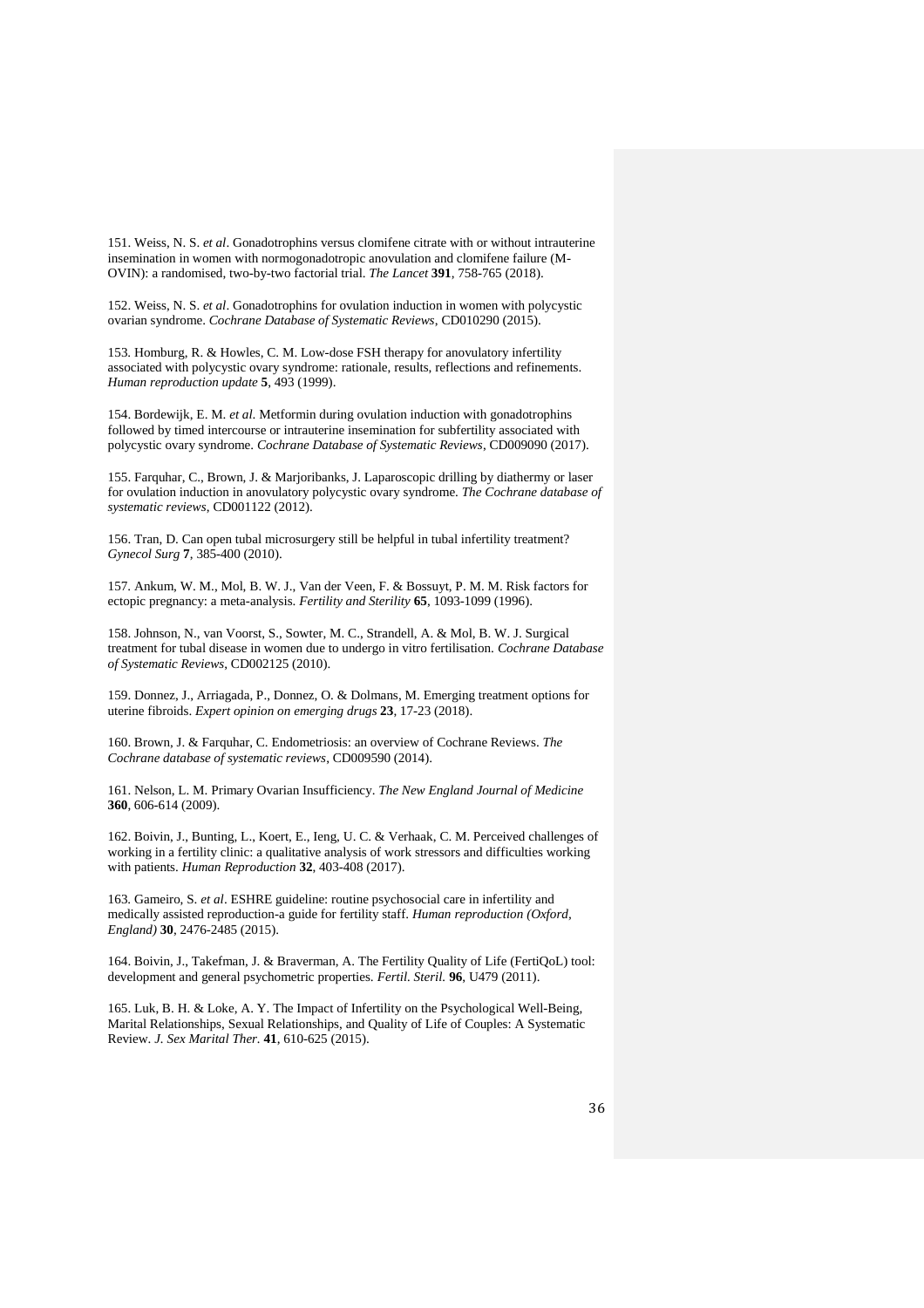166. Chachamovich, J. R. *et al*. Investigating quality of life and health-related quality of life in infertility: a systematic review. *Journal of Psychosomatic Obstetrics and Gynecology* **31**, 101-110 (2010).

167. MV Martins, D Vassard, CO Hougaard, L Schmidt. The impact of ART on union dissolution: a register-based study in Denmark 1994–2010. *Human Reproduction* **23**, 434-40 (2018).

168. Hammarberg, K., Fisher, J. R. W. & Wynter, K. H. Psychological and social aspects of pregnancy, childbirth and early parenting after assisted conception: a systematic review. *Hum. Reprod. Update* **14**, 395-414 (2008).

169. Gourounti, K. Psychological stress and adjustment in pregnancy following assisted reproductive technology and spontaneous conception: A systematic review. *Women Health* **56**, 98-118 (2016).

170. Ross, L. E., McQueen, K., Vigod, S. & Dennis, C. Risk for postpartum depression associated with assisted reproductive technologies and multiple births: a systematic review. *Human reproduction update* **17**, 96-106 (2011).

171. Gameiro, S. *et al*. Do children make you happier? Sustained child-wish and mental health in women 11-17 years after fertility treatment. *Human Reproduction* **29**, 2238-2246 (2014).

172. Veltman-Verhulst, S. M., Boivin, J., Eijkemans, M. J. C. & Fauser, Bart J C M. Emotional distress is a common risk in women with polycystic ovary syndrome: a systematic review and meta-analysis of 28 studies. *Hum. Reprod. Update* **18**, 638-651 (2012).

173. Li, Y. *et al*. Polycystic ovary syndrome is associated with negatively variable impacts on domains of health-related quality of life: evidence from a meta-analysis. *Fertil. Steril.* **96**, 452-458 (2011).

174. Jia, S., Leng, J., Shi, J., Sun, P. & Lang, J. Health-related quality of life in women with endometriosis: a systematic review. *Journal of Ovarian Research* **5**, 29 (2012).

175. de Klerk, C. *et al*. The psychological impact of mild ovarian stimulation combined with single embryo transfer compared with conventional IVF. *Human Reproduction* **21**, 721-727 (2006).

176. Boivin, J. & Lancastle, D. Medical waiting periods: imminence, emotions and coping. *Women's health (London, England)* **6**, 59-69 (2010).

177. Milazzo, A. *et al*. Depression and Anxiety Outcomes Associated with Failed Assisted Reproductive Technologies: A Systematic Review and Meta-Analysis. *Plos One* **11**, e0165805 (2016).

178. Verhaak, C. M. *et al*. Women's emotional adjustment to IVF: a systematic review of 25 years of research. *Hum. Reprod. Update* **13**, 27-36 (2007).

179. Rockliff, H. E. *et al*. A systematic review of psychosocial factors associated with emotional adjustment in in vitro fertilization patients. *Hum. Reprod. Update* **20**, 594-613 (2014).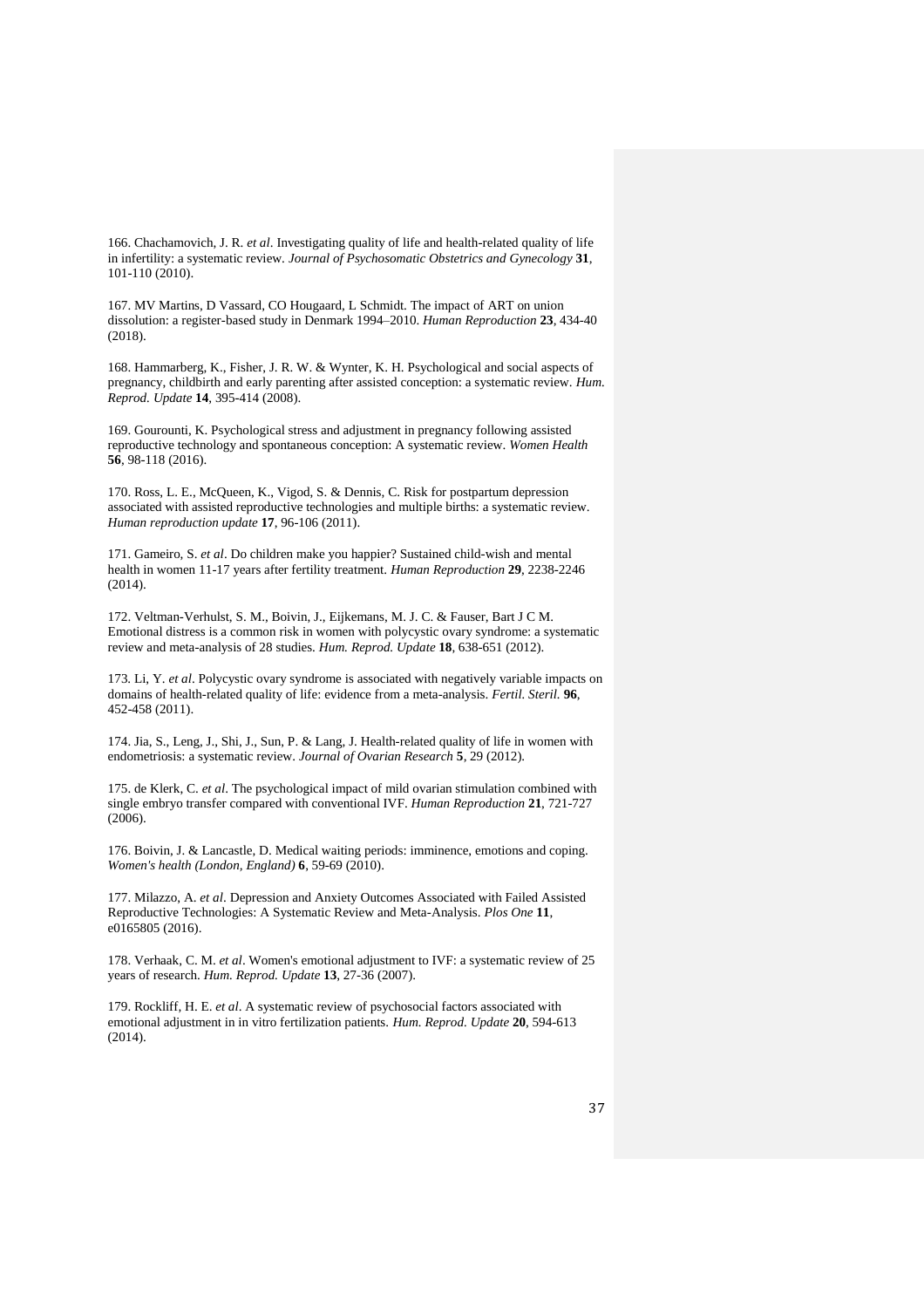180. Sejbaek, C. S., Hageman, I., Pinborg, A., Hougaard, C. O. & Schmidt, L. Incidence of depression and influence of depression on the number of treatment cycles and births in a national cohort of 42 880 women treated with ART. *Human Reproduction* **28**, 1100-1109 (2013).

181. Boivin, J., Griffiths, E. & Venetis, C. A. Emotional distress in infertile women and failure of assisted reproductive technologies: meta-analysis of prospective psychosocial studies. *Br. Med. J.* **342**, d223 (2011).

182. Matthiesen, S. M. S., Frederiksen, Y., Ingerslev, H. J. & Zachariae, R. Stress, distress and outcome of assisted reproductive technology (ART): a meta-analysis. *Human Reproduction* **26**, 2763-2776 (2011).

183. Gameiro, S., Verhaak, C. M., Kremer, J. A. M. & Boivin, J. Why we should talk about compliance with assisted reproductive technologies (ART): a systematic review and metaanalysis of ART compliance rates. *Human Reproduction Update* **19**, 124-135 (2013).

184. Gameiro, S., Boivin, J., Peronace, L. & Verhaak, C. M. Why do patients discontinue fertility treatment? A systematic review of reasons and predictors of discontinuation in fertility treatment. *Human Reproduction Update* **18**, 652-669 (2012).

185. van Balen, F. & Bos, H. M. W. The social and cultural consequences of being childless in poor-resource areas. *Facts, views & vision in ObGyn* **1**, 106-21 (2009).

186. Inhorn, M. C. & Patrizio, P. Infertility around the globe: new thinking on gender, reproductive technologies and global movements in the 21st century. *Hum. Reprod. Update* **21**, 411-426 (2015).

187. Starrs, A. M. *et al*. Accelerate progress—sexual and reproductive health and rights for all: report of the Guttmacher–Lancet Commission. *The Lancet* **391**, 2642-2692 (2018).

188. Pennings, G. Ethical issues of infertility treatment in developing countries. *Human Reproduction* **2008**, 15-20 (2008).

189. Cates, W., Farley, T. M. M. & Rowe, P. J. WORLDWIDE PATTERNS OF INFERTILITY: IS AFRICA DIFFERENT? *The Lancet* **326**, 596-598 (1985).

190. Gerrits, T. *et al*. Infertility in the Global South: Raising awareness and generating insights for policy and practice. *Facts Views and Vision in Obgyn* **9**, 39-44 (2017).

191. Van Blerkom, J. *et al*. First births with a simplified culture system for clinical IVF and embryo transfer. *Reproductive Biomedicine Online* **28**, 310-320 (2014).

192. Ferraretti, A. P., Gianaroli, L., Magli, M. C. & Devroey, P. Mild ovarian stimulation with clomiphene citrate launch is a realistic option for in vitro fertilization. *Fertil. Steril.* **104**, 333-338 (2015).

193. Ombelet, W. & Goossens, J. Global reproductive health - Why do we persist in neglecting the undeniable problem of childlessness in resource-poor countries? *Facts Views and Vision in Obgyn* **9**, 1-3 (2017).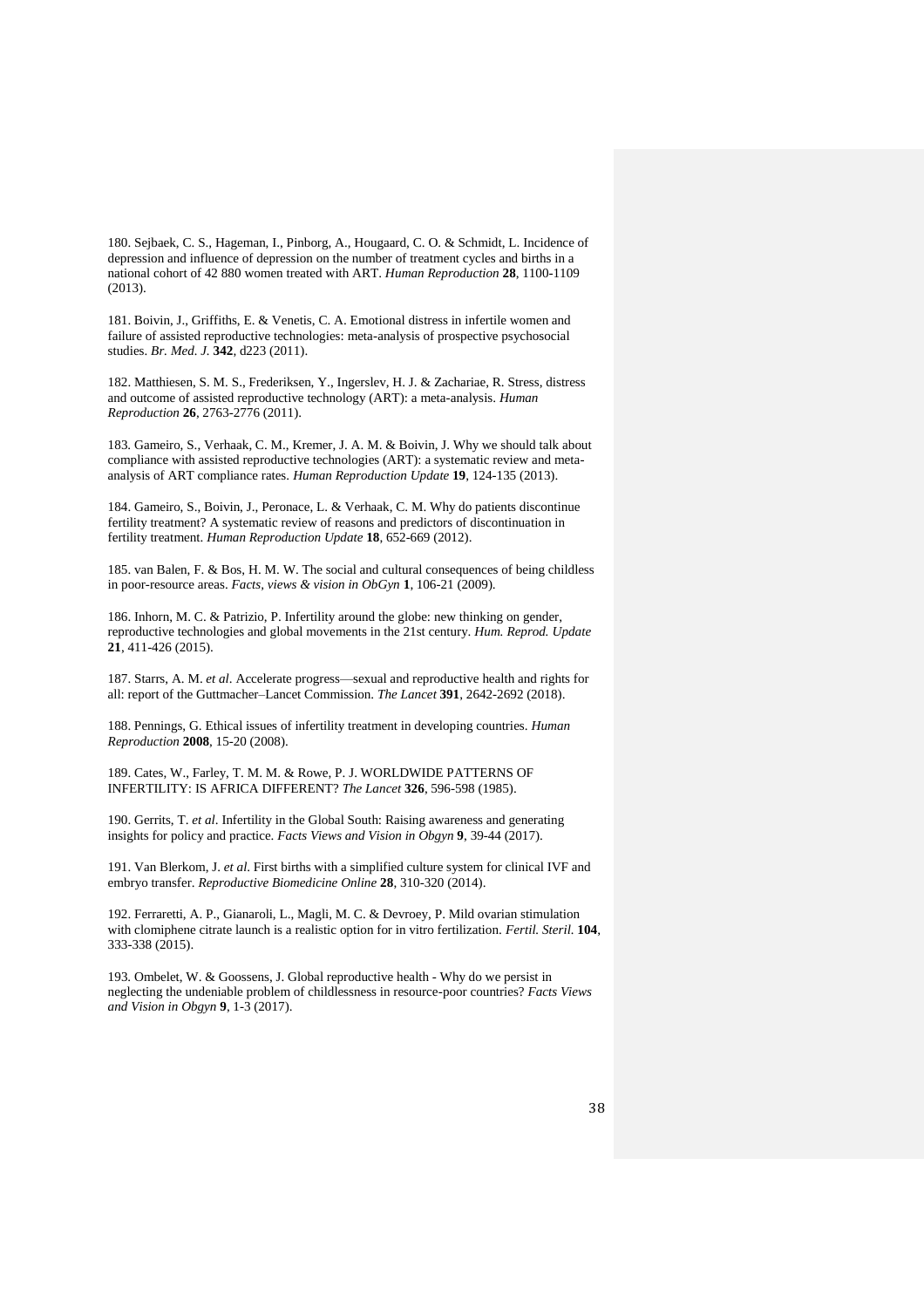194. Gibson-Helm, M., Teede, H., Dunaif, A. & Dokras, A. Delayed diagnosis and a lack of information associated with dissatisfaction in women with polycystic ovary syndrome. *The Journal of Clinical Endocrinology & Metabolism* **102**, 604-612 (2017).

195. Gordts, S., Puttemans, P., Gordts, S. & Brosens, I. Ovarian endometrioma in the adolescent: a plea for early-stage diagnosis and full surgical treatment. *Gynecological surgery* **12**, 21-30 (2015).

196. Sorensen, N. O. *et al*. Fertility awareness and attitudes towards parenthood among Danish university college students. *Reproductive Health* **13**, 146 (2016).

197. Abiodun, O., Alausa, K. & Olasehinde, O. Ignorance could hurt: an assessment of fertility awareness, childbirth intentions and parenting attitudes among university students. *Int. J. Adolesc. Med. Health* (2016).

198. Maeda, E., Boivin, J., Toyokawa, S., Murata, K. & Saito, H. Two-year follow-up of a randomized controlled trial: knowledge and reproductive outcome after online fertility education. *Human reproduction (Oxford, England)* **33**, 2035-2042 (2018).

199. Tsevat, D. G., Wiesenfeld, H. C., Parks, C. & Peipert, J. F. Sexually transmitted diseases and infertility. *Obstet. Gynecol.* **216**, 1-9 (2017).

200. Cui, W. Mother or nothing: the agony of infertility. *Bull. World Health Organ.* **88**, 881- 882 (2010).

201. Casper, R., Haas, J., Hsieh, T., Bassil, R. & Mehta, C. Recent advances in in vitro fertilization. *F1000Research* **6**, 1616 (2017).

202. Vinolas, C. *et al*. Medical techniques of fertility preservation in the male and female. *Journal of Visceral Surgery* **155**, S9 (2018).

203. Twisk, M. *et al*. Preimplantation genetic screening for abnormal number of chromosomes (aneuploidies) in in vitro fertilisation or intracytoplasmic sperm injection. *The Cochrane database of systematic reviews*, CD005291 (2006).

204. Armstrong, S., Arroll, N., Cree, L. M., Jordan, V. & Farquhar, C. Time-lapse systems for embryo incubation and assessment in assisted reproduction. *Cochrane Database of Systematic Reviews*, CD011320 (2015).

205. Harper, J. *et al*. Adjuncts in the IVF laboratory: where is the evidence for 'add-on' interventions? *Human Reproduction* **32**, 485-491 (2017).

206. Heneghan, C. *et al*. Lack of evidence for interventions offered in UK fertility centres. *BMJ* **355**, i6295 (2016).

207. Multiple Pregnancies Following Assisted Conception. *BJOG: An International Journal of Obstetrics & Gynaecology* **125**, e18 (2018).

209. Maheshwari, A., Griffiths, S. & Bhattacharya, S. Global variations in the uptake of single embryo transfer. *Human reproduction update* **17**, 107-120 (2011).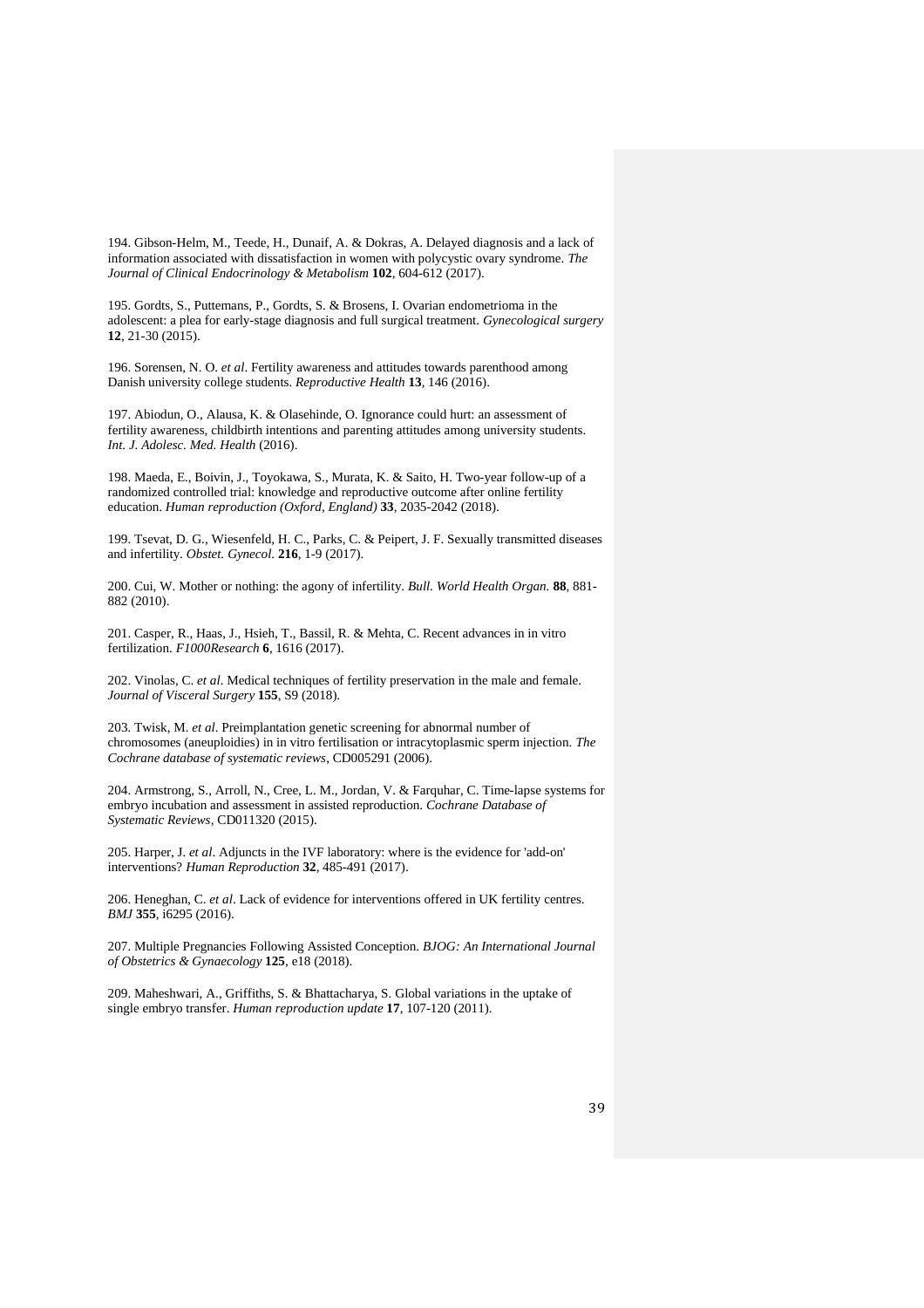210. Ledger, W. L., Anumba, D., Marlow, N., Thomas, C. M. & Wilson, E. C. The costs to the NHS of multiple births after IVF treatment in the UK. *BJOG: An International Journal of Obstetrics & Gynaecology* **113**, 21-25 (2006).

211. Mourad S, Brown J, Farquhar C. Interventions for the prevention of OHSS in ART cycles: an overview of Cochrane reviews. *Cochrane Database of Systematic Reviews* (2017).

212. Lazaraviciute, G., Kauser, M., Bhattacharya, S., Haggarty, P. & Bhattacharya, S. A systematic review and meta-analysis of DNA methylation levels and imprinting disorders in children conceived by IVF/ICSI compared with children conceived spontaneously. *Human reproduction update* **20**, 840-852 (2014).

213. Shankaran, S., M.D. Outcomes from infancy to adulthood after assisted reproductive technology. *Fertility and Sterility* **101**, 1217-1221 (2014).

214. Davies, M. J. *et al*. Reproductive technologies and the risk of birth defects. *The New England journal of medicine* **366**, 1803 (2012).

215. Kleijkers, S. H. M. *et al*. Influence of embryo culture medium (G5 and HTF) on pregnancy and perinatal outcome after IVF: a multicenter RCT. *Human reproduction (Oxford, England)* **31**, 2219-2230 (2016).

216. Wilkinson, J., Roberts, S. A., Showell, M., Brison, D. R. & Vail, A. No common denominator: a review of outcome measures in IVF RCTs. *Human Reproduction* **31**, 2714- 2722 (2016).

217. Duffy J et al. The development of a core outcome set for infertility trials (COMMIT). *Hum Reprod Open* (2018).

218. Raes, I., Ravelingien, A. & Pennings, G. The right of the donor to information about children conceived from his or her gametes. *Human reproduction (Oxford, England)* **28**, 560- 565 (2013).

219. Jadva, V., Freeman, T., Kramer, W. & Golombok, S. Sperm and oocyte donors' experiences of anonymous donation and subsequent contact with their donor offspring. *Human reproduction (Oxford, England)* **26**, 638-645 (2011).

220. Bredenoord, A. L. & Hyun, I. Ethics of stem cell‐ derived gametes made in a dish: fertility for everyone? *EMBO Molecular Medicine* **9**, 396-398 (2017).

221. Hendriks, S., Dancet, E. A. F., Vliegenthart, R. & Repping, S. The acceptability of stem cell-based fertility treatments for different indications. *Mol. Hum. Reprod.* **23**, 855-863 (2017).

222. Hendriks, S., Vliegenthart, R., Repping, S. & Dancet, E. A. F. Broad support for regulating the clinical implementation of future reproductive techniques. *Human Reproduction* **33**, 39-46 (2018).

223. Dondorp, W. & de Wert, G. Innovative reproductive technologies: risks and responsibilities. *Human Reproduction* **26**, 1604-1608 (2011).

224. Farland, L. V. *et al*. Who receives a medical evaluation for infertility in the United States? *Fertil. Steril.* **105**, 1274-1280 (2016).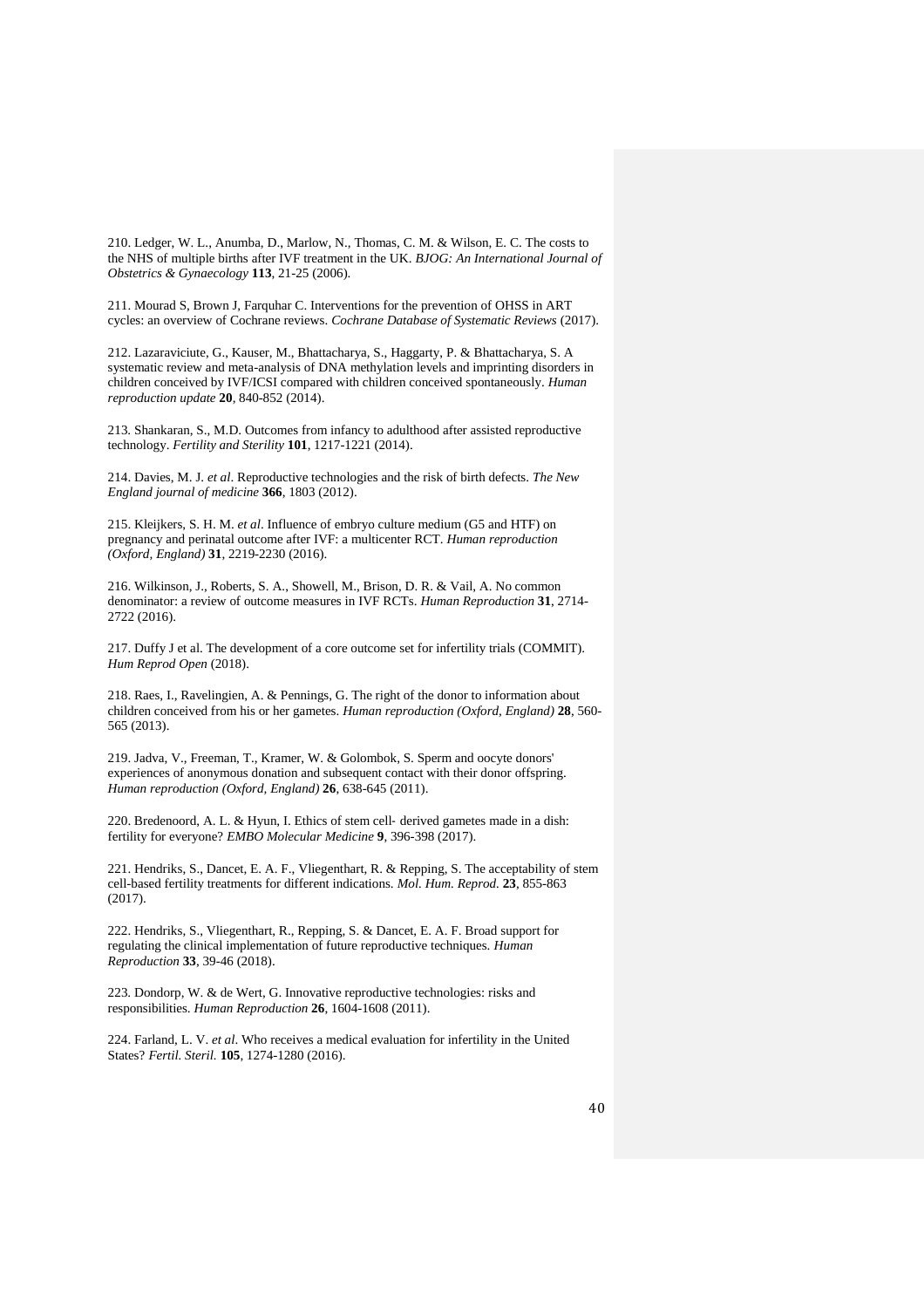225. Datta, J. *et al*. Prevalence of infertility and help seeking among 15 000 women and men. *Human reproduction (Oxford, England)* **31**, 2108-2118 (2016).

226. Chambers, Georgina M., Ph.D., M.B.A., B.App.Sci.|Hoang, Van Phuong, Ph.D., M.P.P., B.Econ.|Sullivan, Elizabeth A., M.D., M.P.H., M.Med., M.B.B.S.|Chapman, Michael G., M.B.B.S.|Ishihara, Osamu, M.D., Ph.D.|Zegers-Hochschild, Fernando, M.D.|Nygren, Karl G., M.D., Ph.D.|Adamson, G. David, M.D. The impact of consumer affordability on access to assisted reproductive technologies and embryo transfer practices: an international analysis. *Fertility and Sterility* **101**, 198.e4 (2014).

227. Hamilton, B. H. & McManus, B. The effects of insurance mandates on choices and outcomes in infertility treatment markets . *Health Economics* **21**, 994-1016 (2012).

228. Cooper, T. G. in *WHO laboratory manual for the examination and processing of human semen* , Geneva, 2010).

229. Cissen, M. *et al*. Prediction model for obtaining spermatozoa with testicular sperm extraction in men with non-obstructive azoospermia. *Human reproduction (Oxford, England)* **31**, 1934-1941 (2016).

230. Liesbeth Visser & Sjoerd Repping. Unravelling the genetics of spermatogenic failure. *Reproduction* **139**, 303-307 (2010).

231. Struijk, R. B., Mulder, C. L., van der Veen, F., van Pelt, Ans M. M & Repping, S. Restoring Fertility in Sterile Childhood Cancer Survivors by Autotransplanting Spermatogonial Stem Cells: Are We There Yet? *BioMed Research International* **2013**, 1-12 (2013).

232. Best, D., Avenell, A. & Bhattacharya, S. How effective are weight-loss interventions for improving fertility in women and men who are overweight or obese? A systematic review and meta-analysis of the evidence. *Human reproduction update* **23**, 681-705 (2017).

233. van Oers, A. M. *et al*. Effectiveness of lifestyle intervention in subgroups of obese infertile women: a subgroup analysis of a RCT. *Human Reproduction* **31**, 2704-2713 (2016).

234. Norman, R. J. & Mol, B. W. J. Successful weight loss interventions before in vitro fertilization: fat chance? *Fertility and Sterility* **110**, 581-586 (2018).

235. Reynolds, R. M. *et al*. Maternal obesity during pregnancy and premature mortality from cardiovascular event in adult offspring: follow-up of 1 323 275 person years. *BMJ : British Medical Journal* **347**, f4539 (2013).

236. Anderson, K., Norman, R. J. & Middleton, P. Preconception lifestyle advice for people with subfertility. *The Cochrane database of systematic reviews*, CD008189 (2010).

237. Hart, R. J. Physiological Aspects of Female Fertility: Role of the Environment, Modern Lifestyle, and Genetics. *Physiol. Rev.* **96**, 873-909 (2016).

238. Galliano, D., Bellver, J., Díaz-García, C., Simón, C. & Pellicer, A. ART and uterine pathology: how relevant is the maternal side for implantation? *Human reproduction update* **21**, 13-38 (2015).